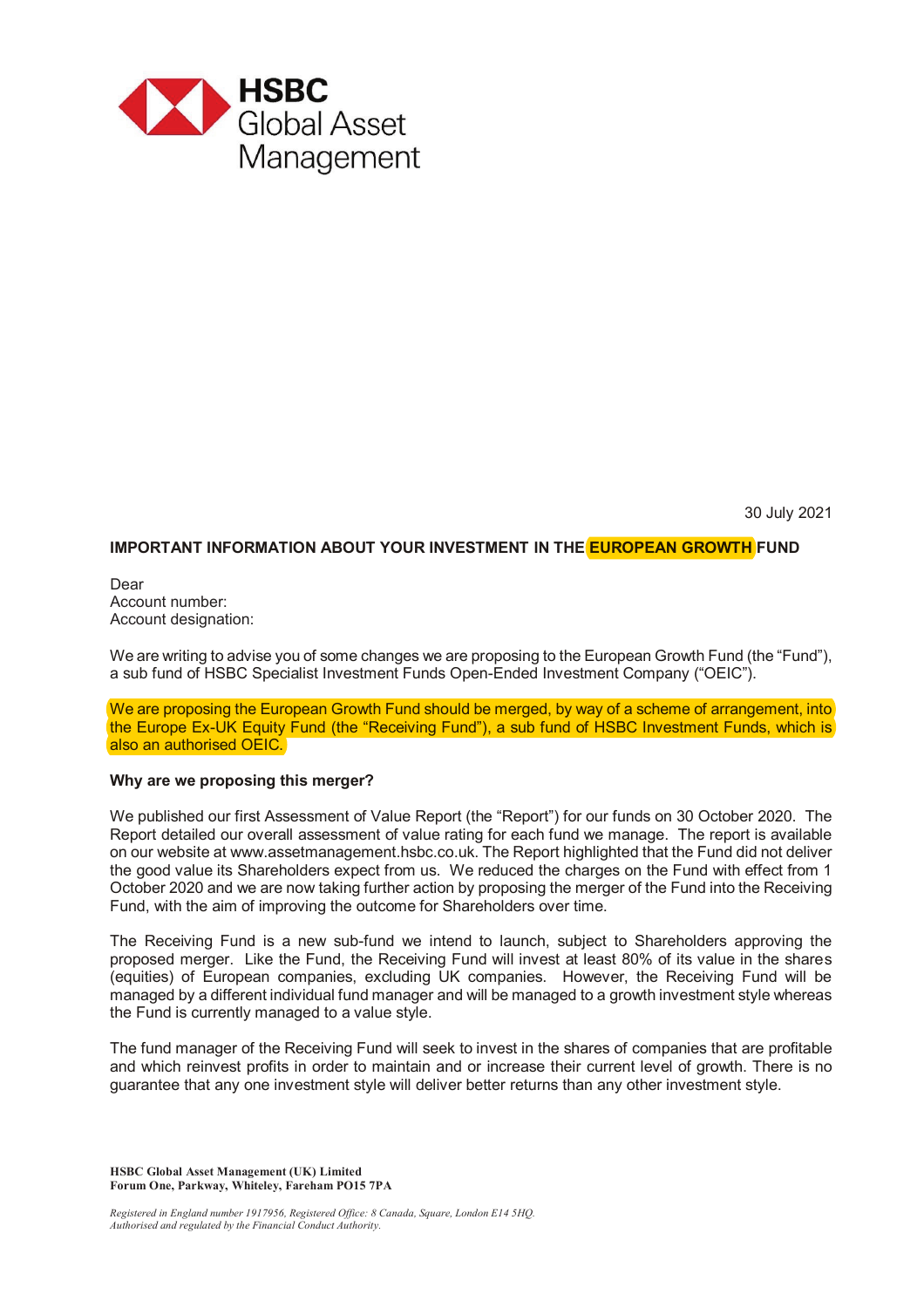As the Receiving Fund has a different investment style its performance will be compared to a different benchmark than the Fund. The benchmark for the Receiving Fund will be the MSCI Europe Ex-UK Index (Net).

The risk rating (Risk and Reward Indicator) of the Fund and Receiving Fund will be the same.

The charges of the Receiving Fund will be the same as the Fund. However, the Fund will incur one-off transition costs for the realignment of the Fund prior to the merger, for example where we need to sell some assets and buy others. These costs will be borne by the Fund.

By completing the proposed merger by way of a scheme of arrangement no capital gains tax liability will be created for Shareholders.

# **Other options considered**

We considered proposing a restructure of the Fund (i.e. changing the investment objective, name, benchmark and investment style) without merging it into the newly launched Receiving Fund. This approach would also have required the approval of Shareholders and the Fund would have incurred the same transition costs. However, as the Fund is now the only sub-fund of HSBC Specialist Investment Funds (the "Company"), completion of the proposed merger, if approved by Shareholders, will allow HSBC Specialist Investment Funds to be wound-up. As the only remaining sub-fund of the Company, the Fund currently bears certain fixed costs which would otherwise apply to the Company as a whole. Terminating the Fund and winding up the Company will therefore be more efficient for the ACD, and Shareholders will benefit from some economies of scale within HSBC Investment Funds as the costs applicable to the Receiving Fund for the production of the report and accounts will be lower, where these costs are shared between other sub-funds of that OEIC.

# **Is the investment objective of the Fund the same as that of the Receiving Fund?**

There are some differences between the investment objectives of the Fund and the Receiving Fund. The Fund's investment objective states that the Fund aims to provide growth over the long term, which is a period of five years or more. The Fund intends to provide higher returns (before charges and tax are deducted from the Fund) than the FTSE Developed Europe Excluding UK Index plus 2% per year, over three-year periods. The Receiving Fund's investment objective does not state this. The Receiving Fund's investment objective states that the Fund aims to provide growth over the long term, which is a period of five years or more. Both the Fund and the Receiving Fund aim to provide growth over the long term, which is a period of five years or more.

The enclosed question and answer booklet and the document containing the full proposal for the implementation of the scheme of arrangement provide a wider comparison of the Fund and the Receiving Fund.

# **Will the charges change following the merger?**

The charges will remain the same following the merger.

#### **Who will pay the costs of the merger?**

The costs of the merger, other than the realignment costs of the Fund, will be met by us. The Fund will incur one-off transition costs for the realignment of the Fund prior to the merger, for example where we need to sell some assets and buy others. These costs will be borne by the Fund.

We will seek to manage the changes as efficiently as possible in order to minimise the costs. The estimated transition costs amount to 0.10% of the value of the Fund, although in practice these costs will be dependent on market conditions.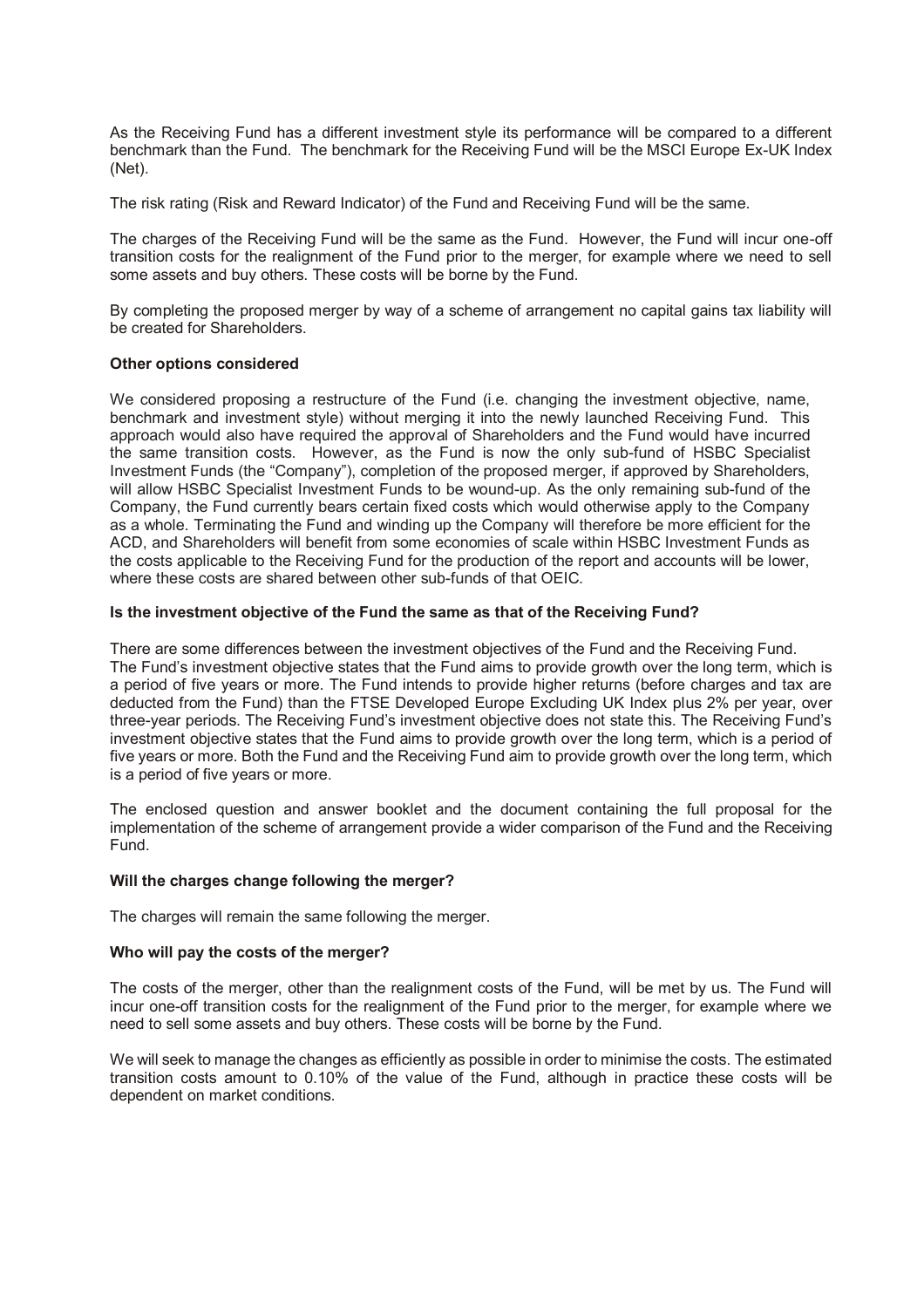# **Can I choose a different sub fund instead of the Receiving Fund?**

Yes, you are able to switch to any other fund(s) we offer before or after the merger. Remember that if you choose to switch to another sub fund, this will be a disposal for Capital Gains Tax purposes. Please refer to the enclosed question and answer booklet for more information on tax treatment.

#### **What do I need to do?**

We need the approval of shareholders in the Fund before this merger can take place. We will, therefore, be holding an extraordinary general meeting of shareholders. Due to the extraordinary circumstances resulting from the ongoing COVID-19 public health crisis the meeting will be held in a virtual capacity via the internet. The meeting will be held at 11:00 a.m. on Thursday 26 August 2021 through the Zoom video conferencing service, which will be treated as the venue for the meeting.

Voting will take place via proxy appointment of the chairperson only. You may send in your vote using the enclosed Proxy Form using the prepaid envelope provided. We must receive your Proxy Form by 11:00 a.m. on Tuesday 24 August 2021, for us to be able to count your vote. You may join the meeting virtually if you wish to do so, as set in the enclosed question and answer booklet, and the chairperson will take questions.

We recommend you read the enclosed question and answer booklet which provides a summary of the proposals and the document containing the full proposal for the implementation of the scheme of arrangement, which provide further information about the merger and a comparison of the Fund and the Receiving Fund.

Please note that, if approved, the scheme of arrangement will be binding on all shareholders in the Fund whether or not they voted in favour of the resolution to be proposed at the extraordinary general meeting (or whether they voted at all). If approved the merger will take place on Friday 10 September 2021. If the merger is not approved by Shareholders we will continue to manage the Fund in line with its current investment aims but we may consider other options, including closing the Fund.

You will find answers to the key questions in the enclosed documents. However, if you have any further questions or wish to know more about the merger process, please call us on 0800 358 3011\*. We are unable to provide advice on the proposals, therefore if you are in any doubt as to the action you should take or if you are unsure whether the Receiving Fund will continue to meet your needs you should contact your financial adviser.

Yours sincerely

Luwn

Jeff Webb Senior Product Manager HSBC Global Asset Management (UK) Limited

\* Line are open 9.00 am to 5.00 pm Monday to Friday (excluding public holidays). To help us to continually improve our service and in the interest of security, we may monitor and/or record your communications with us.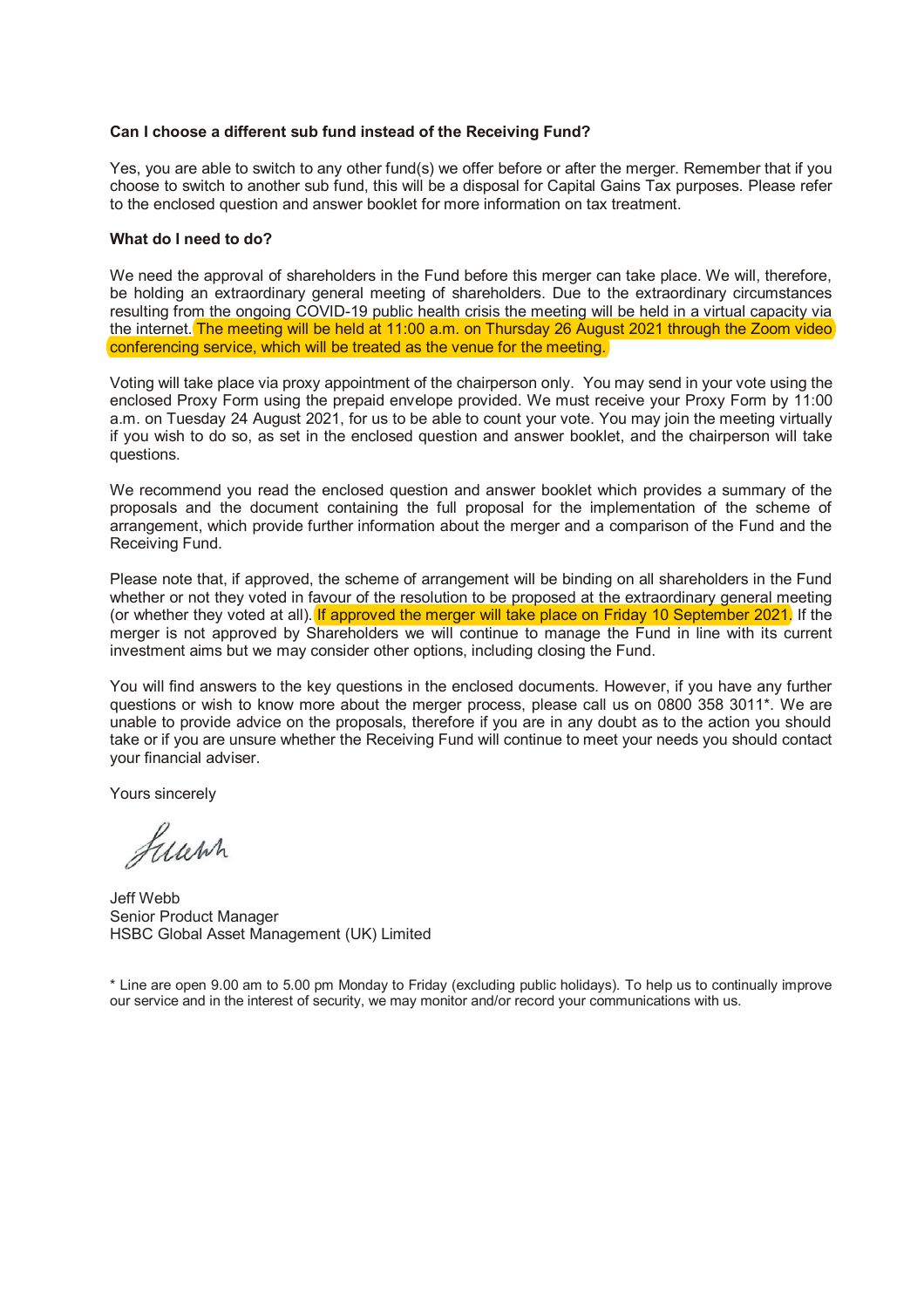# **European Growth Fund**

Merger of the European Growth Fund into the Europe Ex-UK Equity Fund.

Summary of proposals in the form of questions and answers

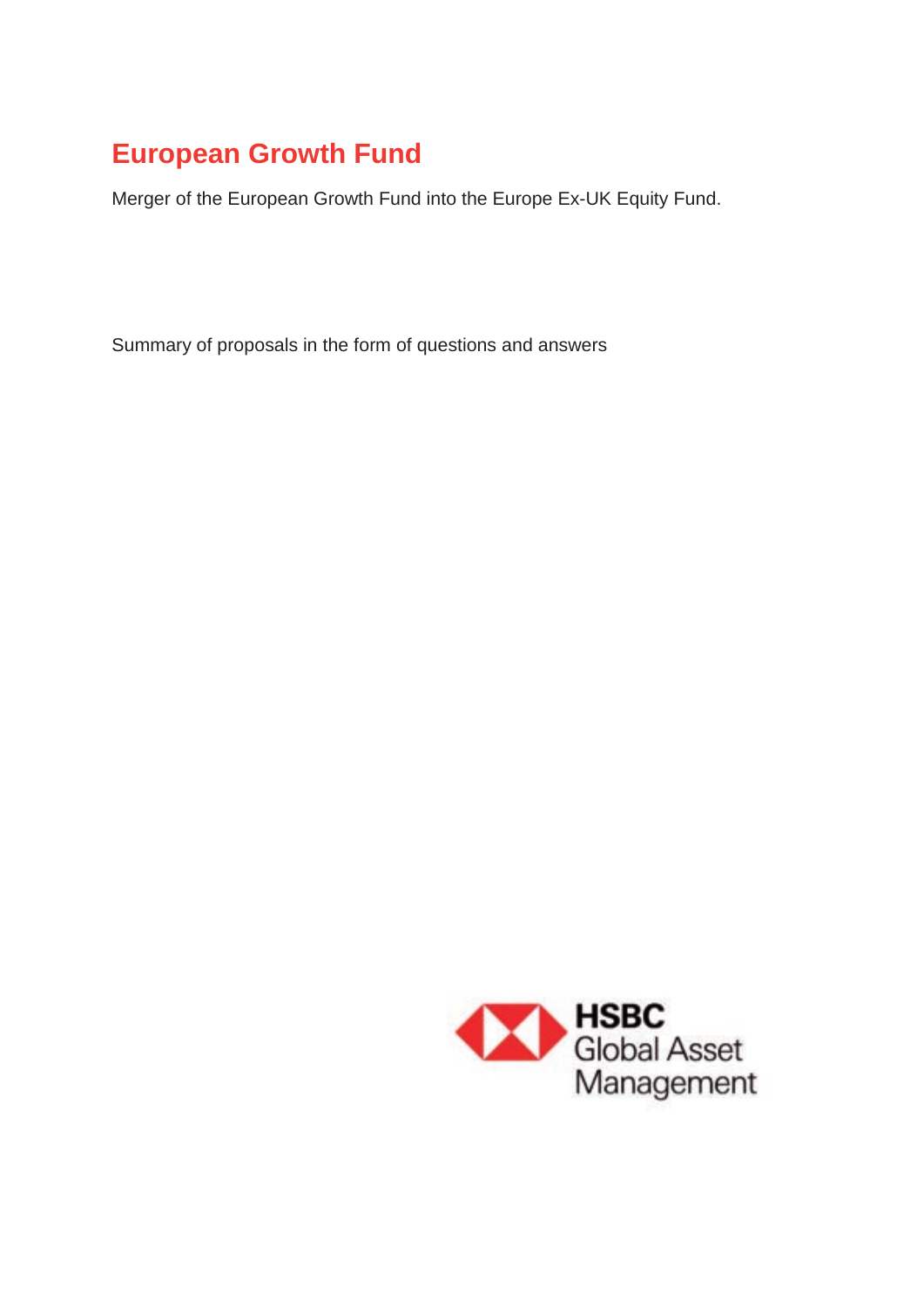#### **The proposed merger**

We are proposing the European Growth Fund (the "Fund") should be merged, by way of a scheme of arrangement, into the Europe Ex-UK Equity Fund (the "Receiving Fund"), a sub fund of HSBC Investment Funds, which is also an authorised OEIC.

To help you understand why we wish to do this, we have produced this booklet which we hope will answer your questions. We also recommend that you read the proposal for the implementation of a scheme of arrangement (the "Circular") that accompanies this booklet.

#### **Why are we proposing this merger?**

We published our first Assessment of Value Report (the "Report") for our funds on 30 October 2020. The Report detailed our overall assessment of value rating for each fund we manage. The report is available on our website at www.assetmanagement.hsbc.co.uk. The Report highlighted that the Fund did not deliver the good value its Shareholders expect from us. We reduced the charges on the Fund with effect from 1 October 2020 and we are now taking further action by proposing the merger of the Fund into the Receiving Fund, with the aim of improving the outcome for Shareholders over time.

The Receiving Fund is a new sub-fund we intend to launch, subject to Shareholders approving the proposed merger. Like the Fund, the Receiving Fund will invest at least 80% of its value in the shares (equities) of European companies, excluding UK companies. However, the Receiving Fund will be managed by a different individual fund manager and will be managed to a growth investment style whereas the Fund is currently managed to a value style.

The fund manager of the Receiving Fund will seek to invest in the shares of companies that are profitable and which reinvest profits in order to maintain and or increase their current level of growth. There is no guarantee that any one investment style will deliver better returns than any other investment style.

As the Receiving Fund has a different investment style its performance will be compared to a different benchmark than the Fund. The benchmark for the Receiving Fund will be the MSCI Europe Ex-UK Index (Net).

The risk rating (Risk and Reward Indicator) of the Fund and Receiving Fund will be the same.

The charges of the Receiving Fund will be the same as the Fund. However, the Fund will incur one-off transition costs for the realignment of the Fund prior to the merger, for example where we need to sell some assets and buy others. These costs will be borne by the Fund.

By completing the proposed merger by way of a scheme of arrangement no capital gains tax liability will be created for Shareholders.

#### **Other options considered**

We considered proposing a restructure of the Fund (i.e. changing the investment objective, name, benchmark and investment style) without merging it into the newly launched Receiving Fund. This approach would also have required the approval of Shareholders and the Fund would have incurred the same transition costs. However, as the Fund is now the only sub-fund of HSBC Specialist Investment Funds (the "Company"), completion of the proposed merger, if approved by Shareholders, will allow HSBC Specialist Investment Funds to be wound-up. As the only remaining sub-fund of the Company, the Fund currently bears certain fixed costs which would otherwise apply to the Company as a whole. Terminating the Fund and winding up the Company will therefore be more efficient for the ACD, and Shareholders will benefit from some economies of scale within HSBC Investment Funds as the costs applicable to the Receiving Fund for the production of the report and accounts will be lower, where these costs are shared between other sub-funds of that OEIC.

#### **How will the merger affect my investment?**

On completion of the merger, which is subject to the approval of Shareholders, you will receive shares in the Receiving Fund in place of your shares in the Fund. Your investment will then be managed in accordance with the features of the Receiving Fund, including its investment objective and applicable charges.

A difference between the Fund and the Receiving Fund is that the Fund pays any distributions yearly on 15 November, in contrast to the Receiving Fund which makes any distributions yearly on 15 March.

**HSBC Global Asset Management (UK) Limited**  Forum One, Parkway, Whiteley PO15 7PA *Registered in England number 1917956, Registered Office: 8 Canada Square, London E14 5HQ. Authorised and regulated by the Financial Conduct Authority.*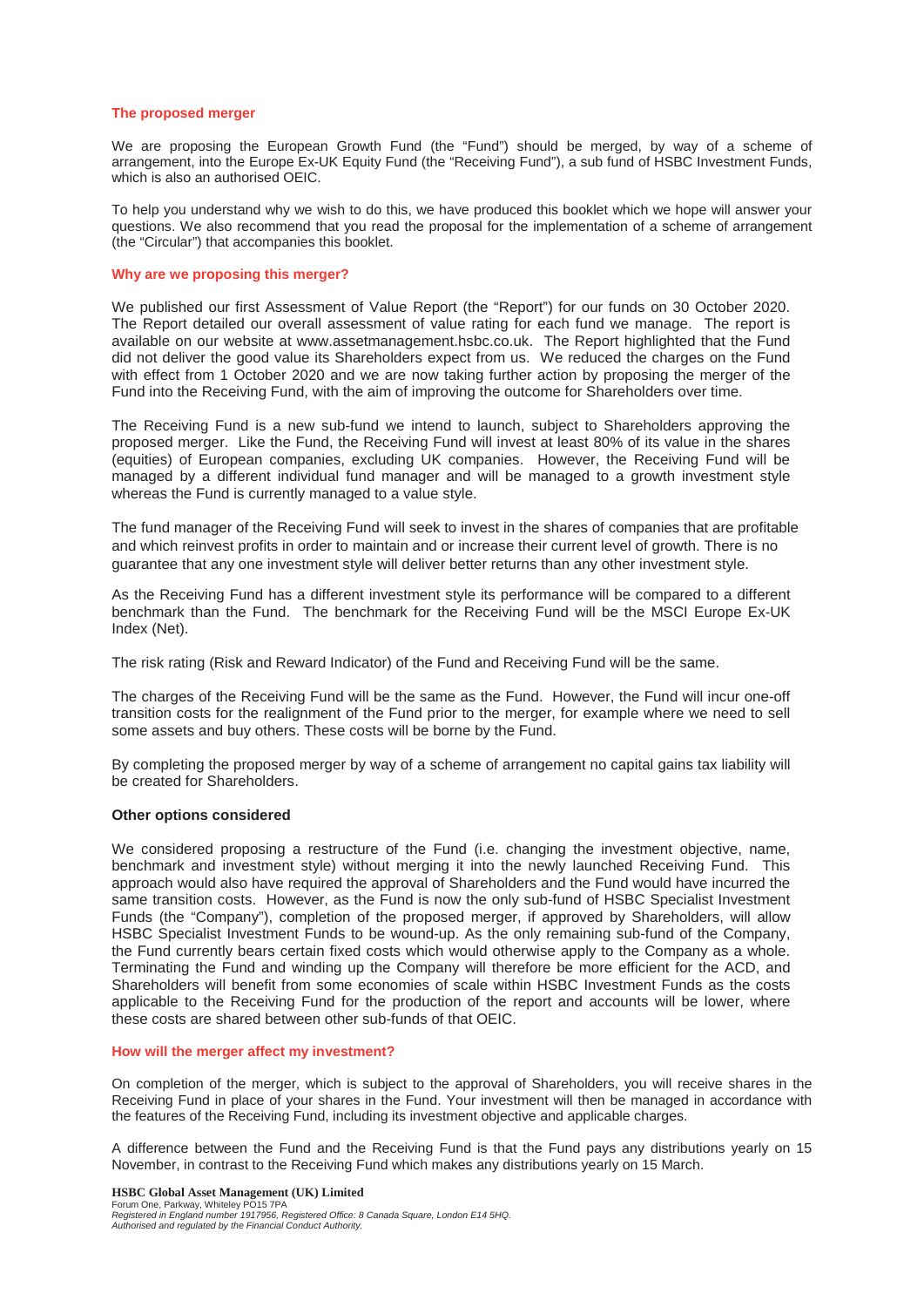#### **How does the risk and reward indicator of the Fund compare to the Receiving Fund?**

The Risk and Reward indicator rating shown on the Key Investor Information Documents is currently 6 for both the Fund and the Receiving Fund. The Risk and Reward indicator is based on price volatility over the last five years and is an indicator of absolute risk. The rating is scored on a scale of 1 to 7. A fund that scores a rating at the lower end of the scale would typically mean lower risk and lower returns, whereas a fund that scores a rating at the higher end of the scale would typically mean a higher risk and higher returns.

Both the Fund and the Receiving Fund are actively managed.

Historical data may not be a reliable indication for the future and it is not guaranteed that the Risk and Reward indicator rating will remain the same. You may wish to consider if the rating of the Receiving Fund still meets your needs.

Key Investor Information Documents for the Fund and the Receiving Fund are available in the Global Fund Centre at http://www.assetmanagement.hsbc.com/uk. Alternatively, you can call the Fund Servicing Centre on 0800 358 3011 (+44 800 3583011 overseas). Lines are open from 9:00 am to 5:00 pm, Monday to Friday (excluding public holidays). To help us continually improve our service and in the interest of security, we may monitor and/or record your communications with us.

#### **Will there be changes to the assets that the Fund invests in?**

Both the Fund and Receiving Fund aim to provide growth over the long term, which is a period of five years or more. Both the Fund and the Receiving Fund will invest at least 80% of its value in the shares (equities) of European companies, excluding UK companies. However, the Receiving Fund will be managed by a different individual fund manager and will be managed to a different investment style compared to the Fund.

The Fund's investment objective states that the Fund aims to provide growth over the long term, which is a period of five years or more. The Fund intends to provide higher returns (before charges and tax are deducted from the Fund) than the FTSE Developed Europe Excluding UK Index plus 2% per year, over three-year periods. The Receiving Fund's investment objective does not state this. The Receiving Fund's investment objective states that the Fund aims to provide growth over the long term, which is a period of five years or more. Both the Fund and the Receiving Fund aim to provide growth over the long term, which is a period of five years or more.

As the Receiving Fund has a different investment style its performance will be compared to a different benchmark compared to the Fund. The benchmark of the Receiving Fund will be the MSCI Europe Ex-UK Index (Net).

If Shareholder approval to merge is received, then the Fund will incur one-off transition costs for the realignment of the Fund prior to the merger, for example where we need to sell some assets and buy others. We will commence the transition activity following the Shareholder approval and will complete this before the date of the merger. The costs of such transition will be borne by the Fund. It is anticipated that the transition costs will amount to no more than 0.10% of the value of the Fund.

The current investment and borrowing powers of the Fund and the Receiving Fund are set out in Part 3 of Section 3 in the enclosed Circular.

#### **Who will pay the costs of the merger?**

The costs of the merger, other than the transition costs of the Fund mentioned above, will be met by us and not by the Fund itself.

#### **Will the charges change?**

The charges will remain the same. The table below shows the Ongoing Charges Figures (OCF) for each share class:

| <b>Share Class</b>           | The Fund* | The Receiving Fund* |
|------------------------------|-----------|---------------------|
| Retail Income                | 1.53%     | $N/A\%$             |
| <b>Retail Accumulation</b>   | 1.56%     | 1.56%               |
| Institutional A Accumulation | 0.78%     | 0.78%               |
| Income C                     | 0.85%     | 0.85%               |
| Accumulation C               | 0.85%     | 0.85%               |

\*The ongoing charges information shown is as at 15 March 2021 for the Fund and estimated for the Receiving Fund.

**HSBC Global Asset Management (UK) Limited** 

Forum One, Parkway, Whiteley PO15 7PA *Registered in England number 1917956, Registered Office: 8 Canada Square, London E14 5HQ. Authorised and regulated by the Financial Conduct Authority.*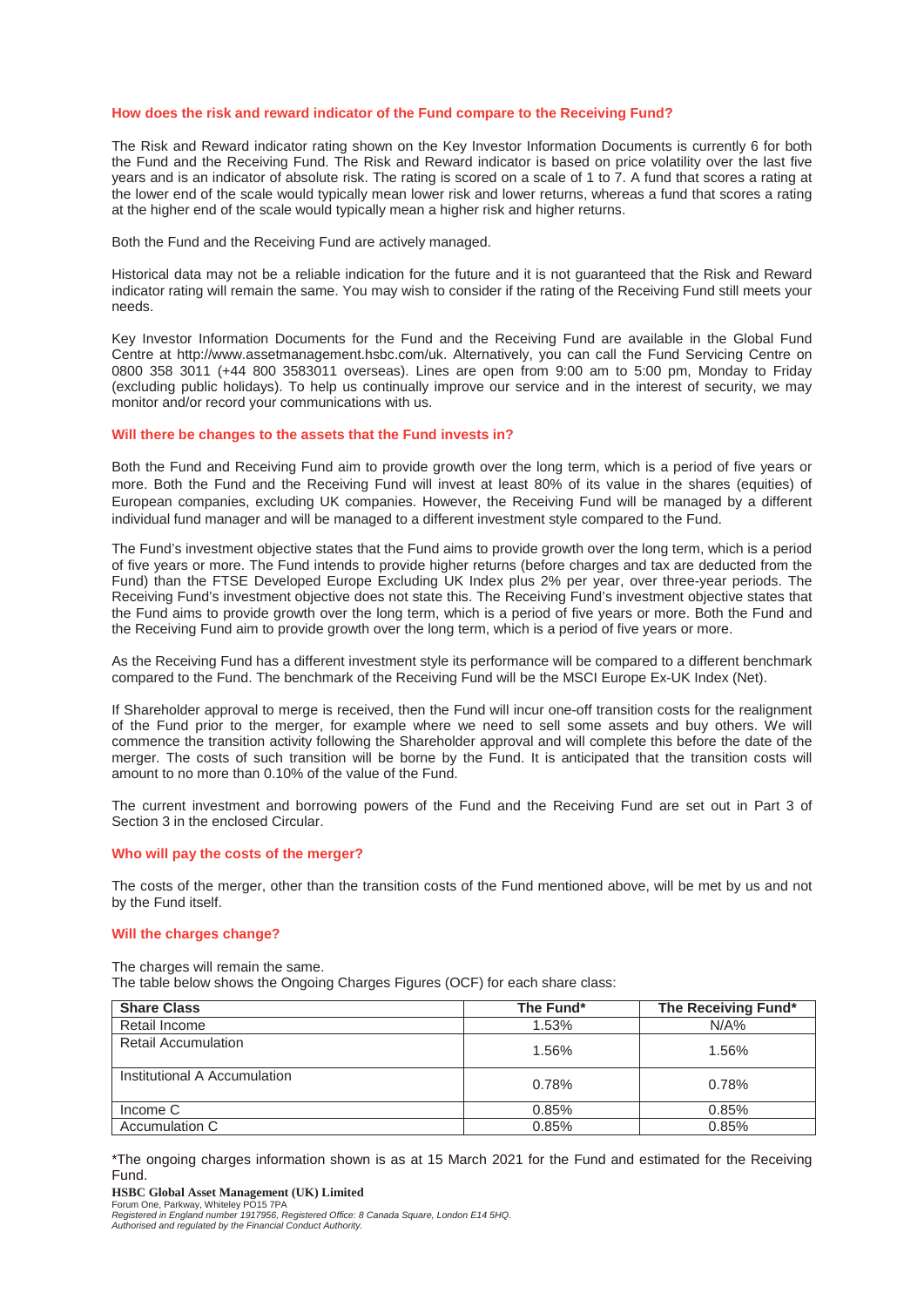The OCF is based on actual expenses for the relevant accounting period. It covers all aspects of operating the fund during the year, including fees paid for investment management, administration and the independent oversight functions. Where the fund invests in other funds, the figure includes the impact of the charges made in those other funds. The OCF does not include payments Shareholders may make to a financial adviser or any other firm through which they invest; Shareholders will pay for these services directly.

Please see Part 2 of Section 3 of the Circular for a comparison of the Fund and the Receiving Fund including the charges information.

#### **What type of shares will I receive?**

On completion of the merger, in place of your existing shares, you will receive shares in the Receiving Fund.

| Share Class that you hold in the Fund | Share Class your shares will be in the Receiving |
|---------------------------------------|--------------------------------------------------|
|                                       | <b>Fund</b>                                      |
| Retail Income                         | Income C                                         |
| <b>Retail Accumulation</b>            | <b>Retail Accumulation</b>                       |
| Institutional A Accumulation          | Institutional A Accumulation                     |
| Income C                              | Income C                                         |
| Accumulation C                        | Accumulation C                                   |

The number of New Shares you receive will be calculated using a conversion formula. You can find a full explanation of this on pages 12 to 13 of the enclosed Circular. The value of your shares in the Receiving Fund immediately following the merger will be the same as the value of your shares in the Fund immediately prior to the merger.

#### **When will I know how many New Shares I have been allocated?**

Within two weeks of the merger, we will send you a confirmation of the number of New Shares issued to you. No share certificates will be issued.

Alternatively, you can call us on the number in the enclosed letter from 9.00 a.m. on Monday 13 September 2021 to confirm the number of New Shares allocated.

#### **Can I sell my shares in the Fund before the merger?**

Yes, you may withdraw or switch your investment at any time, in the normal way, prior to 12:00 noon on Tuesday 7 September 2021.

#### **When can I sell my shares in the Receiving Fund following the merger?**

It is expected that withdrawals or switches of New Shares issued under the Scheme may be effected from 12.00 noon on Monday 13 September 2021.

#### **Can I choose a different sub-fund instead of the Receiving Fund?**

Yes, you are able to switch to any other fund(s) we offer before or after the merger, subject to meeting the required investment criteria. Remember that if you choose to switch to another sub-fund, this will be a disposal for Capital Gains Tax purposes.

#### **What will happen to the European Growth Fund?**

Subject to the approval of the Shareholders at the extraordinary general meeting, the European Growth Fund will be wound up. On completion of the winding up of the European Growth Fund, the ACD will formally make a request to the FCA for its approval of the solvent winding up of the European Growth Fund in accordance with the OEIC regulations.

#### **Will my regular savings be affected by this?**

If you currently have a direct debit for the European Growth Fund, you need do nothing as future direct debit payments will automatically go to the acquisition of new shares in the Receiving Fund. You can, however, cancel your direct debit at any time by written notice to your bank and us.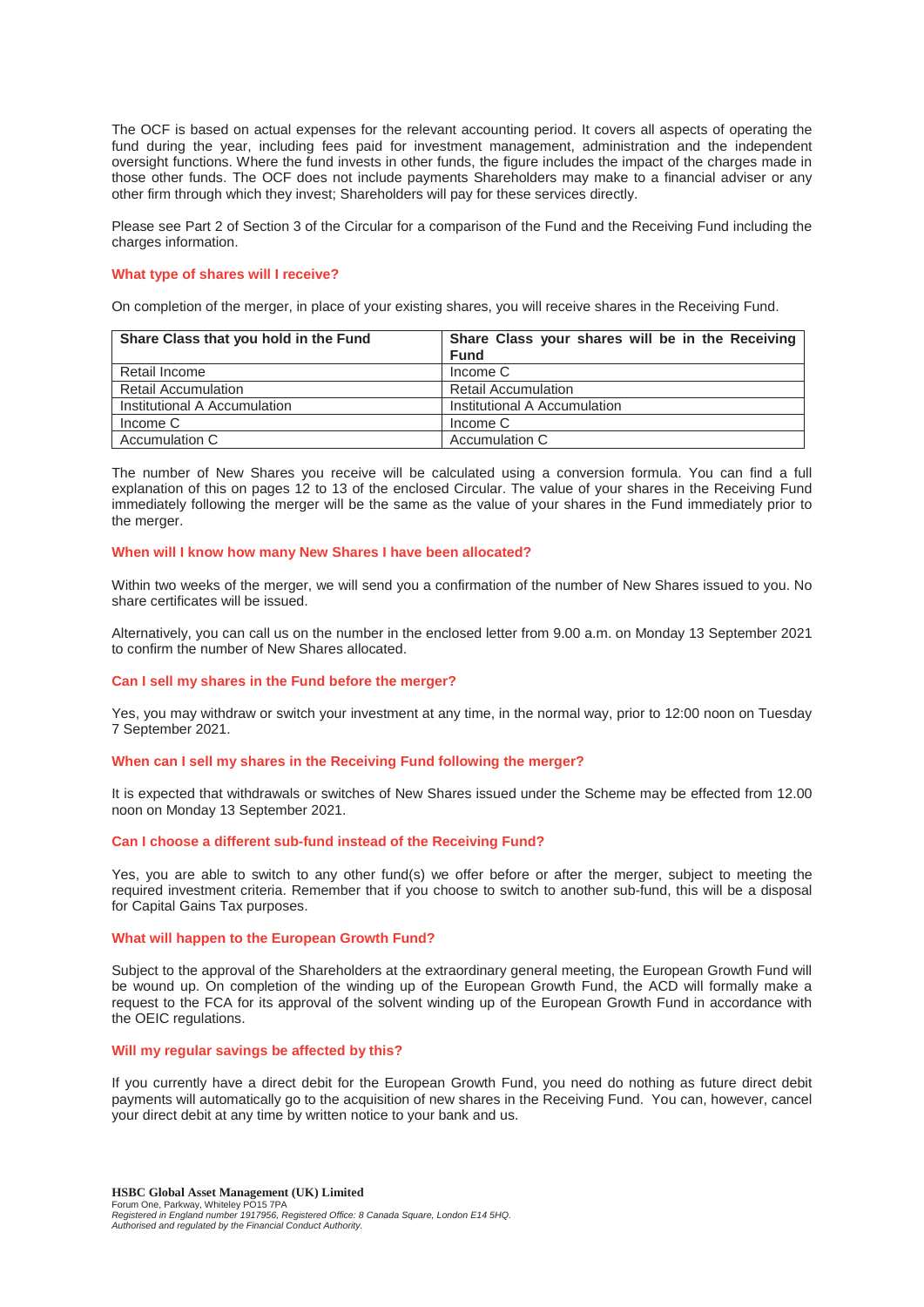#### **When will income be distributed?**

If you hold Income Shares in the Fund, there will be a final distribution of income by the Fund within two months of the effective date of the Scheme. After that the distribution dates for the Receiving Fund will apply, which is 15 March.

#### **Will the merger affect the type of income I receive?**

Any distributions of income from the Fund and the Receiving Fund are paid as dividends.

A dividend allowance applies for UK resident individual Shareholders which charges the first £2,000 (in tax year 2021/2022) of dividends received in the tax year at 0%. A UK resident individual Shareholder will have to pay income tax at the applicable basic, higher or additional rate (depending on the Shareholder's individual tax position) on dividend income in excess of the £2,000 allowance. Note that dividend income within the £2,000 allowance will still count towards basic, higher and additional rate bands and may therefore affect the rate of income tax that a Shareholder pays on dividends they receive in excess of the £2,000 allowance.

Where a UK resident individual Shareholder holds Shares in an ISA the Shareholder will be exempt from income tax on Dividend Distributions paid in respect of such Shares.

This information is intended as general guidance only and is based on our understanding and interpretation of current UK tax law which may change. Your tax liability will depend on your own individual circumstances, including the country in which you live. If you are unsure about the tax consequences of your investment, you should seek appropriate professional advice.

#### **Will I have to pay any tax as a result of the merger?**

As the Fund is being merged into the Receiving Fund by a scheme of arrangement, the sale of shares will not be a disposal for UK Capital Gains Tax purposes. However, when you come to sell your New Shares the price used to calculate your capital gains will be the price you originally paid for your shares in the Fund.

In view of this, you should ensure that you retain appropriate records of your original investment in the Fund.

If you are unsure about the tax consequences of your investment, you should seek appropriate professional advice.

#### **What is the view of the regulator and the depositary?**

The Financial Conduct Authority has confirmed that the implementation of the changes set out in this letter will not affect the ongoing authorisation of HSBC Investment Funds.

In accordance with normal market practice State Street Trustees Limited, the depositary for the Fund, while expressing no opinion on the merits or otherwise of the changes set out in this letter, has informed us that it has no objection to the changes.

#### **Action to be taken**

You are requested to complete the enclosed proxy form and return it to us, as soon as possible and, in any event, so that it arrives not later than 48 hours before the time appointed for the meeting. Return of a proxy form will not preclude you from attending the meeting if you are entitled to do so.

Please note that due to the extraordinary circumstances resulting from the ongoing COVID-19 public health crisis the meeting of Shareholders will be held in a virtual capacity via the internet. Voting will take place via proxy appointment of the chairperson only. Shareholders may join the meeting virtually if they wish to do so, as set out below, and the chairperson will take questions.

If you are uncertain as to how to respond to this document or if you are unsure whether the Receiving Fund will continue to meet your needs, you should consult your financial adviser. If you have any questions concerning the proposals, please contact us on the number in the enclosed letter.

# **How can I join the meeting of Shareholders?**

The meeting will be held via the internet through the Zoom video conferencing service. You can join the meeting and any adjourned meeting through the Zoom application if you have this installed on your device (mobile phone, tablet, laptop or desktop computer) or through a supported web browser on your device. Alternatively, you can call into the meeting for audio only.

**HSBC Global Asset Management (UK) Limited**  Forum One, Parkway, Whiteley PO15 7PA *Registered in England number 1917956, Registered Office: 8 Canada Square, London E14 5HQ.* 

*Authorised and regulated by the Financial Conduct Authority.*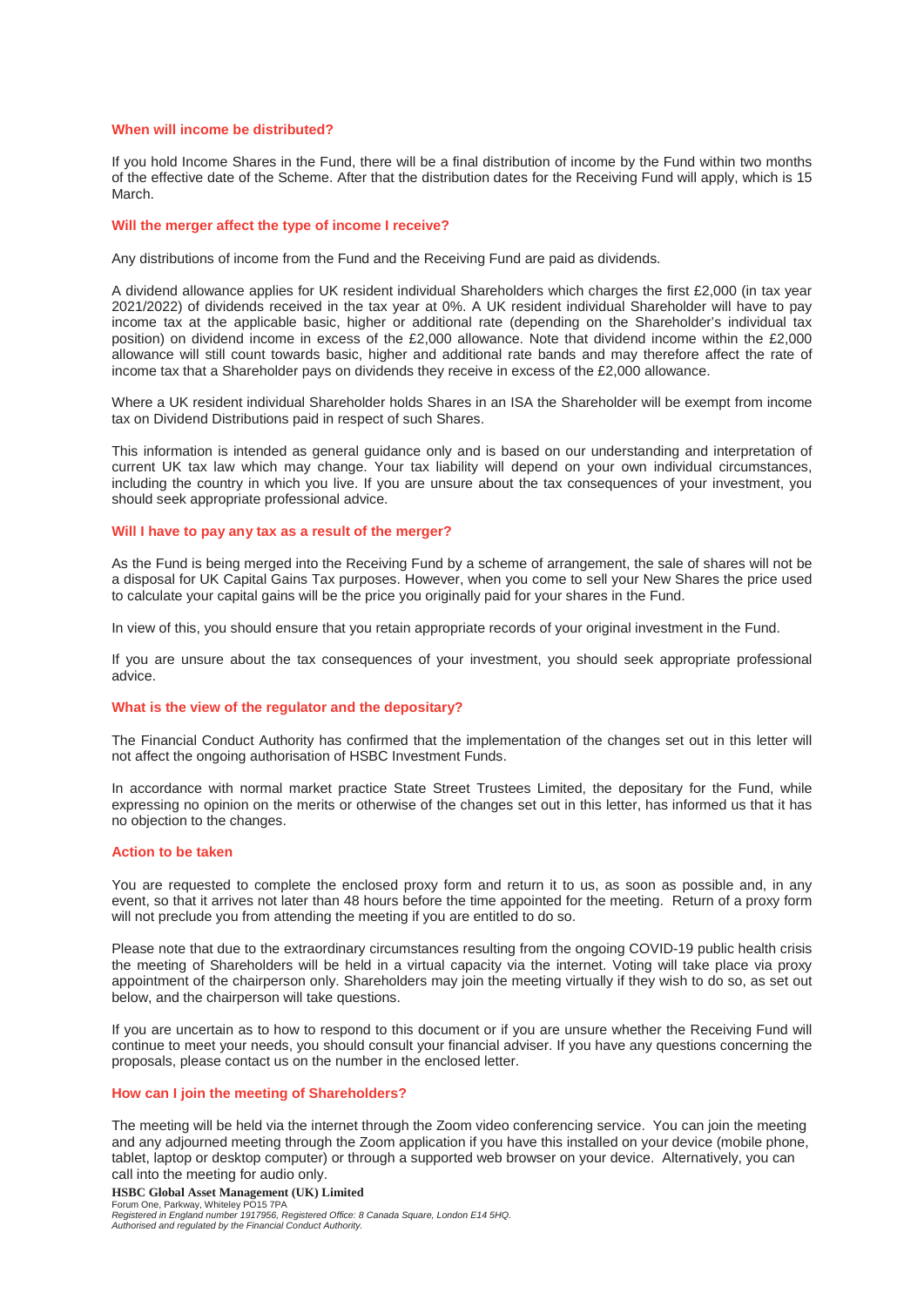Join through the Zoom application:

Open the Zoom application on your device, click 'Join a Meeting' and when prompted enter the following Meeting ID number, followed by the Meeting Passcode:

Meeting ID: 926 9546 4400 Meeting Passcode: 091140

Join through a supported web browser:

Open the web browser, go to join.zoom.us, click 'Join a Meeting' and when prompted enter the following Meeting ID number, followed by the Meeting Passcode:

Meeting ID: 926 9546 4400 Meeting Passcode: 091140

Join by calling into the meeting for audio only:

Dial +44 208 080 6591 on your telephone and when prompted enter the following Meeting I D number followed by #. Then enter the Meeting Passcode:

Meeting ID: 926 9546 4400 Meeting Passcode: 091140

#### **Where can I find more information about using the Zoom video conferencing service?**

For support and information about using the Zoom video conferencing service on your device please visit support.zoom.us.

#### **Key dates and actions for you to remember:**

| Last day for receipt of Proxy Forms                                                  | 11:00 a.m. Tuesday 24 August 2021  |
|--------------------------------------------------------------------------------------|------------------------------------|
| Shareholders meeting takes place                                                     | 11:00 a.m. Thursday 26 August 2021 |
| If Shareholder approval is received                                                  |                                    |
| <b>Effective Date</b>                                                                | Friday 10 September 2021           |
| A confirmation letter with the number of New Shares<br>allocated will be sent to you | Before 24 September 2021           |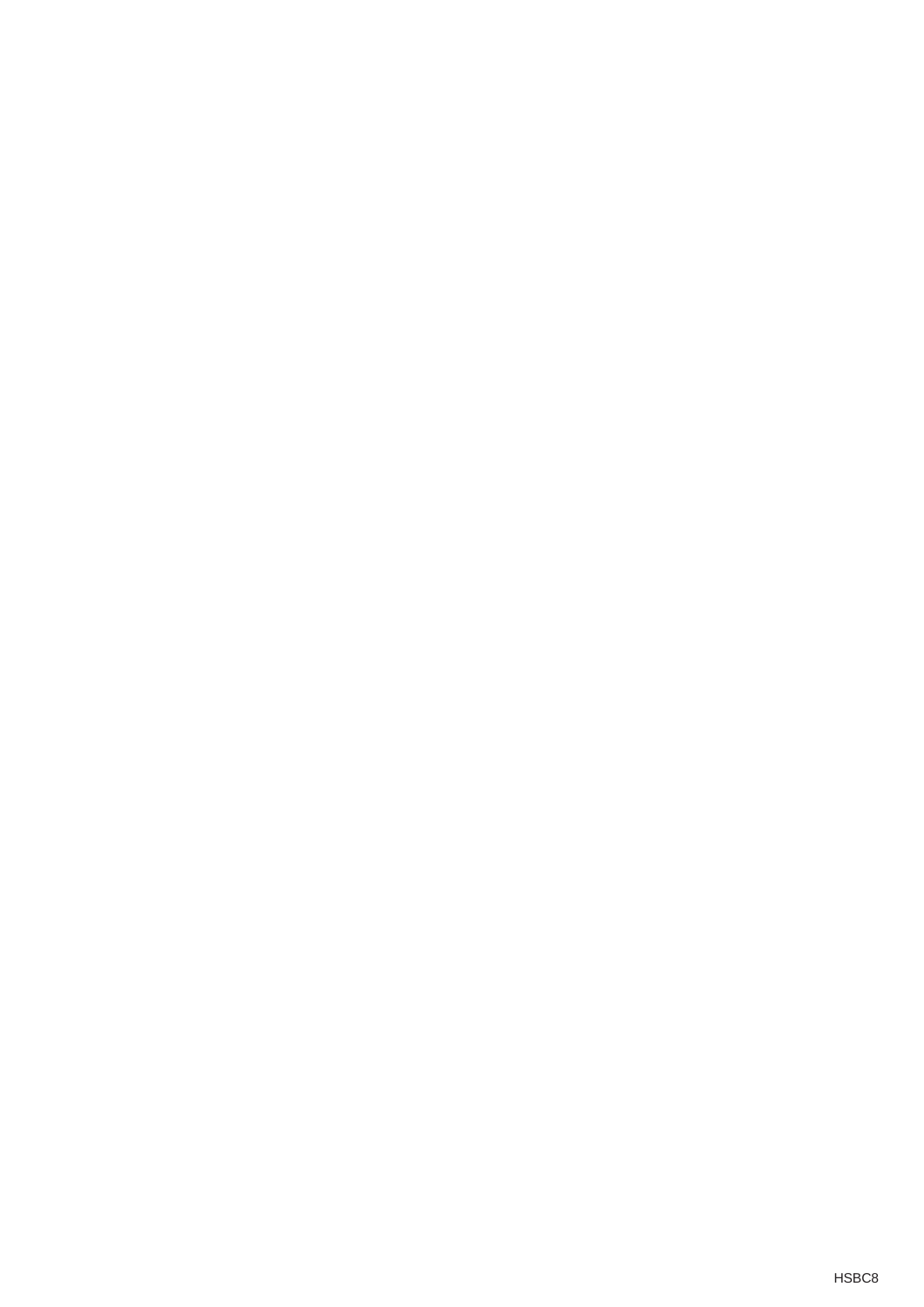# THIS DOCUMENT IS IMPORTANT AND REQUIRES YOUR IMMEDIATE ATTENTION

If you are in any doubt about the contents of this document you should consult a person authorised under the Financial Services and Markets Act 2000 to advise on investments of the type referred to in this document, such as your stockbroker, solicitor, accountant or other financial adviser.

# European Growth Fund (the "Fund")

Proposal to implement a scheme of arrangement for the merger of the European Growth Fund, a subfund of HSBC Specialist Investment Funds, into the Europe Ex-UK Equity Fund, a sub-fund of HSBC Investment Funds.

This document contains a notice of an extraordinary general meeting of Shareholders (the "Notice"). Due to the extraordinary circumstances resulting from the ongoing COVID-19 public health crisis the meeting will be held in a virtual capacity via the internet. The meeting will be held at 11:00 a.m. on Thursday 26 August 2021 through the Zoom video conferencing service, which will be treated as the venue for the meeting. For details of how to join the meeting please refer to page 7.

In order to vote at the meeting of Shareholders, Shareholders in the European Growth Fund are requested to complete and return the enclosed proxy form for the meeting of Shareholders, in accordance with the instructions thereon, so that it arrives not later than 48 hours before the time appointed for the meeting.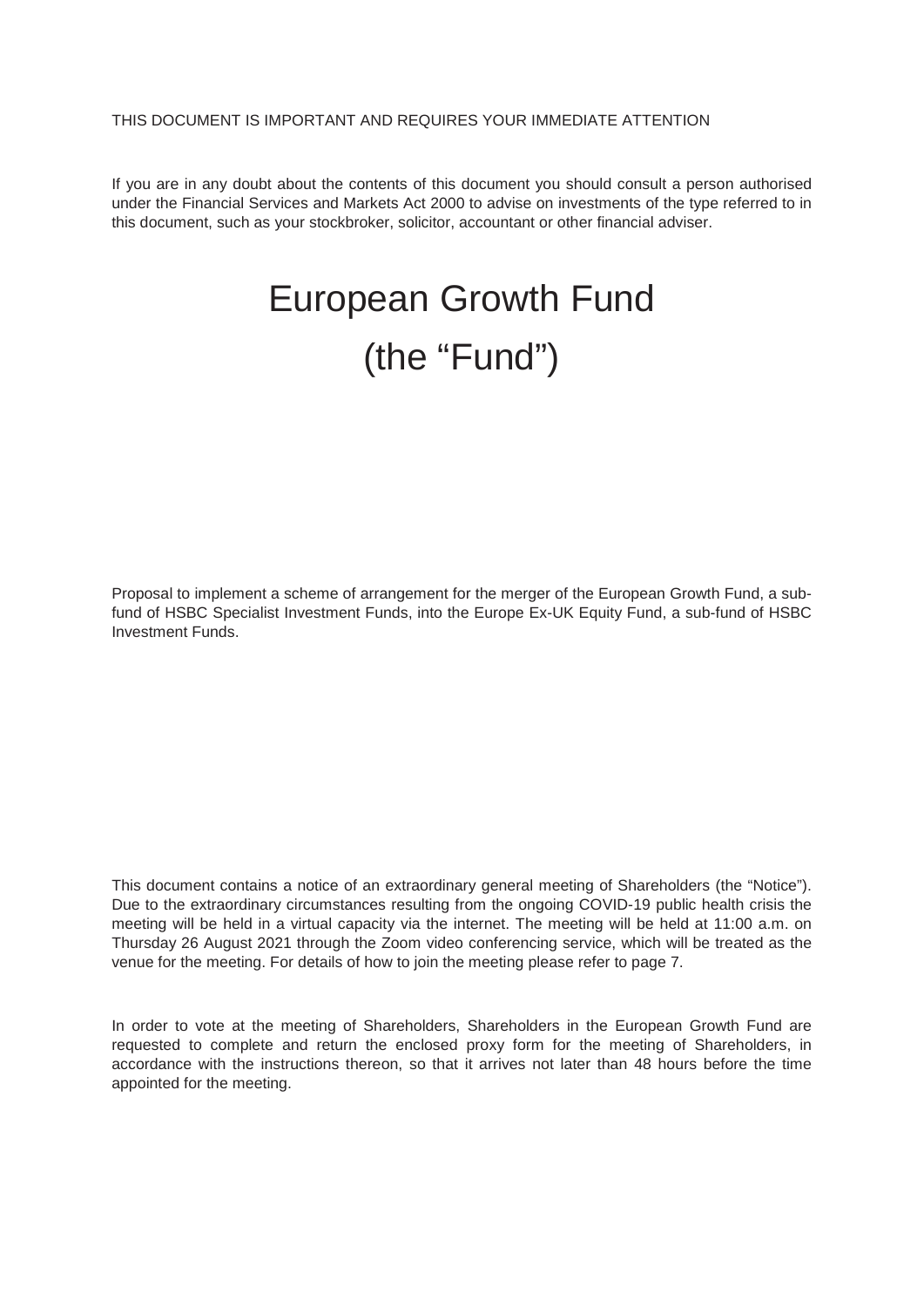

# **CONTENTS**

|                                                                     |  |                                            | Page |
|---------------------------------------------------------------------|--|--------------------------------------------|------|
| <b>DEFINITIONS</b>                                                  |  |                                            | 3    |
| SUMMARY OF KEY DATES                                                |  |                                            | 6    |
|                                                                     |  | HOW TO JOIN THE MEETING OF SHAREHOLDERS    | 7    |
| SECTION 1                                                           |  | Proposal to merge the European Growth Fund | 8    |
| SECTION 2                                                           |  | Scheme of arrangement                      | 11   |
| SECTION 3                                                           |  | Comparison of features                     | 16   |
| SECTION 4                                                           |  | Consents and clearances                    | 25   |
| <b>SECTION 5</b>                                                    |  | Procedure for the meeting of Shareholders  | 27   |
| NOTICE OF MEETING OF SHAREHOLDERS OF THE EUROPEAN GROWTH FUND<br>28 |  |                                            |      |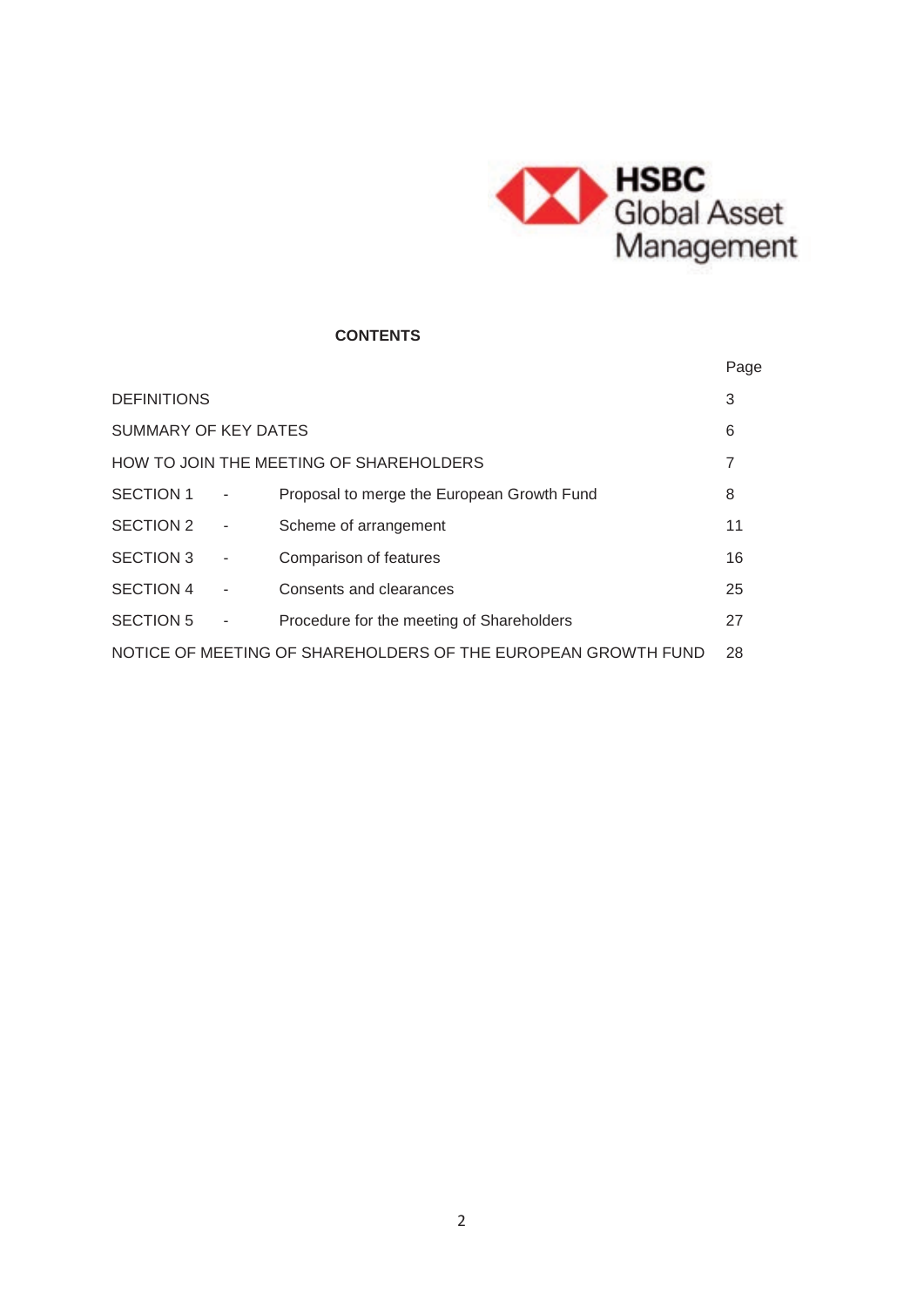**DEFINITIONS** 

| "Accumulation Share"                      | means a type of share where the income earned by the<br>Fund is retained in the Fund                                                                                                                                                                                                     |
|-------------------------------------------|------------------------------------------------------------------------------------------------------------------------------------------------------------------------------------------------------------------------------------------------------------------------------------------|
| "ACD"                                     | means HSBC Global Asset Management (UK) Limited, the<br>Authorised Corporate Director of the Company                                                                                                                                                                                     |
| "Administrator"                           | means Northern Trust Global Services SE, which is<br>appointed by the ACD to administer the Funds on its behalf                                                                                                                                                                          |
| "collective investment scheme"            | means a fund that more than one person contributes to with<br>the aim of increasing the value of their investments or<br>receiving income from a pooled investment. A fund manager<br>will invest the pooled money into one or more types of asset,<br>such as stocks, bonds or property |
| "Company"                                 | HSBC Specialist Investment Funds, an authorised open-<br>ended investment company registered in England and<br>Wales                                                                                                                                                                     |
| "Depositary"                              | State Street Trustees Limited, the depositary of the<br>Company                                                                                                                                                                                                                          |
| "EEA"                                     | means the European Economic Area                                                                                                                                                                                                                                                         |
| "EEA UCITS"                               | means a collective investment scheme established in<br>accordance with the UCITS Directive in the EEA                                                                                                                                                                                    |
| "Effective Date"                          | the effective date of the Scheme (which is expected to be<br>Friday 10 September 2021 or such other date or dates as<br>may be agreed between the ACD and the Depositary) in<br>accordance with paragraph 15 of the Scheme                                                               |
| "efficient portfolio management<br>(EPM)" | means managing the Fund in a way that is designed to<br>reduce risk or cost and/or generate income or growth                                                                                                                                                                             |
| "Extraordinary Resolution"                | a resolution passed by a majority of not less than 75% of the<br>votes validly cast for and against the resolution at a general<br>meeting                                                                                                                                               |
| "FCA"                                     | the Financial Conduct Authority                                                                                                                                                                                                                                                          |
| "FCA Rules"                               | means the rules laid down in the FCA Handbook, in<br>particular the Collective Investment Schemes Sourcebook<br>Instrument 2004 (COLL), as amended or replaced from time<br>to time                                                                                                      |
| "FSMA"                                    | the Financial Services and Markets Act 2000                                                                                                                                                                                                                                              |
| "Fund"                                    | the European Growth Fund, a sub-fund of HSBC Specialist<br><b>Investment Funds</b>                                                                                                                                                                                                       |
| "HSBC Investment Funds"                   | HSBC Investment Funds, an authorised<br>open-ended<br>investment company registered in England and Wales                                                                                                                                                                                 |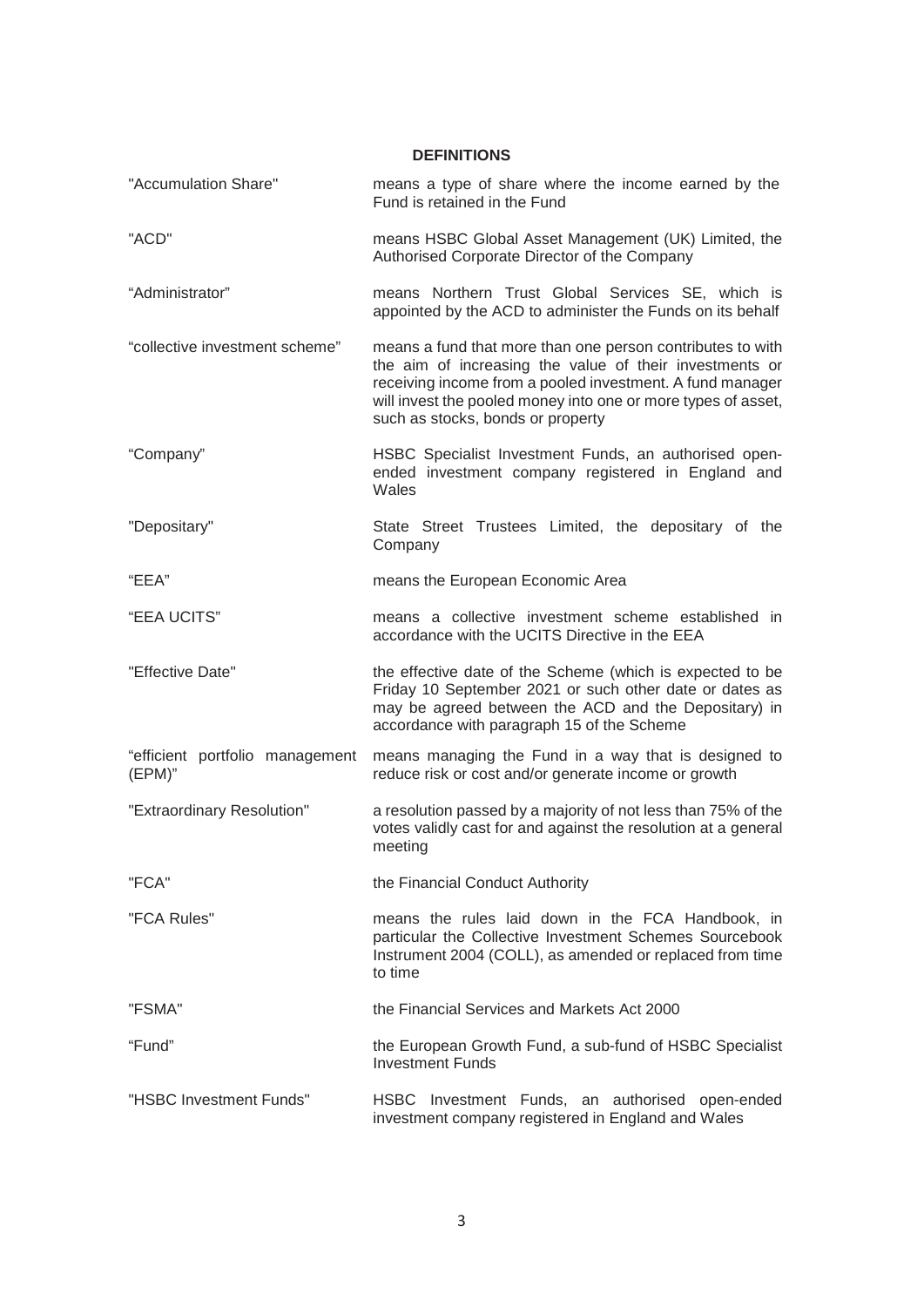| "Income Share"                | means a type of share where the income earned by the Fund<br>is paid out to you                                                                                                                                                                                                                                                                                                                     |
|-------------------------------|-----------------------------------------------------------------------------------------------------------------------------------------------------------------------------------------------------------------------------------------------------------------------------------------------------------------------------------------------------------------------------------------------------|
| "Instrument of Incorporation" | the current instrument of incorporation of the Company<br>and/or HSBC Investment Funds (as the context requires)<br>which is the constitutional document, prepared and<br>registered in accordance with the OEIC Regulations and the<br><b>FCA Rules</b>                                                                                                                                            |
| "larger denomination Shares"  | means any Share other than a smaller denomination Share                                                                                                                                                                                                                                                                                                                                             |
| "New Shares"                  | Retail Accumulation, Institutional A Accumulation, Income C,<br>Accumulation C (as appropriate) in the Receiving Fund<br>(including smaller denomination shares)                                                                                                                                                                                                                                    |
| "OEIC"                        | open-ended investment company with variable capital                                                                                                                                                                                                                                                                                                                                                 |
| "OEIC Regulations"            | the Open-Ended Investment Companies Regulations 2001<br>(as the same may be amended from time to time)                                                                                                                                                                                                                                                                                              |
| "Prospectus"                  | the current prospectus of the Company and/or HSBC<br>Investment Funds (as the context requires), as amended<br>from time to time                                                                                                                                                                                                                                                                    |
| "Receiving Fund"              | the Europe Ex-UK Equity Fund, a sub-fund of HSBC<br><b>Investment Funds</b>                                                                                                                                                                                                                                                                                                                         |
| "Regulations"                 | together the FCA Rules and the OEIC Regulations                                                                                                                                                                                                                                                                                                                                                     |
| "Retained Amount"             | for the purpose of the Scheme, in relation to the Fund, an<br>amount which is calculated by the ACD (after consultation<br>with the auditor of the Fund) to be necessary to meet the<br>actual and contingent liabilities (including distributable<br>income, if any) of the Fund and which is to be retained by<br>the Depositary of the Fund, for the purpose of discharging<br>those liabilities |
| "Scheme"                      | the scheme of arrangement for the merger of the Fund into<br>the Receiving Fund which is set out in Section 2                                                                                                                                                                                                                                                                                       |
| "Share" or "Shares"           | Income, Retail Accumulation, Institutional A<br>Retail<br>Accumulation, Income C, Accumulation C in the Fund<br>(including smaller denomination Shares)                                                                                                                                                                                                                                             |
| "Shareholder"                 | a holder of Shares, of whichever class, in the Fund                                                                                                                                                                                                                                                                                                                                                 |
| "smaller denomination shares" | means one hundredth of a larger denomination share<br>(designed to deal with fractional entitlements to shares)                                                                                                                                                                                                                                                                                     |
| "Transferred Property"        | for the purposes of the Scheme, in relation to the Fund, the<br>scheme property, including receivables of the Fund less the<br><b>Retained Amount</b>                                                                                                                                                                                                                                               |
| "UCITS"                       | for Collective<br>Undertaking<br>Investment<br>means<br>in.<br>Transferable Securities. This will include a UCITS scheme<br>or an EEA UCITS scheme as defined in the FCA rules                                                                                                                                                                                                                      |
| "UCITS Directive"             | means the Directive 2009/65/EC of the European Parliament<br>and of the Council of 13 July 2009 on the coordination of<br>laws, regulations and administrative provisions relating to                                                                                                                                                                                                               |
|                               | 4                                                                                                                                                                                                                                                                                                                                                                                                   |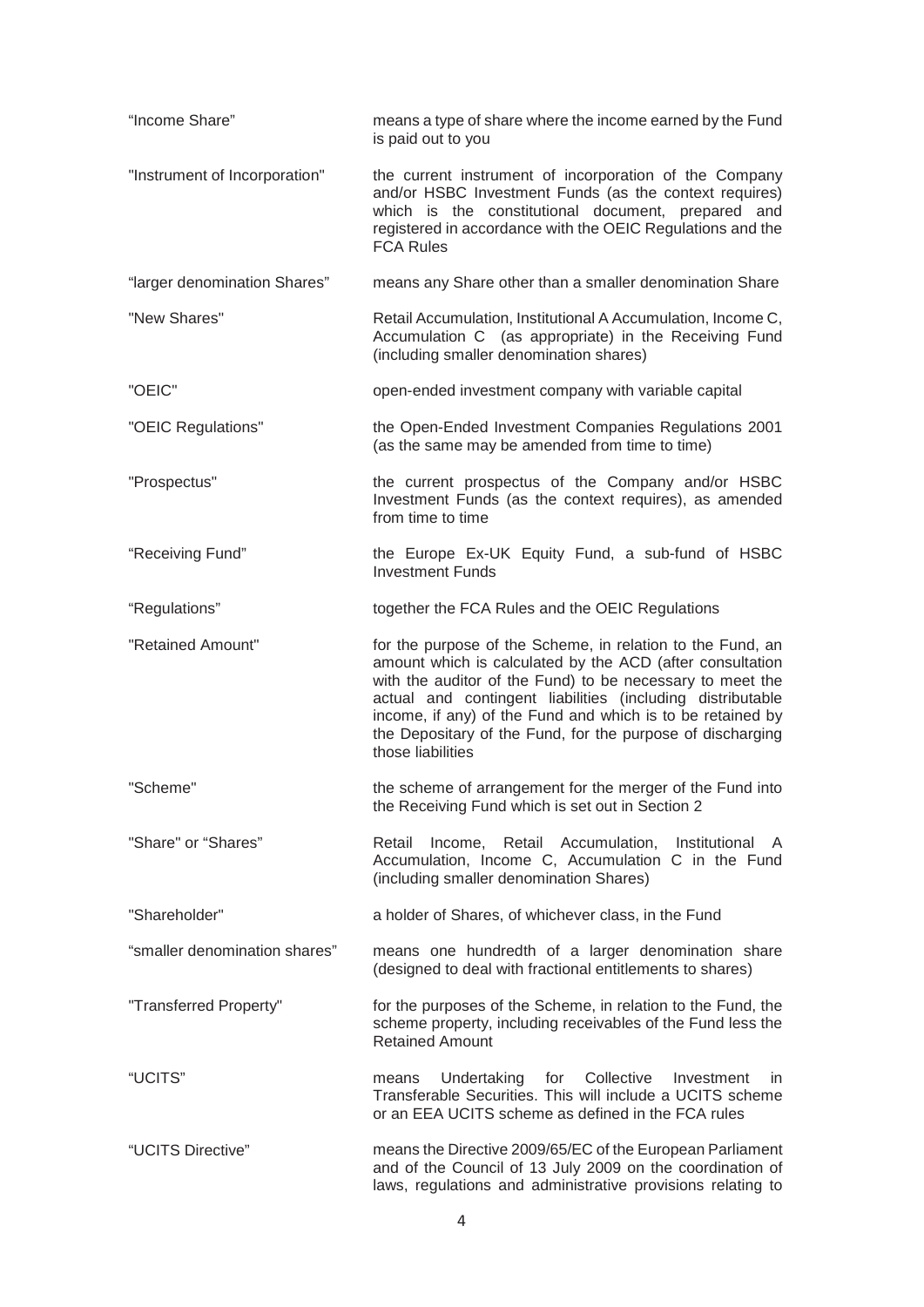|                  | undertakings for collective investment in transferable<br>securities (UCITS)                                                                                                                                                                                                                                                                                                                   |
|------------------|------------------------------------------------------------------------------------------------------------------------------------------------------------------------------------------------------------------------------------------------------------------------------------------------------------------------------------------------------------------------------------------------|
| "UCITS Scheme"   | means a UK UCITS                                                                                                                                                                                                                                                                                                                                                                               |
| "UK UCITS"       | means, in accordance with sections 236A and 237 of the Act,<br>a collective investment scheme which may consist of several<br>sub-funds, which is either an authorised unit trust scheme,<br>an authorised contractual scheme, or an authorised open-<br>ended investment company, and has identified itself as a<br>UCITS in its prospectus and has been authorised<br>accordingly by the FCA |
| "UK UCITS Rules" | means the Collective Investment Schemes Sourcebook<br>(COLL) and the Collective Investment Schemes<br>(Amendment etc) (EU Exit) Regulations 2019 No.325 as<br>amended or replaced from time to time                                                                                                                                                                                            |
| "Value"          | means the value of the Fund or the Receiving Fund as the<br>context requires, calculated in accordance with paragraph 7<br>of the Scheme                                                                                                                                                                                                                                                       |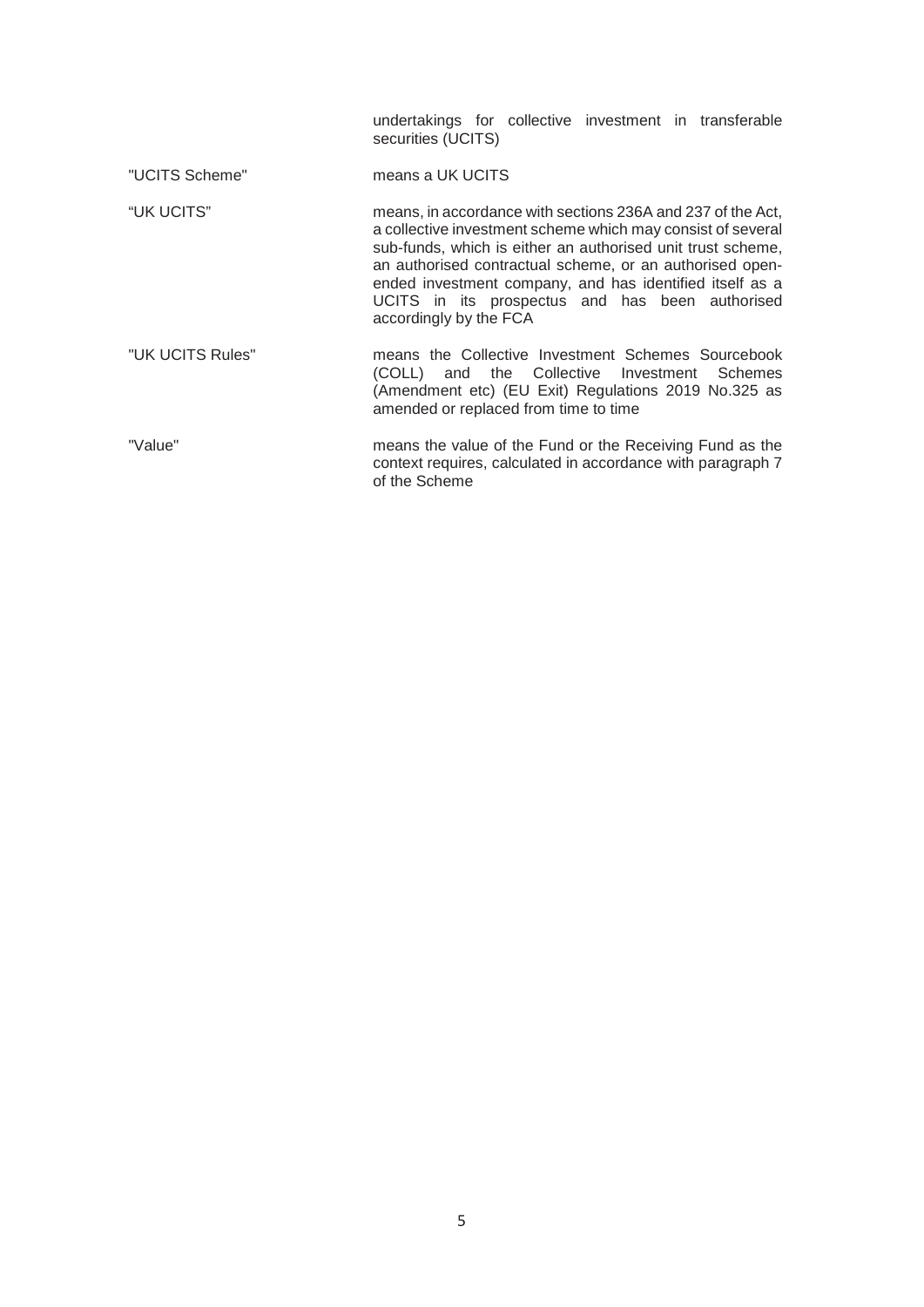# **Summary of key dates for the Scheme**

| Record date for Shareholder voting, i.e. if you<br>are not on the register of Shareholders on<br>this date you will not be eligible to vote | Friday 23 July 2021                  |
|---------------------------------------------------------------------------------------------------------------------------------------------|--------------------------------------|
| Documentation posted to Shareholders                                                                                                        | Friday 30 July 2021                  |
| Proxy forms to be returned by                                                                                                               | 11:00 a.m. Tuesday 24 August 2021    |
| Meeting of Shareholders                                                                                                                     | 11:00 a.m. Thursday 26 August 2021   |
| Adjourned Meeting of Shareholders (if<br>required)                                                                                          | 11:00 a.m. Thursday 2 September 2021 |
| Last day of dealing in the Fund                                                                                                             | Tuesday 7 September 2021             |
| <b>Effective Date</b>                                                                                                                       | Friday 10 September 2021             |
| First day of dealing in the Receiving Fund                                                                                                  | Monday 13 September 2021             |
| Final income distribution for income<br>shares                                                                                              | Before 10 November 2021              |

In this section, and throughout the document, references to times refer to UK time, unless specifically stated otherwise. Please note that these times and dates may differ if we agree with the Depositary that the Effective Date is to be other than as set out above.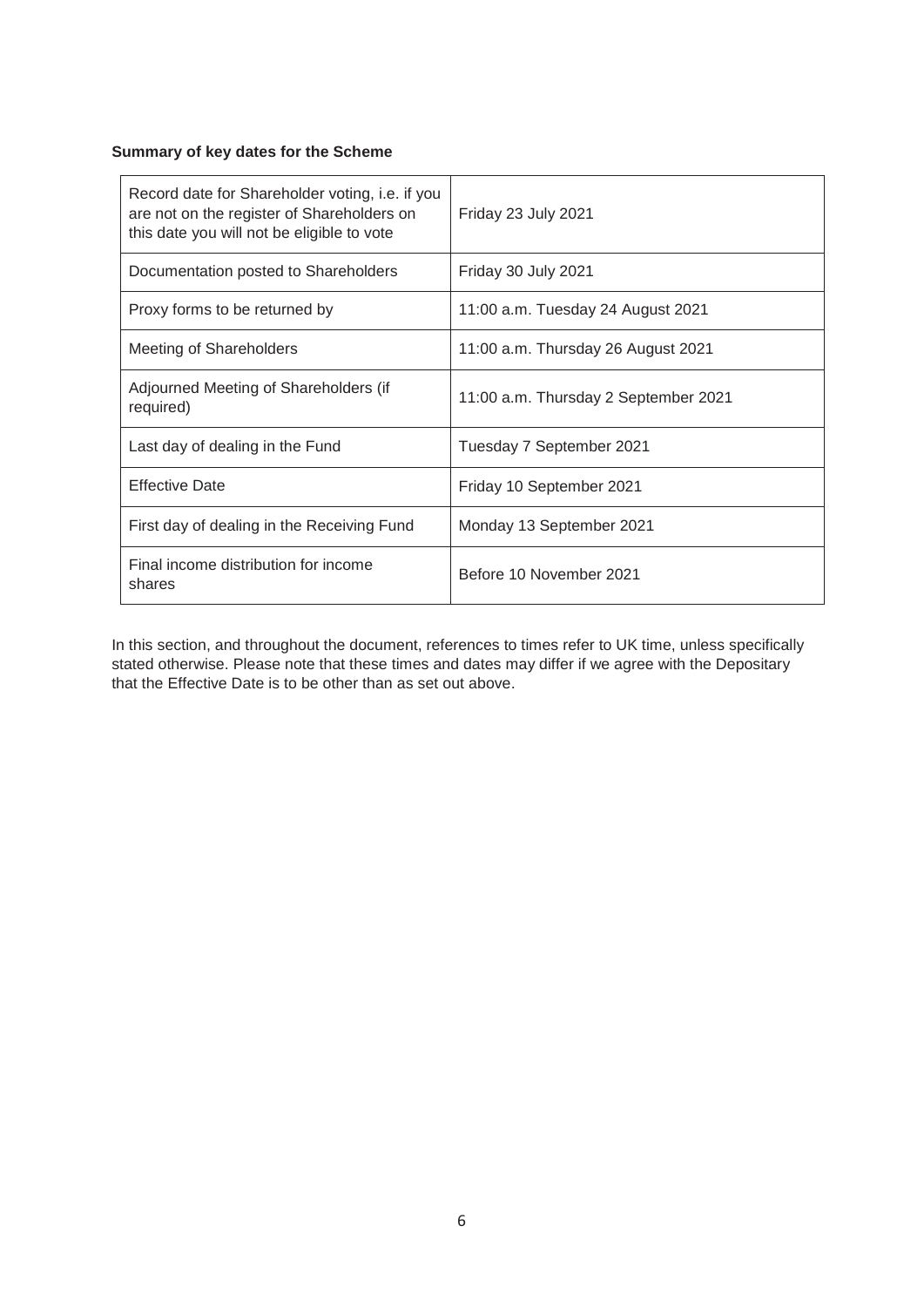# **How to join the meeting of Shareholders**

The meeting will be held via the internet through the Zoom video conferencing service. You can join the meeting and any adjourned meeting through the Zoom application if you have this installed on your device (mobile phone, tablet, laptop or desktop computer) or through a supported web browser on your device. Alternatively, you can call into the meeting for audio only.

Join through the Zoom application:

Open the Zoom application on your device, click 'Join a Meeting' and when prompted enter the following Meeting ID number, followed by the Meeting Passcode:

Meeting ID: 926 9546 4400

Meeting Passcode: 091140

Join through a supported web browser:

Open the web browser, go to join.zoom.us, click 'Join a Meeting' and when prompted enter the following Meeting ID number, followed by the Meeting Passcode:

Meeting ID: 926 9546 4400 Meeting Passcode: 091140

Join by calling into the meeting for audio only:

Dial +44 208 080 6591 on your telephone and when prompted enter the following Meeting ID number followed by #. Then enter the Meeting Passcode:

Meeting ID: 926 9546 4400 Meeting Passcode: 091140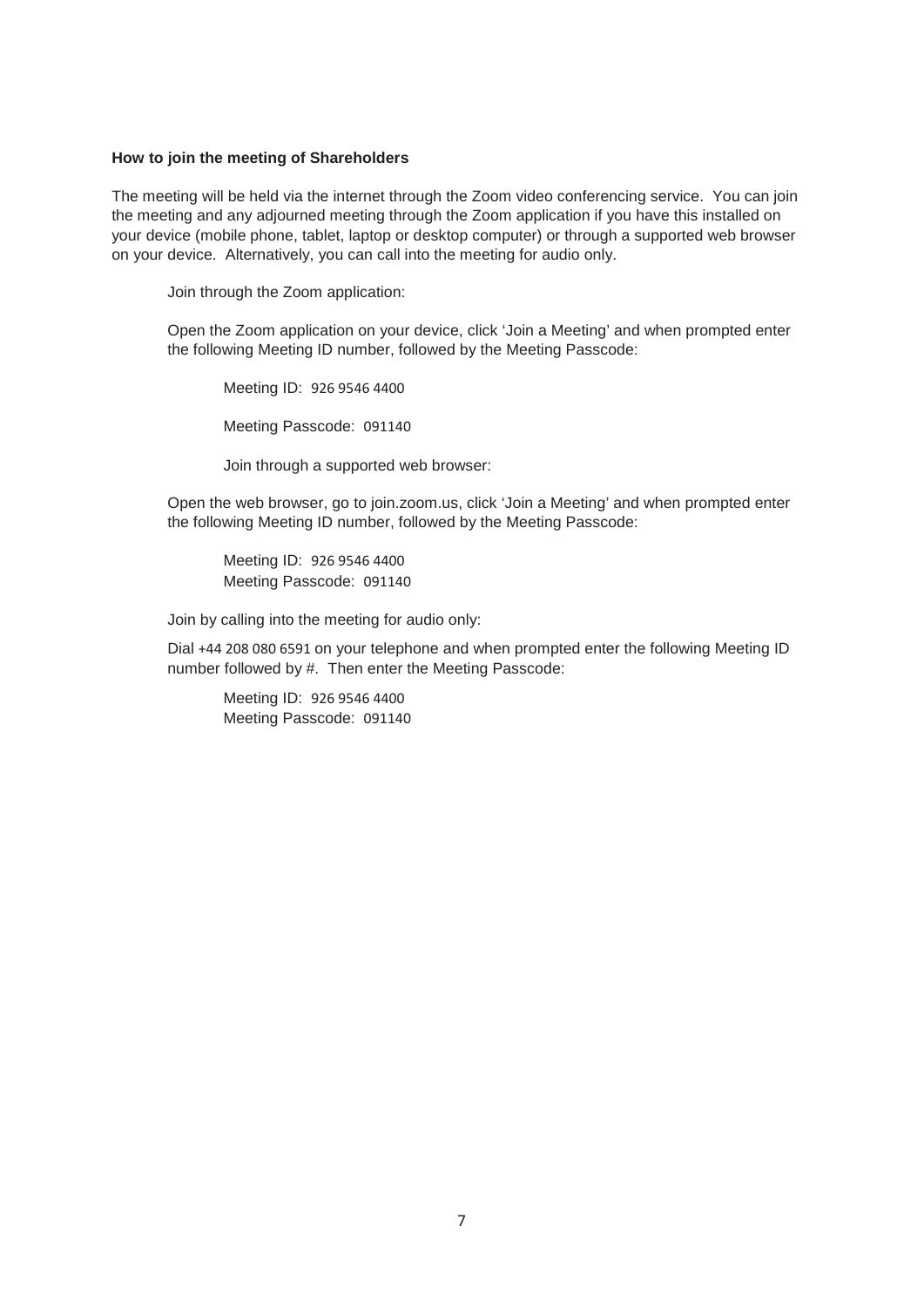# **SECTION 1**

# **Proposal to merge the European Growth Fund into the Europe Ex-UK Equity Fund**

**ACD** HSBC Global Asset Management (UK) Limited 8 Canada Square London E14 5HQ (Authorised and regulated by the Financial Conduct Authority)

As ACD of HSBC Specialist Investment Funds (the "Company"), we are proposing that the European Growth Fund (the "Fund") is merged, by way of a scheme of arrangement, with the Europe Ex-UK Equity Fund, a sub-fund of HSBC Investment Funds, which is also an authorised open-ended investment company (the "Receiving Fund").

This document sets out the reasons for the merger, the procedures by which the merger will be effected and the implications for you as a Shareholder. The FCA has confirmed that the proposed merger will not affect the ongoing authorisation of the Company and it is now subject to the approval of Shareholders, who will be asked to vote at a meeting of Shareholders. The notice convening the meeting of Shareholders is set out at the end of this document.

#### **Your attention is drawn to the features and specific comparisons between the Fund and the Receiving Fund noted at Part 1 and Part 2 respectively of Section 3.**

# **Reasons for the merger**

We published our first Assessment of Value Report (the "Report") for our funds on 30 October 2020. The Report detailed our overall assessment of value rating for each fund we manage. The report is available on our website at www.assetmanagement.hsbc.co.uk. The Report highlighted that the Fund did not deliver the good value its Shareholders expect from us. We reduced the charges on the Fund with effect from 1 October 2020 and we are now taking further action by proposing the merger of the Fund into the Receiving Fund, with the aim of improving the outcome for Shareholders over time.

The Receiving Fund is a new sub-fund we intend to launch, subject to Shareholders approving the proposed merger. Like the Fund, the Receiving Fund will invest at least 80% of its value in the shares (equities) of European companies, excluding UK companies. However, the Receiving Fund will be managed by a different individual fund manager and will be managed to a growth investment style whereas the Fund is currently managed to a value style.

The fund manager of the Receiving Fund will seek to invest in the shares of companies that are profitable and which reinvest profits in order to maintain and or increase their current level of growth. There is no guarantee that any one investment style will deliver better returns than any other investment style.

As the Receiving Fund has a different investment style, its performance will be compared to a different benchmark than the Fund. The benchmark for the Receiving Fund will be the MSCI Europe Ex-UK Index (Net).

The risk rating (Risk and Reward Indicator) of the Fund and Receiving Fund will be the same.

The charges of the Receiving Fund will be the same as the Fund. However, the Fund will incur one-off transition costs for the realignment of the Fund prior to the merger, for example where we need to sell some assets and buy others. These costs will be borne by the Fund.

By completing the proposed merger by way of a scheme of arrangement no capital gains tax liability will be created for Shareholders.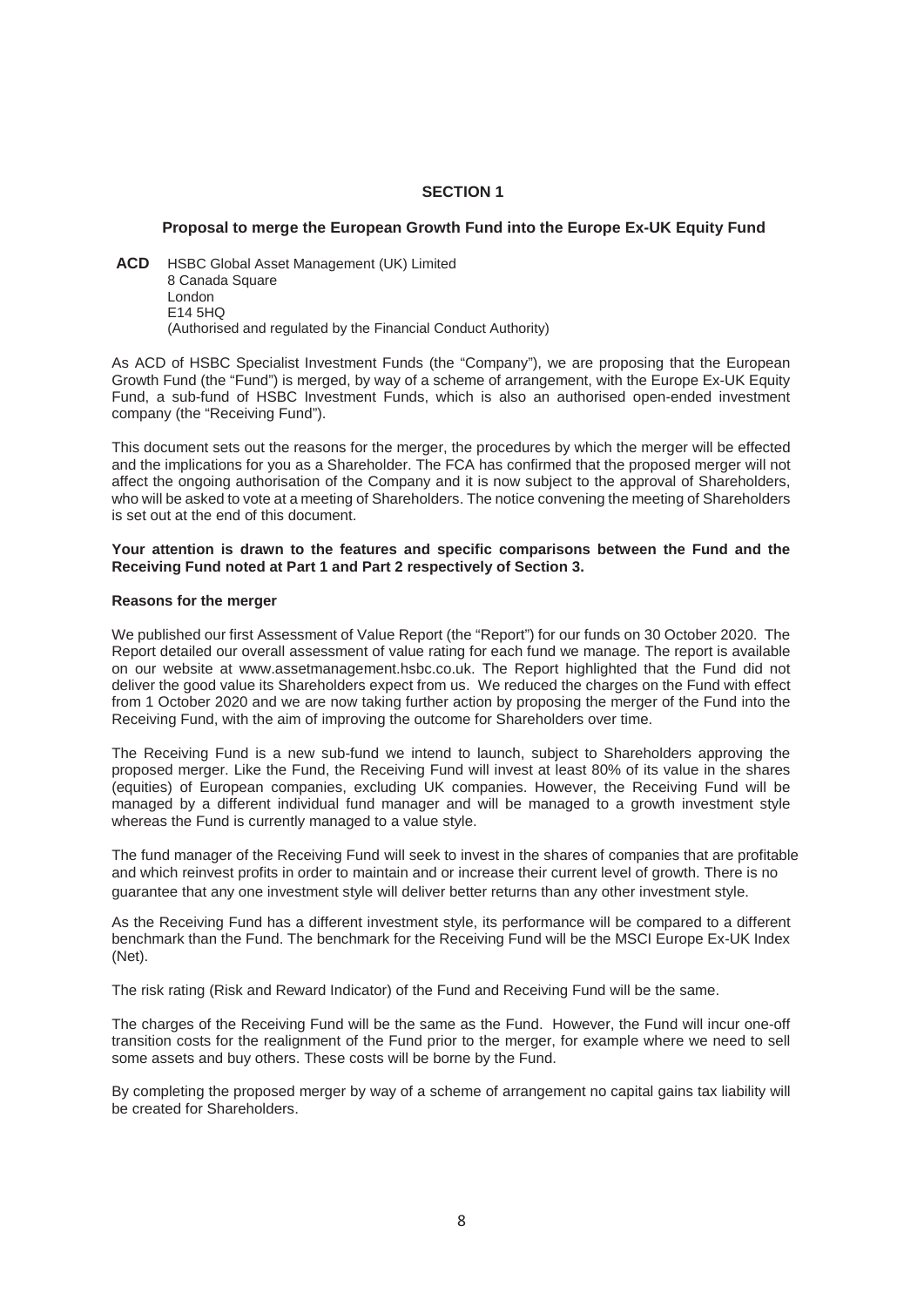# **Other options considered**

We considered proposing a restructure of the Fund (i.e. changing the investment objective, name, benchmark and investment style) without merging it into the newly launched Receiving Fund. This approach would also have required the approval of Shareholders and the Fund would have incurred the same transition costs. However, as the Fund is now the only sub-fund of HSBC Specialist Investment Funds, completion of the proposed merger, if approved by Shareholders, will allow HSBC Specialist Investment Funds to be wound-up. As the only remaining sub-fund of the Company, the Fund currently bears certain fixed costs which would otherwise apply to the Company as a whole. Terminating the Fund and winding up the Company will therefore be more efficient for the ACD, and Shareholders will benefit from some economies of scale within HSBC Investment Funds as the costs applicable to the Receiving Fund for the production of the report and accounts will be lower, where these costs are shared between other sub-funds of that OEIC.

# **Investment aims of the Fund and the Receiving Fund**

Both the Fund and the Receiving Fund aim to provide growth over the long term, which is a period of five years or more. Both the Fund and the Receiving Fund will invest at least 80% of their value in the shares (equities) of European companies, excluding UK companies.

Some particular features to note are:

- The Fund's investment objective states that it intends to provide higher returns, (before charges and tax are deducted from the Fund), than the FTSE Developed Europe Excluding UK Index plus 2% per year, over three-year periods. The Receiving Fund's investment objective will not state this as it will exclude reference to any outperformance target. The benchmark of the Receiving Fund will be the MSCI Europe Ex-UK Index (Net).
- Both funds pay dividend distributions. However, the Fund distributes any income annually on 15 November, whereas the Receiving Fund distributes any income annually on 15 March. The annual accounting period of the Fund ends each year on 15 September, while the annual accounting period of the Receiving Fund ends each year on 15 January. Further details can be found in Part 2 of Section 3.

The full investment objective, policy and strategy of the Fund and the Receiving Fund is set out in Part 1 of Section 3.

The current investment and borrowing powers of the Fund and the Receiving Fund are set out in Part 3 of Section 3.

#### **Risk and Reward Indicator of the Fund and the Receiving Fund**

The Risk and Reward indicator rating shown on the Key Investor Information Documents is currently 6 for the Fund and will be the same for the Receiving Fund. The Risk and Reward indicator is based on price volatility over the last five years and is an indicator of absolute risk. The rating is scored on a scale of 1 to 7. A fund that scores a rating at the lower end of the scale would typically mean lower risk and lower returns, whereas a fund that scores a rating at the higher end of the scale would typically mean a higher risk and higher returns.

Historical data may not be a reliable indication for the future and it is not guaranteed that the Risk and Reward indicator rating will remain the same. You may wish to consider if the rating of the Receiving Fund still meets your needs.

Key Investor Information Documents for the Fund and the Receiving Fund are available in the Global Fund Centre at http://www.assetmanagement.hsbc.com/uk. Alternatively you can call the Fund Servicing Centre on 0800 358 3011 (+44 800 3583011 overseas) to obtain these documents or if you require any further information about the proposal. Lines are open from 9:00 am to 5:00 pm, Monday to Friday (excluding public holidays). To help us continually improve our service and in the interest of security, we may monitor and/or record your communications with us**.** 

#### **Further information**

If the merger is approved, Shareholders will receive (as appropriate, depending on the Share Class you currently hold) Retail Accumulation, Institutional A Accumulation, Income C, Accumulation C Shares in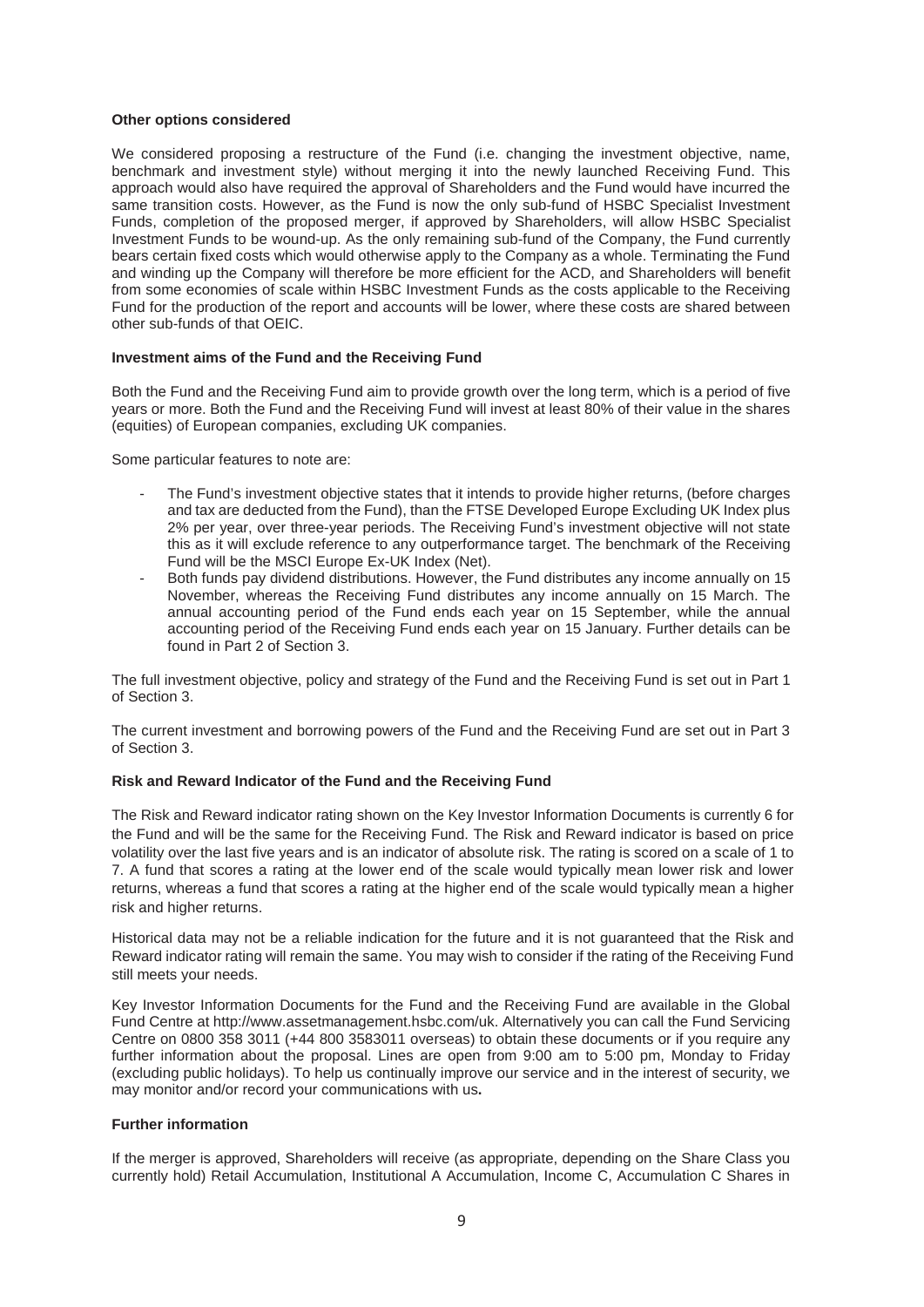the Receiving Fund in exchange for Retail Income, Retail Accumulation, Institutional A Accumulation, Income C, Accumulation C Shares of the Fund. A comparison of the Fund and the Receiving Fund is summarised in Part 2 of Section 3.

*If the merger is not approved by Shareholders we will continue to manage the Fund in line with its current investment aims but we may consider other options, including closing the Fund.* 

**We are unable to provide advice on the proposals, therefore if you are in any doubt as to the action you should take or if you are unsure whether the Receiving Fund will continue to meet your needs you should contact your financial adviser.**

**This document outlines what will happen to the Fund if the merger is approved by Shareholders.**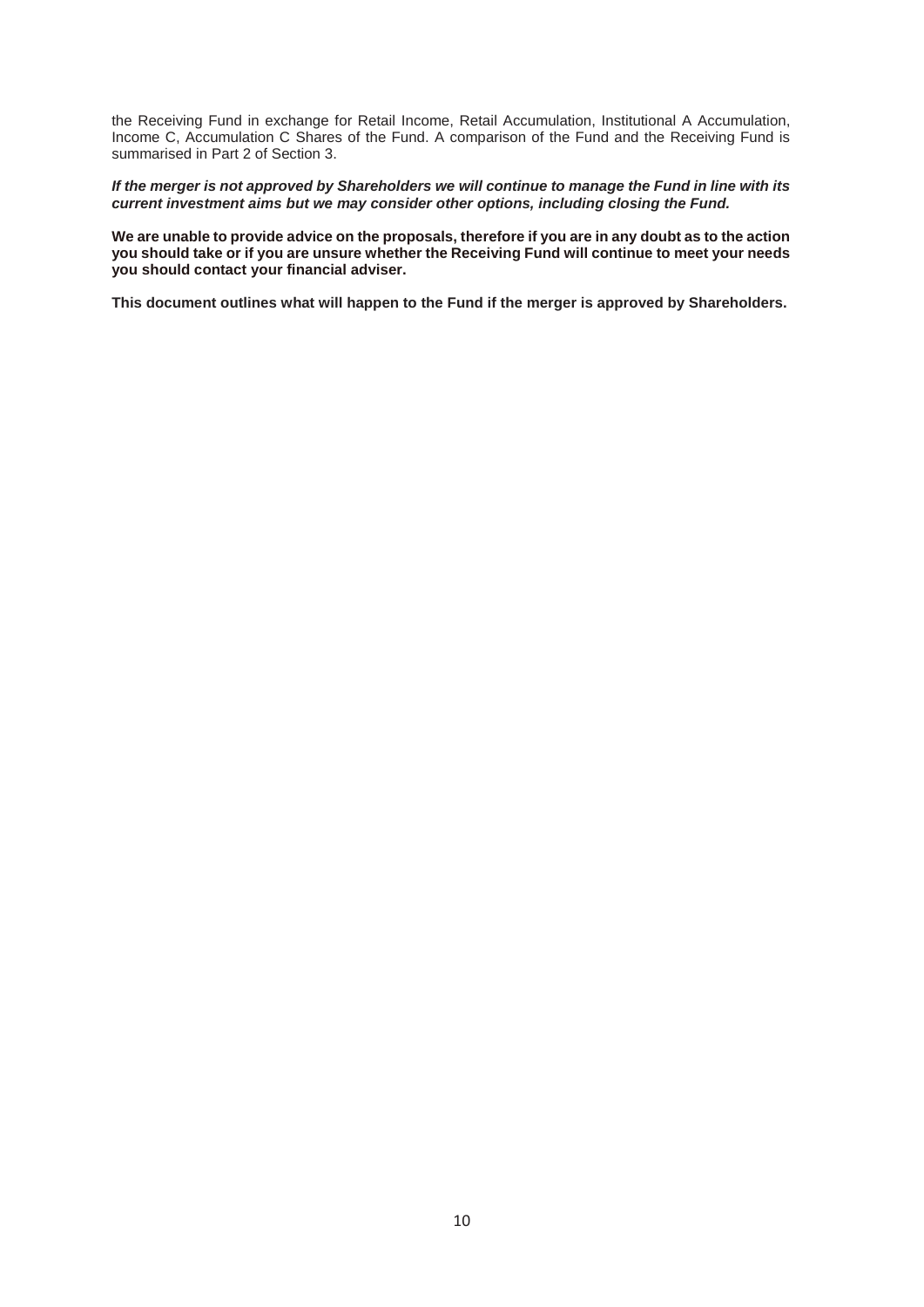# **SECTION 2**

# **Scheme of arrangement for the merger of the European Growth Fund (the "Fund") into the Europe Ex-UK Equity Fund (the "Receiving Fund")**

# **1 Definition and interpretation**

- 1.1 The definitions set out on pages 3 to 5 of this document apply to this Scheme.
- 1.2 References to paragraphs are to paragraphs of the Scheme set out in this Section.
- 1.3 If there is any conflict between the terms of the Scheme and the Prospectus or Instrument of Incorporation of HSBC Specialist Investment Funds, then the terms of the Scheme will prevail. If there is any conflict between the terms of the Scheme and the OEIC Regulations or the FCA Rules then the OEIC Regulations or the FCA Rules will prevail. We will advise if any such conflicts arise.

# **2 The proposed merger**

We propose that the European Growth Fund be merged into the Europe Ex-UK Equity Fund.

# **3 Transition of the portfolio**

To enable us to facilitate the proposed merger, between the date the Scheme is approved and the Effective Date, the assets held by the Fund will be transitioned (encashed or realigned) such that the scheme property will consist of assets that we deem appropriate to transfer to the Europe Ex-UK Equity Fund. We will aim to complete the transition of assets in an efficient manner and details of the costs of the transition are detailed in 13 below.

# **4 Approval of Shareholders**

- 4.1 The merger of the Fund into the Receiving Fund is conditional on the passing of an Extraordinary Resolution at a meeting of Shareholders by which Shareholders approve the Scheme and authorise us and the Depositary to implement the proposed merger. The notice convening the meeting of Shareholders is set out on page 28 – "Notice of Meeting of Shareholders". The procedure to be followed at the meeting of Shareholders is set out in Section 5 – "Procedure for the meeting of Shareholders".
- 4.2 If approved by 75% or more (by value) of the Shareholders who vote, a merger under the Scheme will be binding on each Shareholder in the Fund, whether or not that Shareholder has voted in favour of it or voted at all, and the merger will be implemented as set out in the following paragraphs.

# **5 Suspension of dealings in the Fund**

To facilitate the implementation of the merger under the Scheme, dealings in Shares will be suspended at 12:00 noon on Tuesday 7 September 2021. Deals received after 12:00 noon on Tuesday 7 September 2021 will not be actioned until the first day of dealing following the merger, which is expected to be Monday 13 September 2021.

# **6 Income allocation arrangements**

- 6.1 The current accounting period of the Fund will end immediately before 12:00 noon on Friday 10 September 2021.
- 6.2 The income (if any) available for distribution in respect of the period from 16 March 2021 to the Effective Date accruing to Income Shares in the Fund will be allocated to Income Shares and transferred to the distribution account of the Fund. This income will be distributed to Shareholders within two months of the Effective Date, by the Depositary, on our instructions.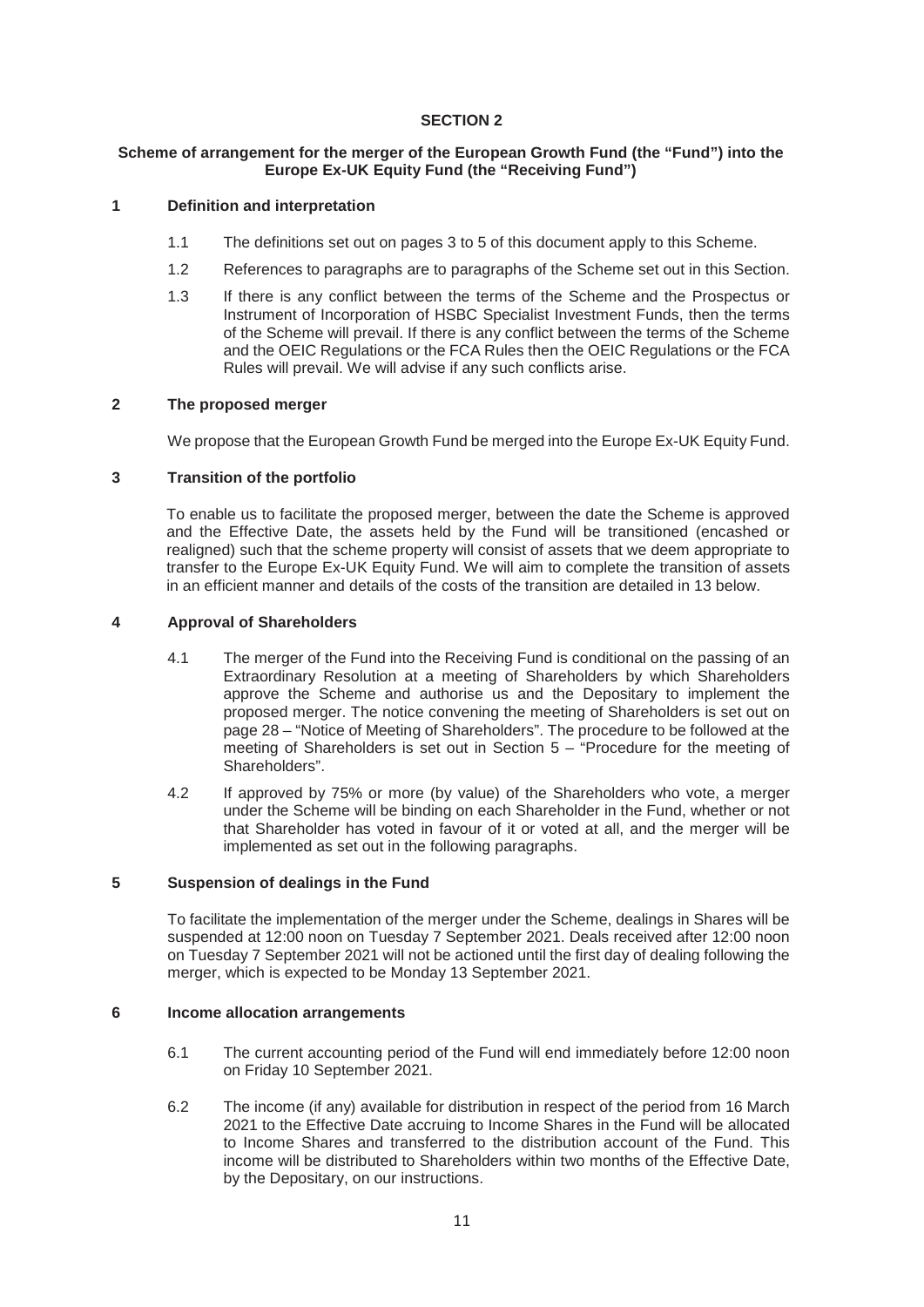- 6.3 Income to be distributed to holders of Income Shares in the Fund will not be treated as forming part of the property of the Fund for the purposes of paragraph 8.
- 6.4 Any interest earned on such income, while held by the Depositary in the distribution account of the Fund, will be treated as the property of the Fund but will not increase the number of New Shares to be issued under the Scheme.
- 6.5 The income (if any) accumulated in respect of the period from 16 March 2021 to the Effective Date accruing to Accumulation Shares in the Fund shall be transferred to the capital account of the Fund and allocated to Accumulation Shares (being reflected in the value of those Accumulation Shares). This income so allocated shall be included in the value of the Fund, which is used to calculate the number of New Shares to be issued under the Scheme.
- 6.6 Any distributions in respect of the Fund which are unclaimed for a period of six months after the Effective Date, together with any unclaimed distributions in respect of previous accounting periods, will be held by the Depositary and will not form part of the property of the Receiving Fund. Should such distributions remain unclaimed for a period of six years they will be transferred by the Depositary and will become part of the property of the Receiving Fund.

# **7 Calculation of the value of the Fund and the Receiving Fund**

- 7.1 The Value of the Fund shall be calculated in accordance with the Instrument of Incorporation of the Company as at 12:00 noon on the Effective Date, excluding the Retained Amount.
- 7.2 The Value of the Receiving Fund shall be calculated in accordance with the Instrument of Incorporation of HSBC Investment Funds as at 12:00 noon on the Effective Date.
- 7.3 These valuations will be used to calculate the number of New Shares to be issued to each Shareholder under paragraph 9.

# **8 Transfer of property and issue of New Shares in the Receiving Fund**

- 8.1 As at and from 12:01 p.m. on the Effective Date, the Depositary will cease to hold the Transferred Property as Depositary of the Fund and will instead hold the Transferred Property as scheme property of the Receiving Fund, freed and discharged from the terms of the Instrument of Incorporation and the OEIC Regulations governing the Fund. The Depositary will make or ensure the making of any transfers or redesignations which may be necessary as a result of it ceasing to hold the Transferred Property as the depositary of the Fund. The Transferred Property will be full payment for the New Shares issued to Shareholders, who will be treated as exchanging their Shares for New Shares.
- 8.2 As at 12.01 p.m. on the Effective Date, we, as ACD of HSBC Investment Funds will issue New Shares to Shareholders who are registered at 12:00 noon on the Effective Date as holding Shares in the Fund.
- 8.3 All Shares in the Fund will be deemed to be cancelled and will cease to be of any value as at 12:01 p.m. on the Effective Date.

# **9 Basis for the issue of New Shares**

9.1 As at 12:01 p.m. on the Effective Date, New Shares (including smaller denomination shares) will be issued to each Shareholder to the value of that Shareholder's individual entitlement of the value of the Transferred Property, as at 12:00 noon on the Effective Date.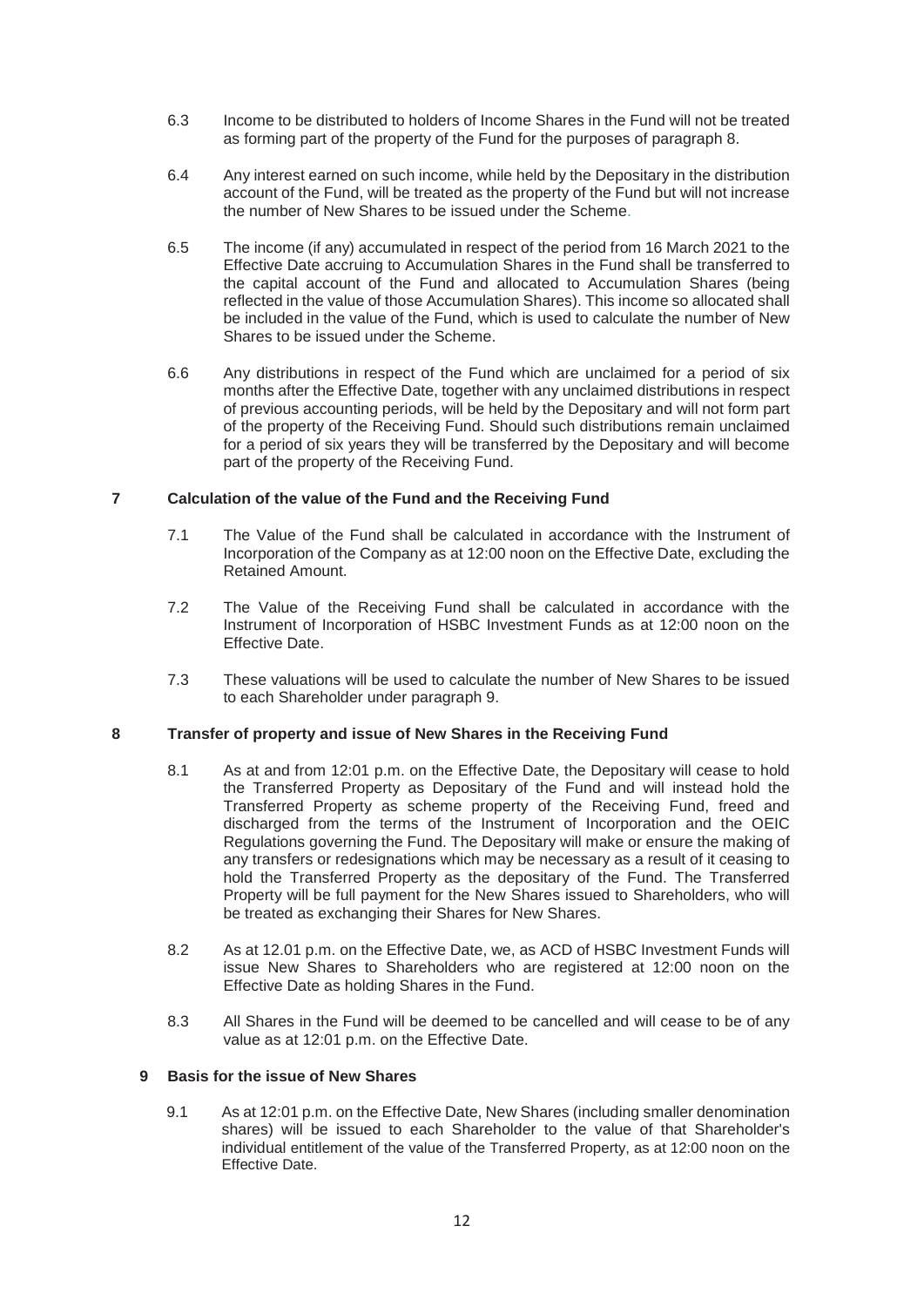9.2 The number of New Shares in each class to be issued under the Scheme will be calculated using the following formula:

$$
\frac{A \times B}{C} = D
$$

Where:

- **A** is the price, calculated at 12:00 noon on the Effective Date, of one Share held by a Shareholder;
- **B** is the number of Shares held by that Shareholder as at 12:00 noon on the Effective Date;
- **C** is the price, calculated at 12:00 noon on the Effective Date, of one New Share to be issued under the Scheme;
- **D** is the number of New Shares to be issued under the Scheme to the holder of Shares in the Fund by us.

The number of New Shares to be issued to each Shareholder will (if necessary) be rounded up to the nearest one-hundredth of a New Share at our expense.

9.3 New Shares will be issued pursuant to the Scheme even where such issue is for less than the value of the minimum holding of New Shares referred to in the Prospectus.

# **10 Notification of the New Shares issued under the Scheme**

- 10.1 It is intended that we will dispatch notification of the number of New Shares issued to each Shareholder within two weeks after the Effective Date to their address appearing in the register of Shareholders of the Fund (or, in the case of joint Shareholders, at the address of the first named Shareholder) as at 12:00 noon on the Effective Date. "Address" is defined as being the address for correspondence in the register.
- 10.2 It is expected that transfers, redemptions or switches of New Shares issued under the Scheme may be effected from 12:00 noon on Monday 13 September 2021.
- 10.3 Shareholders can telephone the Helpline number advised in the accompanying letter from 9.00 a.m. on Monday 13 September 2021 onwards to confirm the number of New Shares allocated.

# **11 Mandates and other instructions in respect of New Shares**

- 11.1 Mandates (other than standing orders) and other instructions (such as a direct debit for a regular savings plan) in force on the Effective Date in respect of Shares and/or any income allocated to those Shares will be deemed to be effective in respect of New Shares in the Receiving Fund issued under the Scheme and/or any income and in respect of other later acquired shares in the Receiving Fund. Shareholders may change these mandates or instructions at any time following the merger on written notice to us or their bank.
- 11.2 Where Shareholders are acquiring Shares in the Fund on a regular basis through a regular savings plan, the acquisition will in future be of New Shares in the Receiving Fund. Further acquisitions may be stopped at any time by written notice to your bank and to us.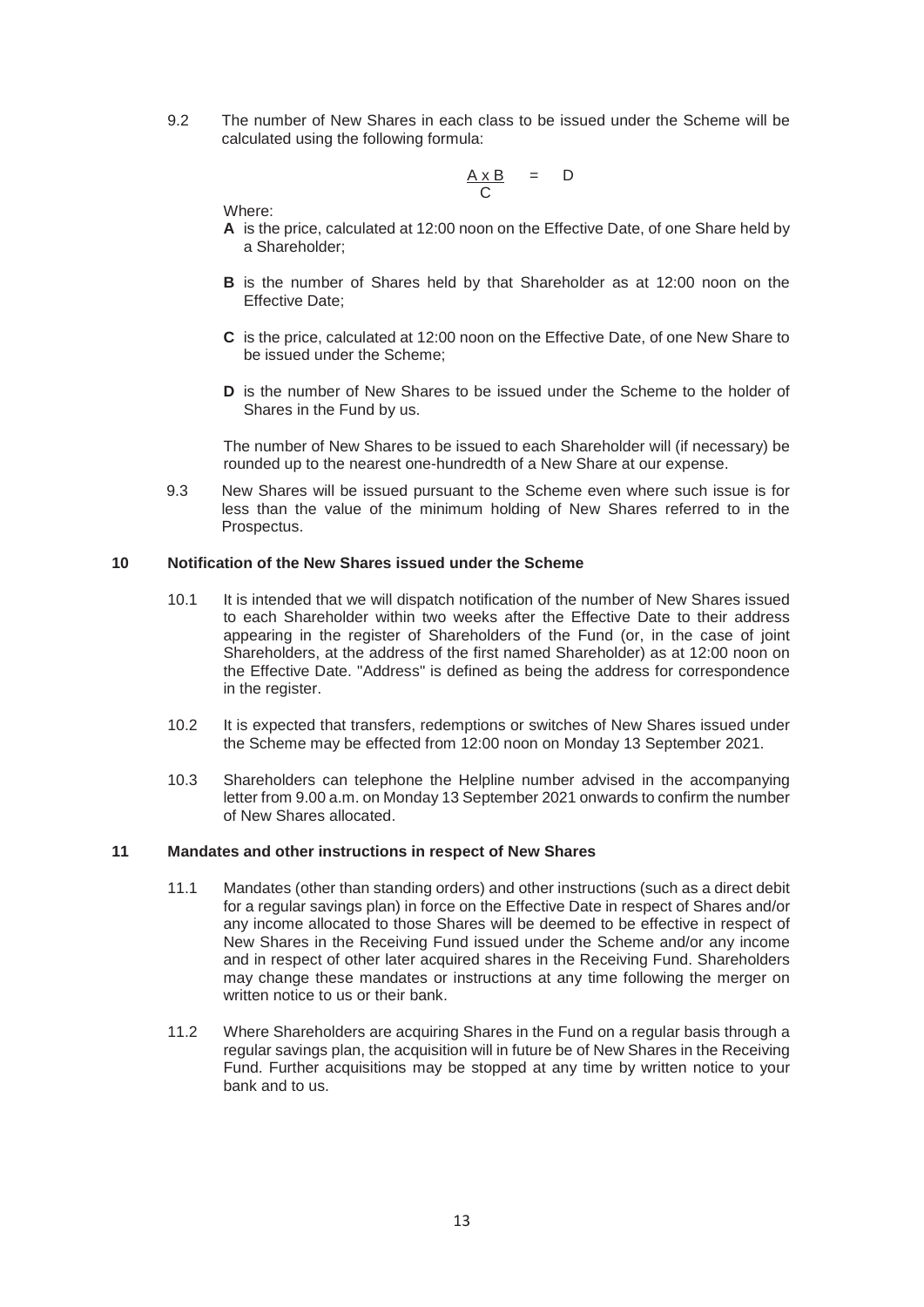# **12 Termination of the Fund**

- 12.1 When the merger has been completed, we shall proceed to terminate the Fund in accordance with the OEIC Regulations.
- 12.2 The Retained Amount (which will be made up of cash and other assets, if necessary), and any income arising on it, will be used by the Depositary to pay outstanding liabilities of the Fund in accordance with the provisions of the Scheme and the FCA Rules.
- 12.3 If, on the completion of the termination, there are any surplus monies remaining in the Fund, they, together with any income arising therefrom, will be held by the Depositary, as the depositary of the Company, as scheme property attributable to the Receiving Fund. No further issue of New Shares shall be made as a result. The Depositary shall then cease to hold the Retained Amount in its capacity as depositary and shall be freed and discharged from the terms of the Instrument of Incorporation and the OEIC Regulations insofar as such terms relate to the Fund and shall make such transfers and redesignations as may be necessary as a result.
- 12.4 If the Retained Amount and any income arising from it is insufficient to discharge all the liabilities of the Fund, the shortfall shall be discharged by us or (if the Depositary is liable to meet such liabilities) we shall give the Depositary the necessary funds to discharge such liabilities unless we, in our capacity as ACD of the Receiving Fund, shall be satisfied and confirm to the Depositary that proper provision was made for meeting such liabilities of the Fund as were known or should reasonably have been anticipated at the Effective Date, in which case the amount of such undischarged liabilities shall be paid out of the property of the Receiving Fund in accordance with the FCA Rules.
- 12.5 On completion of the termination, we, as the ACD, and the Depositary will be discharged from all their obligations and liabilities in respect of the Fund, except those arising from any breach of duty before that time.

# **13 Charges and expenses**

- 13.1 We will continue to receive our usual fees and expenses and the Depositary will continue to receive their usual fees and expenses for being ACD and Depositary respectively of the Fund out of the property of the Fund until the Effective Date.
- 13.2 All costs and expenses relating to the merger of the Fund under the terms of the Scheme will be borne by us, save for the portfolio realignment costs of the Fund as set out in 13.3 below. These include legal and printing costs, and the costs of preparing and implementing the merger of the Fund into the Receiving Fund, including:
	- 13.2.1 the costs of convening and holding the Shareholder meeting (and any adjourned meeting);
	- 13.2.2 the costs of terminating the Fund if the Scheme is approved;
	- 13.2.3 the fees and expenses of professional advisers (including, with our prior agreement, the legal fees of the Depositary, if any) payable in connection with the Scheme; and
	- 13.2.4 certain non-UK taxes, redesignation and registration fees and transaction costs which may arise in respect of the assets of the Fund as a result of the Scheme.

We shall not be entitled to make any initial charge in respect of the New Shares in the Receiving Fund created and issued pursuant to the Scheme.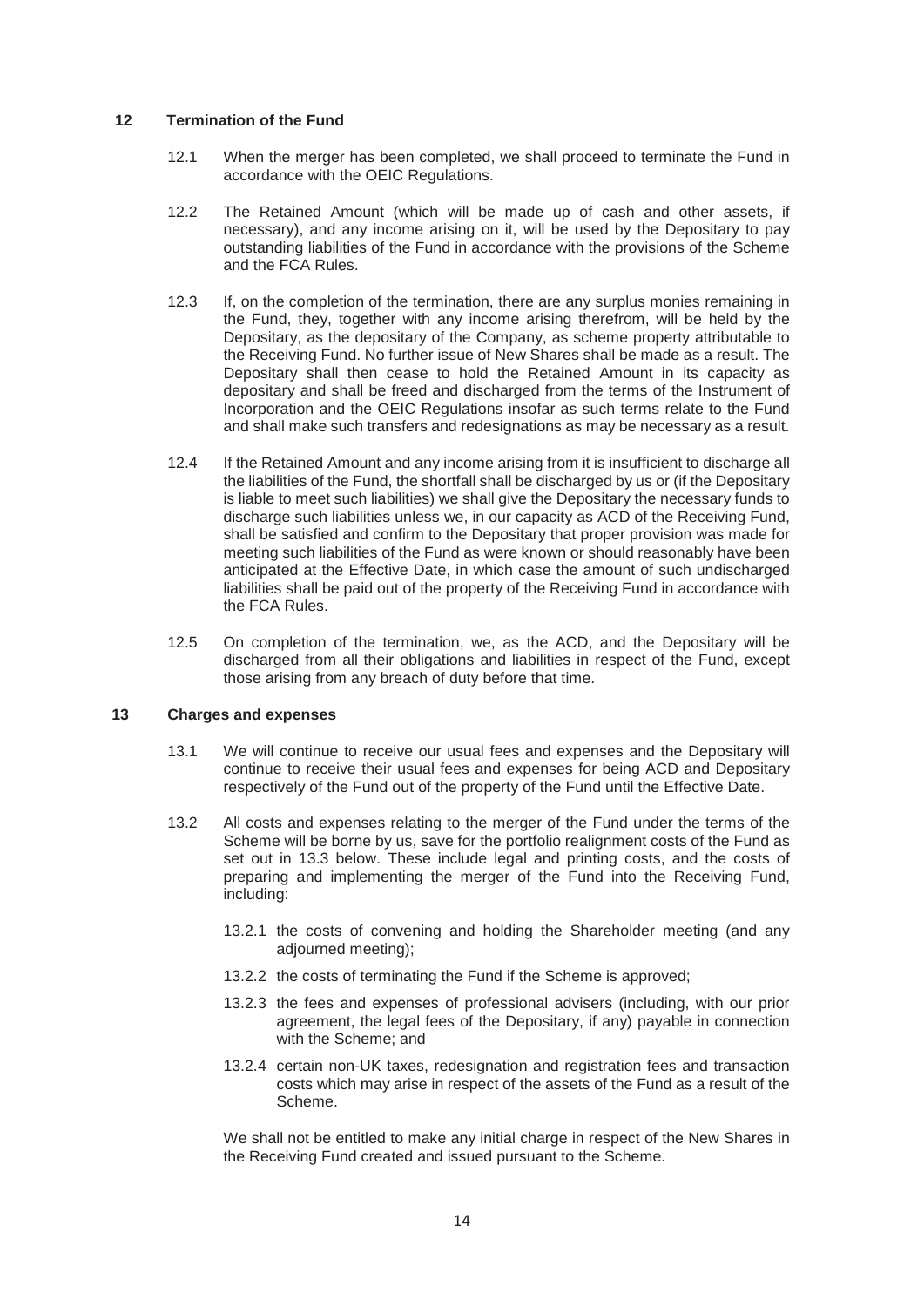13.3 The costs of portfolio realignment prior to the merger will be borne by the Fund. It is anticipated that these costs will amount to no more than 0.10% of the value of the Fund.

# **14 The ACD and the Depositary to rely on register and certificates**

We, as the ACD and the Depositary shall each be entitled to assume that all information contained in the register of Shareholders of the Fund on and immediately prior to the Effective Date is correct, and to utilise the same in calculating the number of New Shares to be issued and registered pursuant to the Scheme. We may and the Depositary may each be entitled to act and rely upon any certificate, opinion, evidence or information furnished to it by the other or by its respective professional advisers or by the auditor of the Fund in connection with the Scheme, and shall not be liable or responsible for any resulting loss.

# **15 Alterations to the Scheme**

- 15.1 Subject to the FCA confirming that the proposed merger will not affect the ongoing authorisation of the Company, we may agree with the Depositary that the Effective Date is to be other than Friday 10 September 2021 in which case such consequential adjustments may be made to the other elements in the timetable of the Scheme as we and the Depositary consider appropriate.
- 15.2 There may be circumstances beyond the control of either us or the Depositary which mean that it is not possible or practicable to effect the Scheme in relation to the Fund. In these circumstances, we will and the Depositary will, with the confirmation from the FCA, continue to operate the Fund until such time as it is practicable to effect the merger which will then be done on the terms of the Scheme with such consequential adjustments to the timetable as we and the Depositary consider appropriate.
- 15.3 The terms of the Scheme may be amended as agreed by us and the Depositary and confirmed by the FCA.

# **16 Governing law**

The Scheme is governed by, and shall be construed in accordance with, the laws of England and Wales.

Dated: 30 July 2021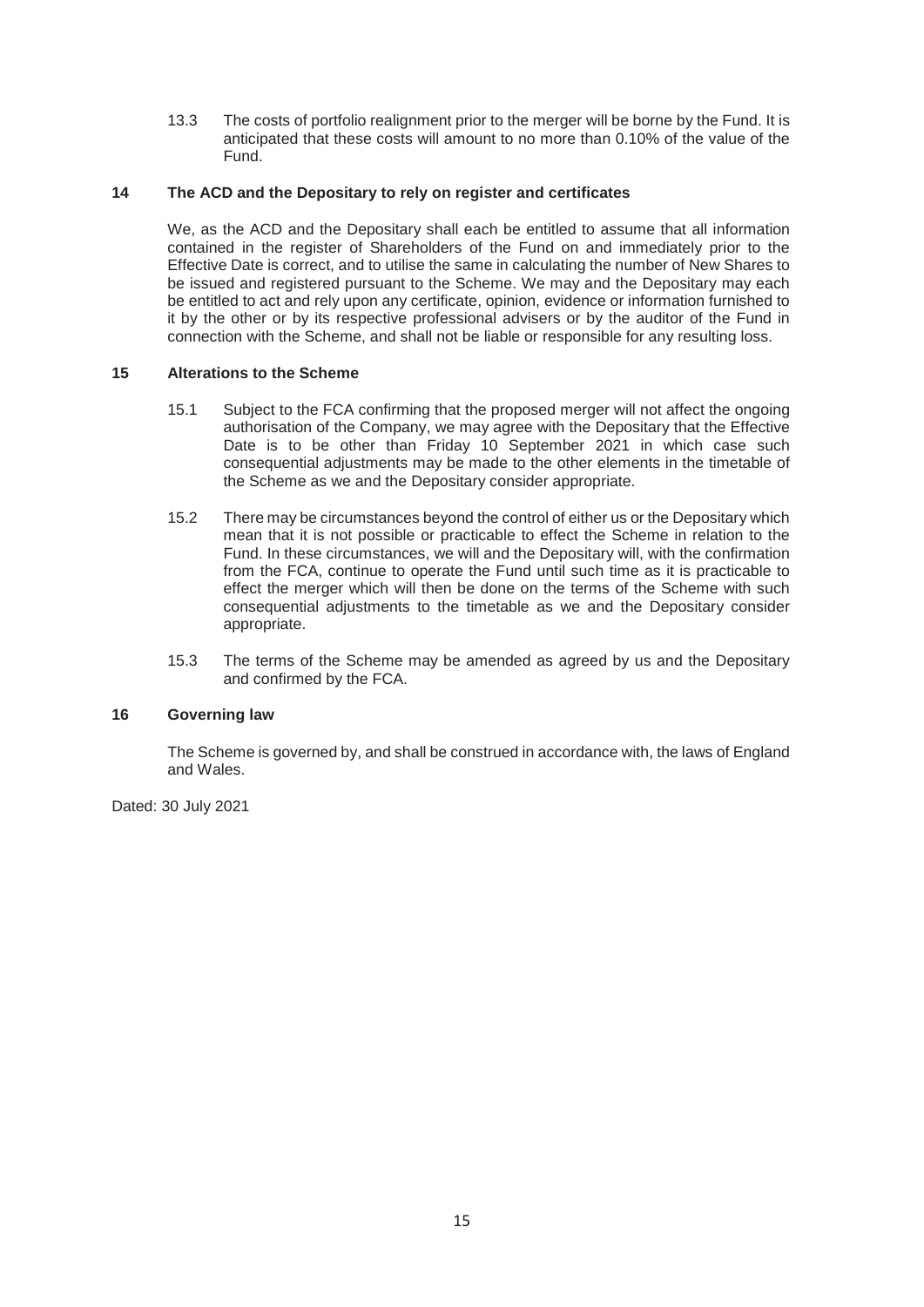# **SECTION 3**

|                                      | <b>European Growth Fund</b>                                                                                                                                                                                                                                                                                                                                                                                                                                                                                                                                                                                                                                                                                                                                                                                                                                                                                                                                                                                                                                                                                                                                                                                                                                                                                                                                                                                                        | <b>Europe Ex-UK Equity Fund</b>                                                                                                                                                                                                                                                                                                                                                                                                                                                                                                                                                                                                                                                                                                                                                                                                                                                                                                                                                                                                                                                                                                                                                                                                                                                                                                                                                                                                                                                                                                                                                                                                                                                                                                                                                                                                                                     |
|--------------------------------------|------------------------------------------------------------------------------------------------------------------------------------------------------------------------------------------------------------------------------------------------------------------------------------------------------------------------------------------------------------------------------------------------------------------------------------------------------------------------------------------------------------------------------------------------------------------------------------------------------------------------------------------------------------------------------------------------------------------------------------------------------------------------------------------------------------------------------------------------------------------------------------------------------------------------------------------------------------------------------------------------------------------------------------------------------------------------------------------------------------------------------------------------------------------------------------------------------------------------------------------------------------------------------------------------------------------------------------------------------------------------------------------------------------------------------------|---------------------------------------------------------------------------------------------------------------------------------------------------------------------------------------------------------------------------------------------------------------------------------------------------------------------------------------------------------------------------------------------------------------------------------------------------------------------------------------------------------------------------------------------------------------------------------------------------------------------------------------------------------------------------------------------------------------------------------------------------------------------------------------------------------------------------------------------------------------------------------------------------------------------------------------------------------------------------------------------------------------------------------------------------------------------------------------------------------------------------------------------------------------------------------------------------------------------------------------------------------------------------------------------------------------------------------------------------------------------------------------------------------------------------------------------------------------------------------------------------------------------------------------------------------------------------------------------------------------------------------------------------------------------------------------------------------------------------------------------------------------------------------------------------------------------------------------------------------------------|
| <b>Structure</b>                     | Sub-fund of an umbrella OEIC, a UK UCITS                                                                                                                                                                                                                                                                                                                                                                                                                                                                                                                                                                                                                                                                                                                                                                                                                                                                                                                                                                                                                                                                                                                                                                                                                                                                                                                                                                                           | Sub-fund of an umbrella OEIC, a UK UCITS                                                                                                                                                                                                                                                                                                                                                                                                                                                                                                                                                                                                                                                                                                                                                                                                                                                                                                                                                                                                                                                                                                                                                                                                                                                                                                                                                                                                                                                                                                                                                                                                                                                                                                                                                                                                                            |
| <b>Investment</b><br>Objective       | The Fund aims to provide growth over the long term,<br>which is a period of five years or more. The Fund intends<br>to provide higher returns (before charges and tax are<br>deducted from the Fund) than the FTSE Developed<br>Europe Excluding UK Index plus 2% per year, over<br>three-year periods.                                                                                                                                                                                                                                                                                                                                                                                                                                                                                                                                                                                                                                                                                                                                                                                                                                                                                                                                                                                                                                                                                                                            | The fund aims to provide growth over the long term,<br>which is a period of five years or more.                                                                                                                                                                                                                                                                                                                                                                                                                                                                                                                                                                                                                                                                                                                                                                                                                                                                                                                                                                                                                                                                                                                                                                                                                                                                                                                                                                                                                                                                                                                                                                                                                                                                                                                                                                     |
| Investment<br><b>Policy</b>          | To achieve its objective, the Fund will invest at least 80%<br>of its value in the shares (equities) of European<br>companies, including preference shares.<br>European<br>companies are deemed to be those that are domiciled or<br>incorporated in Europe excluding the UK, or earn at least<br>80% of their revenue from Europe.<br>The Fund may also invest up to 10% of its value in<br>shares of companies listed on a European stock<br>exchange that are not European companies (as defined<br>above).<br>In addition, the Fund may invest up to a further 10% in<br>the shares of companies that are neither shares of<br>European companies nor listed on a European stock<br>exchange. This means that up to 20% of the value of the<br>Fund many be invested in non-European companies.<br>The Fund may invest up to 10% of its value in collective<br>investment schemes, which in turn invest in the shares<br>of European companies and other assets. The collective<br>investment schemes may be managed or operated by<br>the HSBC Group.<br>To manage day-to-day cash flow requirements, the Fund<br>may also invest in money market instruments, deposits<br>and cash.<br>The Fund may invest in derivatives for efficient portfolio<br>management purposes, including hedging. This means<br>costs or generate growth and income with a level of risk<br>that is consistent with the risk profile of the Fund. | To achieve its objective, the Fund will invest at least 80%<br>of its value in the shares (equities) of European<br>companies, including preference shares.<br>European<br>companies are deemed to be those that are domiciled or<br>incorporated in Europe excluding the UK, or earn at least<br>80% of their revenue from Europe.<br>The Fund may also invest up to 10% of its value in<br>shares of companies listed on a European stock<br>exchange that are not European companies (as defined<br>above).<br>In addition, the Fund may invest up to a further 10% in<br>the shares of companies that are neither shares of<br>European companies nor listed on a European stock<br>exchange. This means that up to 20% of the value of the<br>Fund may be invested in the shares of companies that<br>are not European companies (as defined above), which<br>therefore may include UK companies.<br>The Fund may invest up to 10% of its value in collective<br>investment schemes, which in turn invest in the shares<br>of European companies and other assets. The collective<br>investment schemes may be managed or operated by<br>the HSBC Group.<br>To manage day-to-day cash flow requirements, the Fund<br>may also invest in money market instruments, deposits<br>and cash.<br>investment techniques that aim to reduce risks, reduce   The Fund may invest in derivatives for efficient portfolio<br>management purposes, including hedging. This means<br>investment techniques that aim to reduce risks, reduce<br>costs or generate growth and income with a level of risk<br>that is consistent with the risk profile of the Fund.<br>The fund manager will typically invest in the shares of 40<br>to 60 companies. The fund manager may vary this<br>depending on market conditions and the investment<br>opportunities that are available. |
| <b>Investment</b><br><b>Strategy</b> |                                                                                                                                                                                                                                                                                                                                                                                                                                                                                                                                                                                                                                                                                                                                                                                                                                                                                                                                                                                                                                                                                                                                                                                                                                                                                                                                                                                                                                    | The investment process aims to identify companies that The investment process aims to identify companies that<br>deliver longer term value creation in a sustainable deliver longer term growth. The fund manager will seek                                                                                                                                                                                                                                                                                                                                                                                                                                                                                                                                                                                                                                                                                                                                                                                                                                                                                                                                                                                                                                                                                                                                                                                                                                                                                                                                                                                                                                                                                                                                                                                                                                         |

# **Part 1 - Comparison of the specific features of the Fund and the Receiving Fund**

to invest in the shares of companies that are profitable

manner. The fund manager will typically invest in the shares of 40 to 60 companies that can be purchased at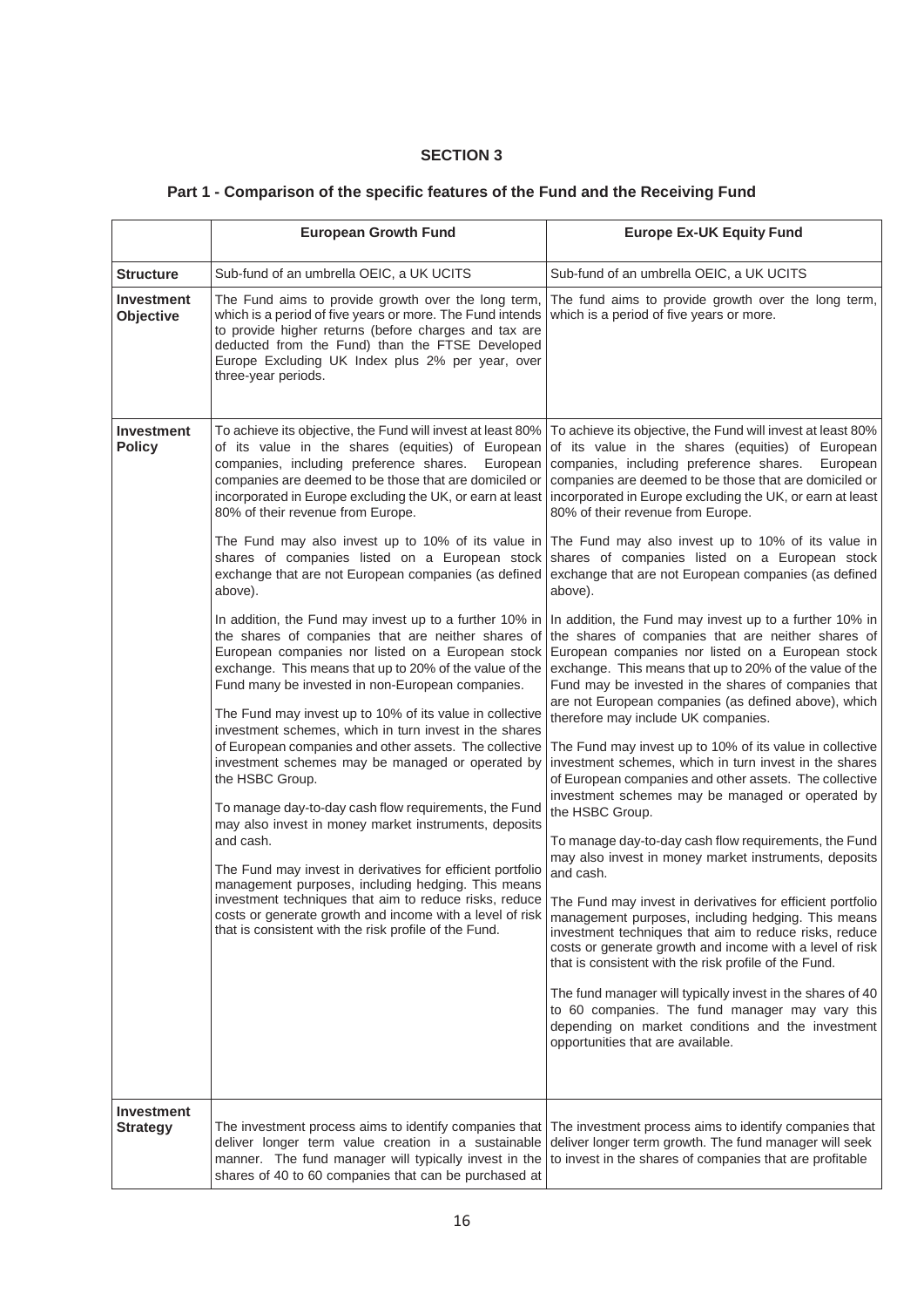| Investment<br><b>Strategy</b> | an attractive valuation. The fund manager may vary this and which reinvest profits in order to maintain and or<br>depending on market conditions and the investment increase their current level of growth.<br>opportunities that are available.                                                                                                                                                                                                                                                                                                                  |                                                                                                                                                                                                                                                                                                                                                                                                                                                                                                                                           |
|-------------------------------|-------------------------------------------------------------------------------------------------------------------------------------------------------------------------------------------------------------------------------------------------------------------------------------------------------------------------------------------------------------------------------------------------------------------------------------------------------------------------------------------------------------------------------------------------------------------|-------------------------------------------------------------------------------------------------------------------------------------------------------------------------------------------------------------------------------------------------------------------------------------------------------------------------------------------------------------------------------------------------------------------------------------------------------------------------------------------------------------------------------------------|
| (Continued)                   | Stewardship is a key part of our long-term investment<br>approach and is integrated into our investment                                                                                                                                                                                                                                                                                                                                                                                                                                                           | Stewardship is a key part of our long-term investment<br>approach and is integrated into our investment<br>decisions.                                                                                                                                                                                                                                                                                                                                                                                                                     |
|                               | decisions.<br><b>Use of Benchmarks</b>                                                                                                                                                                                                                                                                                                                                                                                                                                                                                                                            | <b>Use of Benchmarks</b>                                                                                                                                                                                                                                                                                                                                                                                                                                                                                                                  |
|                               | The Fund is managed with reference to the Index. The<br>fund manager aims to generate returns in excess of the<br>FTSE Developed Europe Excluding UK Index plus 2%<br>per year, over three year periods, before charges and tax<br>are deducted from the Fund. This is based on our<br>current view of returns the Fund may potentially achieve,<br>which may change. The fund manager is not limited to<br>investing in shares of companies that are part of the<br>FTSE Developed Europe Excluding UK Index.<br>The FTSE Developed Europe Excluding UK Index is | The Fund is managed with reference to the MSCI Europe<br>Ex-UK Index (Net). The fund manager is not limited to<br>investing in shares of companies that are part of MSCI<br>Europe Ex-UK Index (Net).<br>The MSCI Europe Ex-UK Index (Net) is considered as<br>part of our investment risk monitoring process, to check<br>that the overall level of risk taken by the fund manager is<br>not inconsistent with the European equities market<br>(excluding the UK equity market).<br>To enable investors to assess the performance of the |
|                               | considered as part of our investment risk monitoring<br>process, to check that the overall level of risk taken by<br>the fund manager is not inconsistent with the European<br>equities market (excluding the UK equity market).                                                                                                                                                                                                                                                                                                                                  | Fund it is shown against the performance of the MSCI<br>Europe Ex-UK Net Index (Net). The performance of the<br>Fund may also be shown against the performance of the<br>Investment Association Europe Excluding UK sector for<br>comparison purposes only.                                                                                                                                                                                                                                                                               |
|                               | To enable investors to assess the performance of the<br>Fund it is shown against the performance of the FTSE<br>Developed Europe Excluding UK Index plus 2% per<br>year, over three-year periods, before charges and tax<br>are deducted from the Fund, where permitted by<br>regulation. The performance of the Fund may also be                                                                                                                                                                                                                                 | The MSCI Europe Ex-UK Index (Net) has been selected<br>as a benchmark for performance and risk measurement<br>because it is representative of the companies in which<br>the Fund may invest.                                                                                                                                                                                                                                                                                                                                              |
|                               | shown against the performance of the Investment<br>Association Europe Excluding UK sector for comparison<br>purposes only.<br>The FTSE Developed Europe Excluding UK Index has<br>been selected as a benchmark for performance and risk                                                                                                                                                                                                                                                                                                                           | The Investment Association Europe Excluding UK sector<br>has been selected for performance comparison because<br>it consists of funds similar to the Fund. Many funds sold<br>in the UK are grouped into sectors by the Investment<br>Association (the trade body that represents UK<br>investment managers) to help investors to compare                                                                                                                                                                                                 |
|                               | measurement because it is representative of the<br>companies in which the Fund may invest. The<br>Investment Association Europe Excluding UK sector has                                                                                                                                                                                                                                                                                                                                                                                                           | funds with broadly similar characteristics.<br><b>Use of Derivatives</b>                                                                                                                                                                                                                                                                                                                                                                                                                                                                  |
|                               | been selected as a benchmark for performance<br>comparison because it consists of funds similar to the<br>Fund. Many funds sold in the UK are grouped into<br>sectors by the Investment Association (the trade body<br>that represents UK investment managers) to help<br>investors to compare funds with broadly similar<br>characteristics.<br><b>Use of Derivatives</b>                                                                                                                                                                                        | The Fund may invest in exchange traded and over-the-<br>counter derivatives in accordance with Part D of<br>Appendix 3. Although the Fund has the ability to use<br>currency forward contracts or other derivative<br>instruments to hedge against movements in the rate of<br>exchange between Sterling and other currencies in<br>which the Fund's assets may be denominated, the Fund<br>does not currently do so.                                                                                                                     |
|                               | The Fund may invest in exchange traded and over-the-<br>counter derivatives in accordance with Part D of<br>Appendix 3. Although the Fund has the ability to use<br>currency forward contracts or other derivative<br>instruments to hedge against movements in the rate of<br>exchange between Sterling and other currencies in<br>which the Fund's assets may be denominated, the Fund<br>does not currently do so.                                                                                                                                             |                                                                                                                                                                                                                                                                                                                                                                                                                                                                                                                                           |
| Investment<br>Horizon         | Your investment is not guaranteed. The value of your<br>investment, and any Income from it, may fall as well as<br>rise, and you may not get back the amount you invested.<br>You should view this investment as a long term<br>investment which means that you should usually plan to<br>keep it for a period of at least five years.                                                                                                                                                                                                                            | Your investment is not guaranteed. The value of your<br>investment, and any income from it, may fall as well as<br>rise, and you may not get back the amount you invested.<br>You should view this investment as a long term<br>investment which means that you should usually plan to<br>keep it for a period of at least five years.                                                                                                                                                                                                    |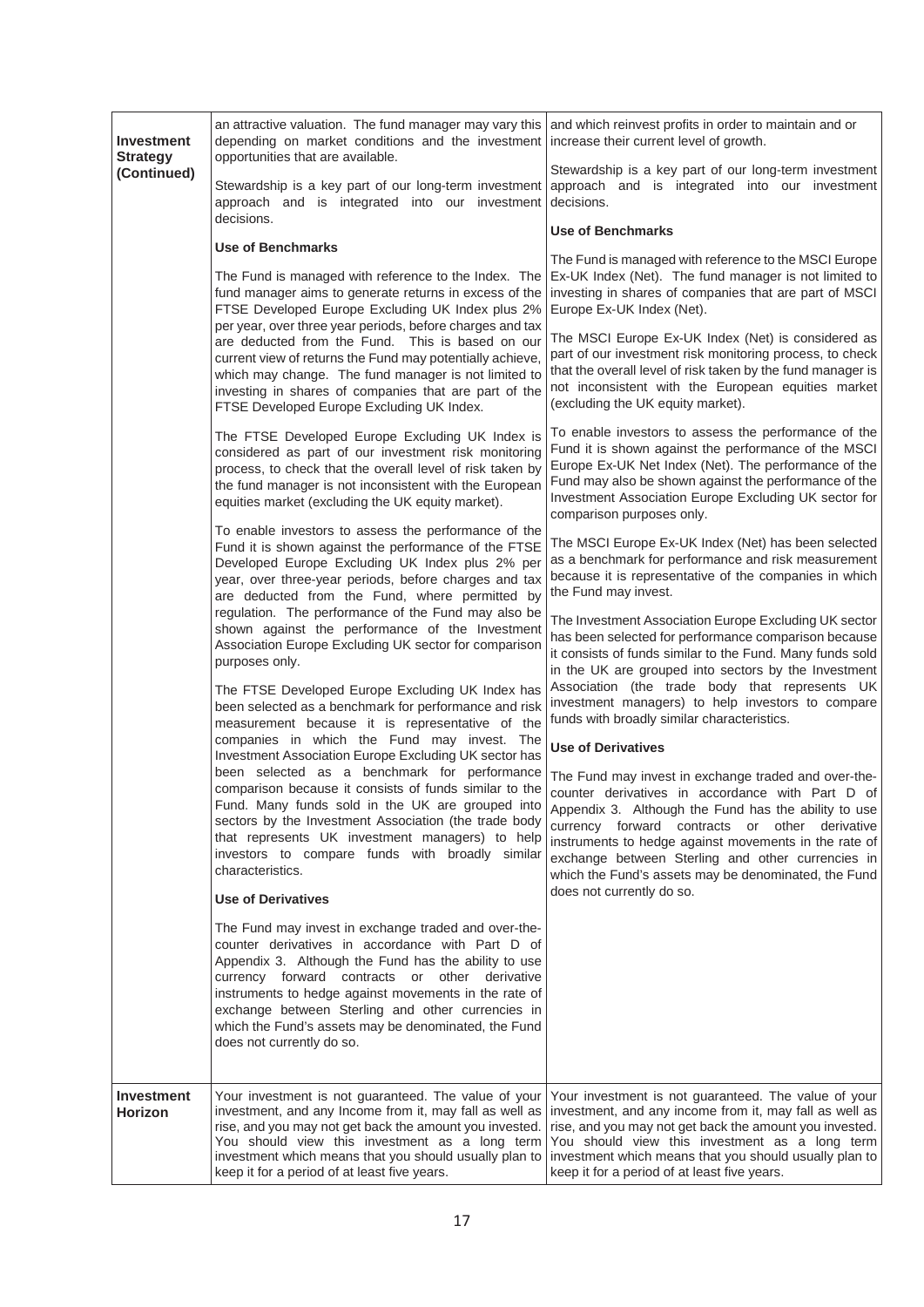| Use of<br><b>Derivatives</b>                                         | May be used for EPM only.                                                                                                                                                                                                                                                                                                                                                                 | May be used for EPM only.                                                                                                                                                                                                                                                                                                                                                                                                                                                           |
|----------------------------------------------------------------------|-------------------------------------------------------------------------------------------------------------------------------------------------------------------------------------------------------------------------------------------------------------------------------------------------------------------------------------------------------------------------------------------|-------------------------------------------------------------------------------------------------------------------------------------------------------------------------------------------------------------------------------------------------------------------------------------------------------------------------------------------------------------------------------------------------------------------------------------------------------------------------------------|
| SRRI*                                                                | 6                                                                                                                                                                                                                                                                                                                                                                                         | 6                                                                                                                                                                                                                                                                                                                                                                                                                                                                                   |
| <b>Share</b><br><b>Classes</b><br><b>Currently</b><br><b>Offered</b> | Retail Income<br><b>Retail Accumulation</b><br>Institutional A Accumulation<br>Income C<br>Accumulation C                                                                                                                                                                                                                                                                                 | <b>Retail Accumulation</b><br>Institutional A Accumulation<br>Income C<br>Accumulation C                                                                                                                                                                                                                                                                                                                                                                                            |
| <b>Risk</b><br><b>Categories</b>                                     | General<br>Cancellation<br>Efficient Portfolio Management (EPM) and Counterparty<br><b>Risk</b><br><b>Collateral Risk</b><br><b>Currency Exchange Rates</b><br>Investing in Europe<br><b>Suspension of Dealings</b><br>Liabilities<br><b>Emerging Markets</b><br>Leverage<br>Derivatives<br>Geographical Concentration<br><b>Effect of Initial Charge</b><br><b>Banned Weapons Policy</b> | General<br>Cancellation<br>Efficient Portfolio Management (EPM) and Counterparty<br><b>Risk</b><br><b>Collateral Risk</b><br><b>Currency Exchange Rates</b><br>Investing in Europe<br><b>Suspension of Dealings</b><br>Liabilities<br><b>Emerging Markets</b><br>Leverage<br>Derivatives<br>Geographical Concentration<br><b>Effect of Initial Charge</b><br><b>Banned Weapons Policy</b>                                                                                           |
| <b>Initial</b><br><b>Subscription</b>                                | Retail Income<br>£1,000<br>£1,000<br><b>Retail Accumulation</b><br>£1,000,000<br>Institutional A Accumulation<br>Income C<br>£1,000,000<br>Accumulation C<br>£1,000,000                                                                                                                                                                                                                   | <b>Retail Accumulation</b><br>£1,000<br>Institutional A Accumulation<br>£1,000,000<br>Income C<br>£1,000,000<br>Accumulation C<br>£1,000,000                                                                                                                                                                                                                                                                                                                                        |
| <b>Minimum</b><br><b>Additional</b><br><b>Subscription</b>           | Retail Income<br>£500<br><b>Retail Accumulation</b><br>£500<br>Institutional A Accumulation<br>£1,000<br>£500<br>Income C<br>£500<br><b>Accumulation C</b>                                                                                                                                                                                                                                | <b>Retail Accumulation</b><br>£500<br>Institutional A Accumulation<br>£1,000<br>Income C<br>£500<br>£500<br>Accumulation C                                                                                                                                                                                                                                                                                                                                                          |
| <b>Minimum</b><br><b>Redemption</b>                                  | Retail Income<br>£100<br><b>Retail Accumulation</b><br>£100<br>Institutional A Accumulation<br>None<br>Income C<br>None<br><b>Accumulation C</b><br>None                                                                                                                                                                                                                                  | <b>Retail Accumulation</b><br>£100<br>Institutional A Accumulation<br>None<br>Income C<br>None<br>Accumulation C<br>None                                                                                                                                                                                                                                                                                                                                                            |
| <b>Pricing</b>                                                       | The Company deals on the basis of "single pricing". This<br>means both the issue and the redemption price of a<br>Share at a particular valuation point will be the same.                                                                                                                                                                                                                 | HSBC Investment Funds deals on the basis of "single"<br>pricing". This means both the issue and the redemption<br>price of a Share at a particular valuation point will be the<br>same.                                                                                                                                                                                                                                                                                             |
| Dealing day/<br><b>Valuation</b><br>Point                            | Monday to Friday (except for, unless the ACD otherwise<br>decides, the last Business Day before Christmas Day, a<br>bank holiday in England and Wales or any other day on<br>which the London Stock Exchange or its successor<br>organisation is closed); and other days at the ACD's<br>discretion.                                                                                      | Monday to Friday (except for, unless the ACD otherwise<br>decides, the last Business Day before Christmas Day, a<br>bank holiday in England and Wales, any other day on<br>which the London Stock Exchange or its successor<br>organisation is closed or any other day on which the<br>stock exchanges and/or regulated markets in countries<br>where a sub-fund of the Company is materially invested<br>are closed for normal trading); and other days at the<br>ACD's discretion |
| <b>Publication</b><br>of Prices                                      | The prices of Shares will be published on the ACD's<br>website; www.assetmanagement.hsbc.com.                                                                                                                                                                                                                                                                                             | The prices of Shares will be published on the ACD's<br>website; www.assetmanagement.hsbc.com.                                                                                                                                                                                                                                                                                                                                                                                       |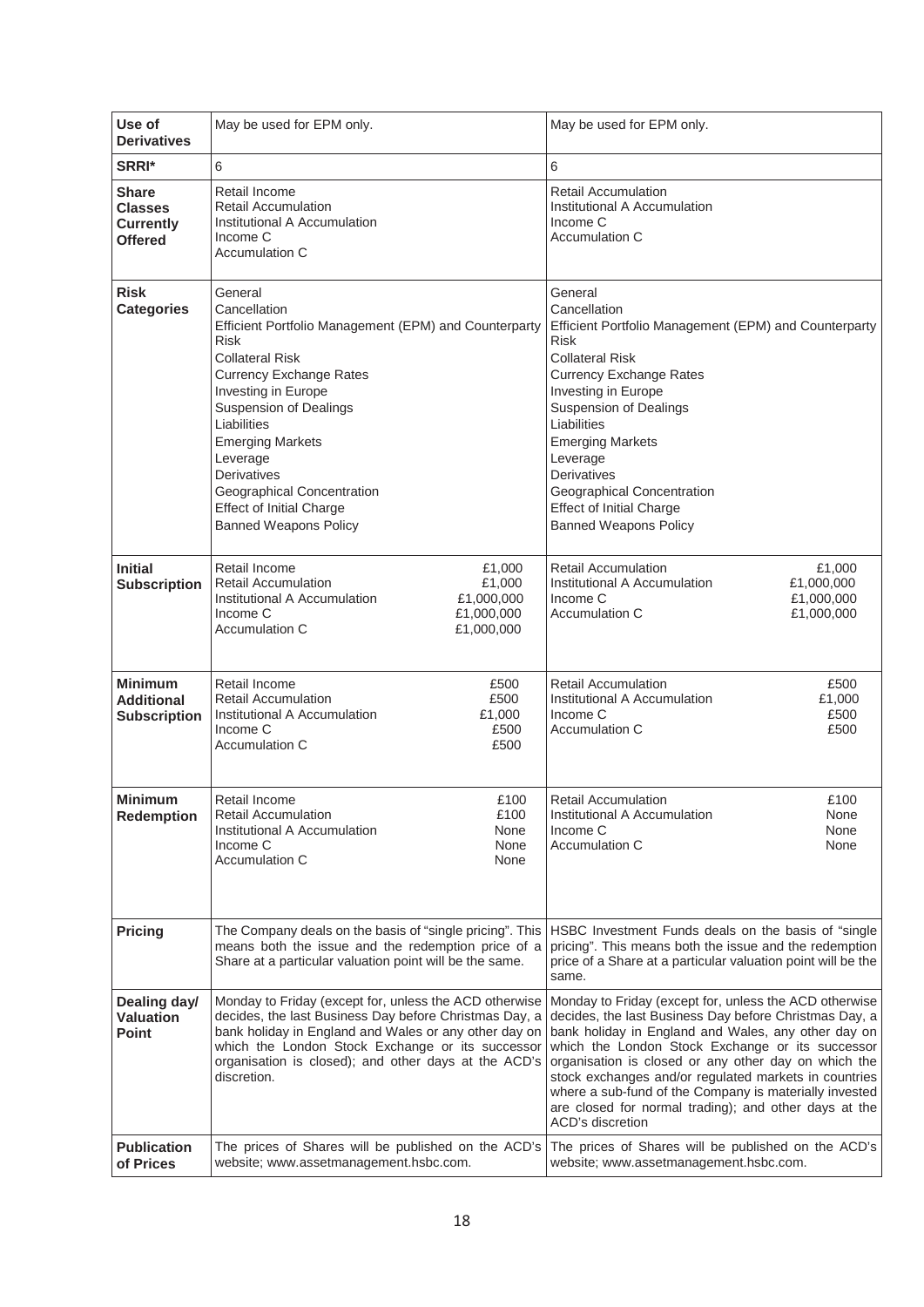|                           | Alternatively you can call the Fund Servicing Centre on Alternatively you can call the Fund Servicing Centre on<br>0800 358 3011 (international +44 (0)800 358 3011). 0800 358 3011 (international +44 (0)800 358 3011).                   |
|---------------------------|--------------------------------------------------------------------------------------------------------------------------------------------------------------------------------------------------------------------------------------------|
|                           | Lines are open 9am to 5pm Monday to Friday (excluding Lines are open 9am to 5pm Monday to Friday (excluding                                                                                                                                |
|                           | public holidays). To help the ACD and the Administrator   public holidays). To help the ACD and the Administrator<br>continually improve their services and in the interests of continually improve their services and in the interests of |
| communications with them. | security, they may monitor and/or record your security, they may monitor and/or record your<br>communications with them.                                                                                                                   |

\* The SRRI rating is based on price volatility over the last five years and is an indicator of absolute risk. An SRRI is scored on a scale of 1 to 7. A fund that scores an SRRI at the lower end of the scale would typically mean lower risk and lower returns, whereas a fund that scores an SRRI at the higher end of the scale would typically mean a higher risk and higher returns. Historical data may not be a reliable indication for the future.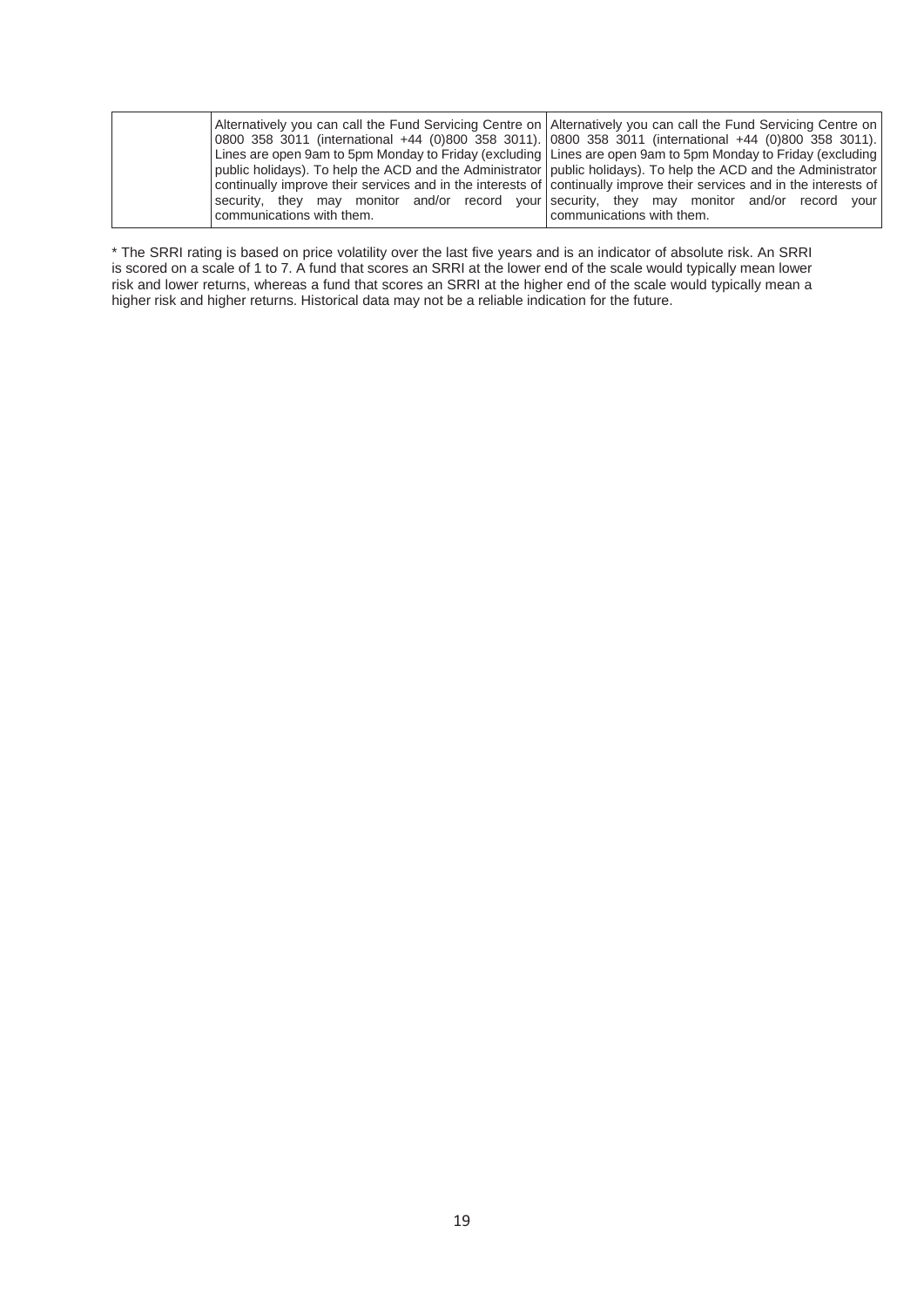# **Part 2 – Comparison of the specific features of the Fund and the Receiving Fund relative to your current Shares and the share class that you will receive under the Scheme.**

|                              | <b>European Growth Fund</b>                                                                                                                         |                                                                                      | <b>Europe Ex-UK Equity Fund</b>                                                                                                                                                                                                                                                                                                       |                                                                                        |
|------------------------------|-----------------------------------------------------------------------------------------------------------------------------------------------------|--------------------------------------------------------------------------------------|---------------------------------------------------------------------------------------------------------------------------------------------------------------------------------------------------------------------------------------------------------------------------------------------------------------------------------------|----------------------------------------------------------------------------------------|
| <b>Accounting Dates</b>      | 15 September (annual)                                                                                                                               |                                                                                      | 15 January (annual)                                                                                                                                                                                                                                                                                                                   |                                                                                        |
|                              | 15 March (interim)                                                                                                                                  |                                                                                      | 15 July (interim)                                                                                                                                                                                                                                                                                                                     |                                                                                        |
| Income Distribution<br>Dates | <b>15 November</b>                                                                                                                                  |                                                                                      | 15 March                                                                                                                                                                                                                                                                                                                              |                                                                                        |
| <b>Distributions Made</b>    | Dividend                                                                                                                                            |                                                                                      | Dividend                                                                                                                                                                                                                                                                                                                              |                                                                                        |
| Tax treatment of             | A dividend allowance applies for UK                                                                                                                 |                                                                                      | A dividend allowance applies for UK                                                                                                                                                                                                                                                                                                   |                                                                                        |
| distributions                | resident individual Shareholders which                                                                                                              |                                                                                      | resident individual Shareholders which<br>charges the first £2,000 (in tax year                                                                                                                                                                                                                                                       |                                                                                        |
|                              |                                                                                                                                                     | charges the first £2,000 (in tax year<br>2021/2022) of dividends received in the tax |                                                                                                                                                                                                                                                                                                                                       |                                                                                        |
|                              |                                                                                                                                                     | year at 0%. A UK resident individual                                                 | 2021/2022) of dividends received in the tax<br>year at 0%. A UK resident individual                                                                                                                                                                                                                                                   |                                                                                        |
|                              |                                                                                                                                                     | Shareholder will have to pay income tax at                                           | Shareholder will have to pay income tax at                                                                                                                                                                                                                                                                                            |                                                                                        |
|                              |                                                                                                                                                     | the applicable basic, higher or additional                                           | the applicable basic, higher or additional                                                                                                                                                                                                                                                                                            |                                                                                        |
|                              |                                                                                                                                                     | rate (depending on the Shareholder's                                                 | rate (depending on the Shareholder's                                                                                                                                                                                                                                                                                                  |                                                                                        |
|                              |                                                                                                                                                     | individual tax position) on dividend income                                          | individual tax position) on dividend income<br>in excess of the £2,000 allowance. Note that<br>dividend<br>income<br>within<br>the<br>£2,000<br>allowance will still count towards basic,<br>higher and additional rate bands and may<br>therefore affect the rate of income tax that a<br>Shareholder pays on dividends they receive |                                                                                        |
|                              |                                                                                                                                                     | in excess of the £2,000 allowance. Note that                                         |                                                                                                                                                                                                                                                                                                                                       |                                                                                        |
|                              | dividend<br>income                                                                                                                                  | within<br>the<br>£2,000<br>allowance will still count towards basic,                 |                                                                                                                                                                                                                                                                                                                                       |                                                                                        |
|                              |                                                                                                                                                     | higher and additional rate bands and may                                             |                                                                                                                                                                                                                                                                                                                                       |                                                                                        |
|                              |                                                                                                                                                     | therefore affect the rate of income tax that a                                       |                                                                                                                                                                                                                                                                                                                                       |                                                                                        |
|                              |                                                                                                                                                     | Shareholder pays on dividends they receive                                           |                                                                                                                                                                                                                                                                                                                                       |                                                                                        |
|                              | in excess of the £2,000 allowance.                                                                                                                  |                                                                                      | in excess of the £2,000 allowance.                                                                                                                                                                                                                                                                                                    |                                                                                        |
|                              |                                                                                                                                                     | Where a UK resident individual Shareholder                                           | Where a UK resident individual Shareholder                                                                                                                                                                                                                                                                                            |                                                                                        |
|                              |                                                                                                                                                     | holds Shares in an ISA the Shareholder will                                          | holds Shares in an ISA the Shareholder will                                                                                                                                                                                                                                                                                           |                                                                                        |
|                              |                                                                                                                                                     | be exempt from income tax on Dividend                                                |                                                                                                                                                                                                                                                                                                                                       | be exempt from income tax on Dividend<br>Distributions paid in respect of such Shares. |
| Annual Management            | Retail Income                                                                                                                                       | Distributions paid in respect of such Shares.<br>1.50%                               | <b>Retail Accumulation</b>                                                                                                                                                                                                                                                                                                            | 1.50%                                                                                  |
| Charge                       | <b>Retail Accumulation</b>                                                                                                                          | 1.50%                                                                                | Institutional A                                                                                                                                                                                                                                                                                                                       | 0.75%                                                                                  |
|                              | Institutional A                                                                                                                                     | 0.75%                                                                                | Accumulation                                                                                                                                                                                                                                                                                                                          |                                                                                        |
|                              | Accumulation                                                                                                                                        |                                                                                      | Income C                                                                                                                                                                                                                                                                                                                              | 0.80%                                                                                  |
|                              | Income C                                                                                                                                            | 0.80%                                                                                | Accumulation C                                                                                                                                                                                                                                                                                                                        | 0.80%                                                                                  |
|                              | Accumulation C                                                                                                                                      | 0.80%                                                                                |                                                                                                                                                                                                                                                                                                                                       |                                                                                        |
| Initial Charge               | Retail Income                                                                                                                                       | 0.00%                                                                                | <b>Retail Accumulation</b>                                                                                                                                                                                                                                                                                                            | 0.00%                                                                                  |
|                              | <b>Retail Accumulation</b>                                                                                                                          | 0.00%                                                                                | Institutional A                                                                                                                                                                                                                                                                                                                       | 0.00%                                                                                  |
|                              | Institutional A                                                                                                                                     | 0.00%                                                                                | Accumulation                                                                                                                                                                                                                                                                                                                          |                                                                                        |
|                              | Accumulation                                                                                                                                        |                                                                                      | Income C                                                                                                                                                                                                                                                                                                                              | 0.00%                                                                                  |
|                              | Income C<br>Accumulation C                                                                                                                          | 0.00%<br>0.00%                                                                       | Accumulation C                                                                                                                                                                                                                                                                                                                        | 0.00%                                                                                  |
|                              |                                                                                                                                                     |                                                                                      |                                                                                                                                                                                                                                                                                                                                       |                                                                                        |
| <b>Ongoing Charges</b>       | Retail Income                                                                                                                                       | 1.53%                                                                                | <b>Retail Accumulation</b>                                                                                                                                                                                                                                                                                                            | 1.56%                                                                                  |
| Figure *                     | <b>Retail Accumulation</b>                                                                                                                          | 1.56%                                                                                | Institutional A                                                                                                                                                                                                                                                                                                                       | 0.78%                                                                                  |
|                              | Institutional A                                                                                                                                     | 0.78%                                                                                | Accumulation                                                                                                                                                                                                                                                                                                                          |                                                                                        |
|                              | Accumulation                                                                                                                                        |                                                                                      | Income C<br>Accumulation C                                                                                                                                                                                                                                                                                                            | 0.85%                                                                                  |
|                              | Income C<br>Accumulation C                                                                                                                          | 0.85%<br>0.85%                                                                       |                                                                                                                                                                                                                                                                                                                                       | 0.85%                                                                                  |
|                              |                                                                                                                                                     |                                                                                      |                                                                                                                                                                                                                                                                                                                                       |                                                                                        |
| <b>Redemption Charge</b>     |                                                                                                                                                     | N/A                                                                                  |                                                                                                                                                                                                                                                                                                                                       | N/A                                                                                    |
| Charges taken from           |                                                                                                                                                     | <b>Income</b>                                                                        |                                                                                                                                                                                                                                                                                                                                       | <b>Income</b>                                                                          |
| capital or income            |                                                                                                                                                     |                                                                                      |                                                                                                                                                                                                                                                                                                                                       |                                                                                        |
| Dealing Days/                |                                                                                                                                                     | Monday to Friday (public holidays                                                    |                                                                                                                                                                                                                                                                                                                                       | Monday to Friday (public holidays                                                      |
|                              | <b>Valuation Points</b><br>excepted), 12:00 noon<br>Charges and<br>Details of all other charges, fees and<br>expenses such as custody, transaction, |                                                                                      | excepted), 12:00 noon                                                                                                                                                                                                                                                                                                                 | Details of all other charges, fees and                                                 |
| expenses payable             |                                                                                                                                                     |                                                                                      |                                                                                                                                                                                                                                                                                                                                       | expenses such as custody, transaction,                                                 |
| out of the scheme            | FCA, audit fees, general taxation and duties                                                                                                        |                                                                                      | FCA, audit fees, general taxation and duties                                                                                                                                                                                                                                                                                          |                                                                                        |
| property                     | (including stamp duty reserve tax (if any))                                                                                                         |                                                                                      | (including stamp duty reserve tax (if any))                                                                                                                                                                                                                                                                                           |                                                                                        |
|                              | are contained in the HSBC Specialist                                                                                                                |                                                                                      | are contained in the HSBC Investment                                                                                                                                                                                                                                                                                                  |                                                                                        |
|                              |                                                                                                                                                     | Investment Funds Prospectus which is                                                 |                                                                                                                                                                                                                                                                                                                                       | Funds Prospectus which is available free of                                            |
|                              | available free of charge from us.                                                                                                                   |                                                                                      | charge from us.                                                                                                                                                                                                                                                                                                                       |                                                                                        |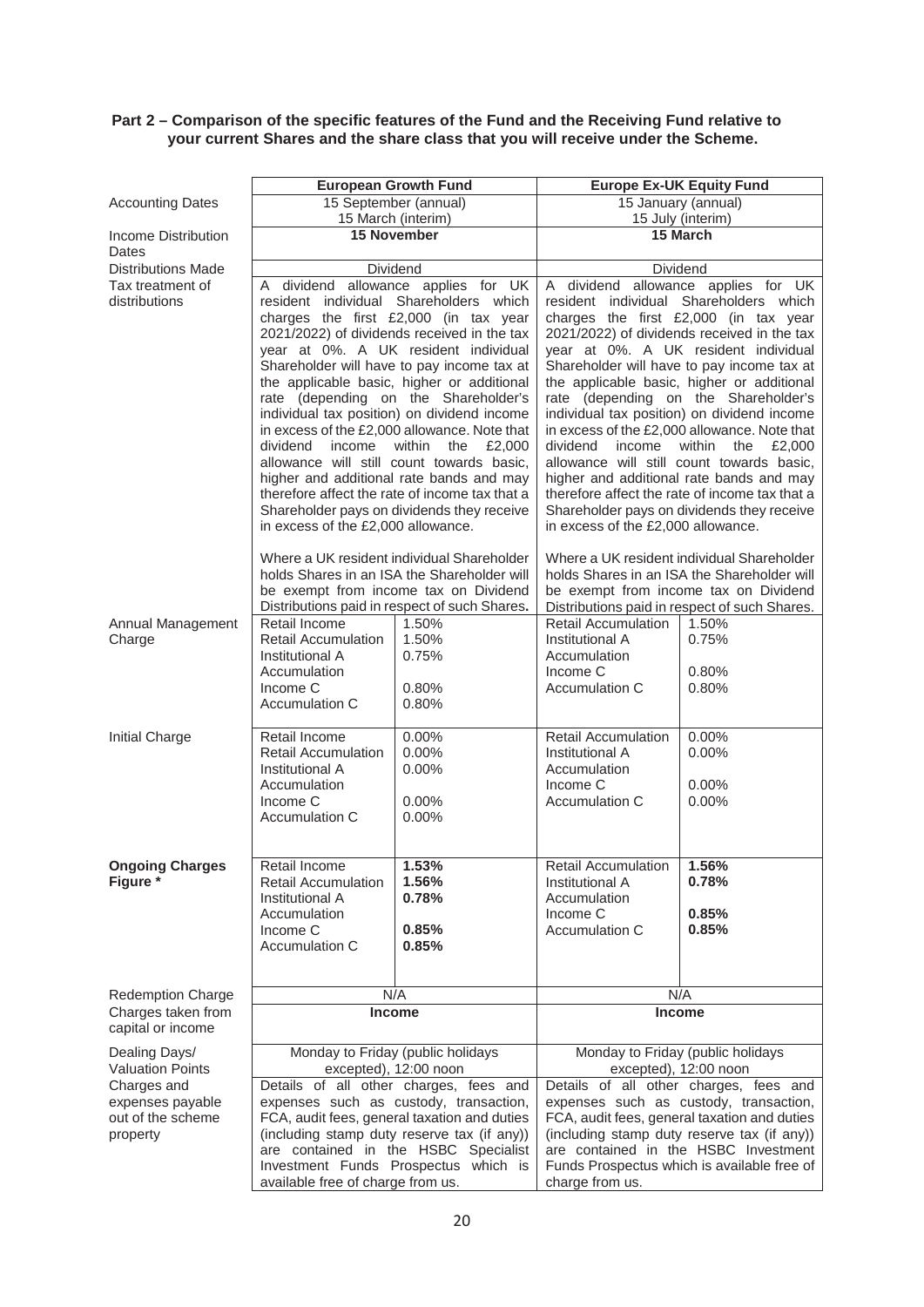| Pricing                                        | Forward pricing on a daily basis.                                                                                                                                                                                                                                                                                                                                                                             | Forward pricing on a daily basis.                                                                                                                                                                                                                                                                                                                                                                             |  |
|------------------------------------------------|---------------------------------------------------------------------------------------------------------------------------------------------------------------------------------------------------------------------------------------------------------------------------------------------------------------------------------------------------------------------------------------------------------------|---------------------------------------------------------------------------------------------------------------------------------------------------------------------------------------------------------------------------------------------------------------------------------------------------------------------------------------------------------------------------------------------------------------|--|
| <b>Publication of Prices</b>                   | The prices of shares will be published on<br>www.assetmanagement.hsbc.com or you<br>can call the Fund servicing centre on 0800<br>358 3011 (+44 800 3583011 overseas).<br>Lines are open from 9 am to 5 pm, Monday<br>to Friday (excluding public holidays). To<br>help us continually improve our service, and<br>in the interests of security, we may monitor<br>and/or record your communications with it. | The prices of shares will be published on<br>www.assetmanagement.hsbc.com or you<br>can call the Fund servicing centre on 0800<br>358 3011 (+44 800 3583011 overseas).<br>Lines are open from 9 am to 5 pm, Monday<br>to Friday (excluding public holidays). To<br>help us continually improve our service, and<br>in the interests of security, we may monitor<br>and/or record your communications with it. |  |
| Switching                                      | Switches between sub-funds are usually<br>free of charge.                                                                                                                                                                                                                                                                                                                                                     | Switches between sub-funds are usually<br>free of charge.                                                                                                                                                                                                                                                                                                                                                     |  |
| Conversions                                    | Shareholders are entitled (subject to certain<br>restrictions) to convert all or part of their<br>Shares in a Class for Shares of another<br>Class within the same Fund. We do not<br>propose to charge a fee for conversions.                                                                                                                                                                                | Shareholders are entitled (subject to certain<br>restrictions) to convert all or part of their<br>Shares in a Class for Shares of another<br>Class within the same Fund. We do not<br>propose to charge a fee for conversions.                                                                                                                                                                                |  |
| <b>Authorised Corporate</b><br><b>Director</b> | HSBC Global Asset Management (UK)<br>Limited                                                                                                                                                                                                                                                                                                                                                                  | HSBC Global Asset Management (UK)<br>Limited                                                                                                                                                                                                                                                                                                                                                                  |  |
| Depositary                                     | <b>State Street Trustees Limited</b>                                                                                                                                                                                                                                                                                                                                                                          | <b>State Street Trustees Limited</b>                                                                                                                                                                                                                                                                                                                                                                          |  |
| Auditor                                        | <b>KPMG LLP</b>                                                                                                                                                                                                                                                                                                                                                                                               | <b>KPMG LLP</b>                                                                                                                                                                                                                                                                                                                                                                                               |  |
| Dealing                                        | Shareholders can buy or redeem Shares by<br>contacting us in writing or by telephone.<br>Deals can be placed either direct or through<br>professional<br>adviser<br>other<br>vour<br>or<br>intermediary.                                                                                                                                                                                                      | Shareholders can buy or redeem New<br>Shares by contacting us in writing or by<br>telephone. Deals can be placed either direct<br>or through your professional adviser or<br>other intermediary.                                                                                                                                                                                                              |  |
| Publication of<br>Reports                      | 4 months after annual accounting<br>reference date (15 September) and 2<br>months after half-yearly accounting<br>reference date (15 March).                                                                                                                                                                                                                                                                  | 4 months after annual accounting<br>reference date (15 January) and 2 months<br>after half-yearly accounting reference date<br>(15 July).                                                                                                                                                                                                                                                                     |  |
| Eligible for ISA<br>investment                 | Yes**                                                                                                                                                                                                                                                                                                                                                                                                         | Yes**                                                                                                                                                                                                                                                                                                                                                                                                         |  |
| Size as at<br>28/06/2021                       | £152,183,567                                                                                                                                                                                                                                                                                                                                                                                                  | Nil                                                                                                                                                                                                                                                                                                                                                                                                           |  |

\* The Ongoing Charges Figure (OCF) is based on actual expenses for the relevant accounting period in respect of the Fund. It covers all aspects of operating the fund during the year, including fees paid for investment management, administration and the independent oversight functions. Where the fund invests in other funds, the figure includes the impact of the charges made in those other funds. The OCF does not include payments Shareholders may make to a financial adviser or any other firm through which they invest; Shareholders will pay for these services directly. However, please note that in the shorter term, the effect of the reduction to the OCF will be off-set by the one-off realignment costs shown in Section 13.3. The OCF is estimated for the Receiving Fund.

\*\* ISA Managers should satisfy themselves that the Receiving Fund is eligible for ISA investment.

Equivalent share classes will be created in the new Receiving Fund prior to the merger in order to accommodate current holders of each share class of the Fund.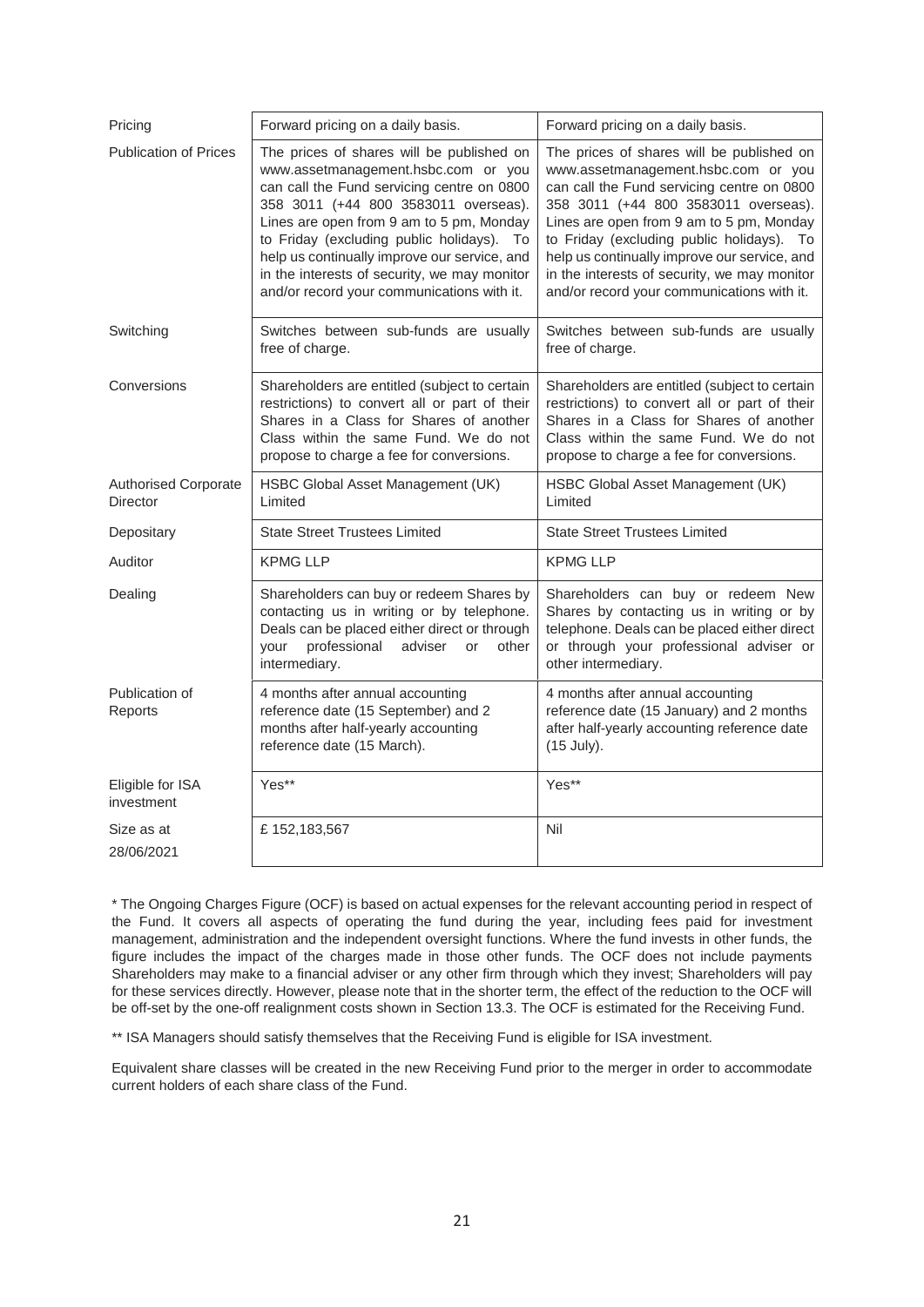# **Part 3 – Comparison of the Investment and Borrowing Powers for the Fund and the Receiving Fund**

| Investment & borrowing powers of the European                                                                                                                                                                                               | Investment & borrowing powers of the Europe Ex-                                                                                                                                                                                                                                |
|---------------------------------------------------------------------------------------------------------------------------------------------------------------------------------------------------------------------------------------------|--------------------------------------------------------------------------------------------------------------------------------------------------------------------------------------------------------------------------------------------------------------------------------|
| Growth Fund ("the Fund")                                                                                                                                                                                                                    | UK Equity Fund ("the Receiving Fund")                                                                                                                                                                                                                                          |
| The property of the Fund is invested with the aim of                                                                                                                                                                                        | The property of the Receiving Fund will be invested                                                                                                                                                                                                                            |
| providing a prudent spread of risk and achieving the                                                                                                                                                                                        | with the aim of providing a prudent spread of risk and                                                                                                                                                                                                                         |
| investment objective and policy of the Fund but subject                                                                                                                                                                                     | achieving the investment objective and policy of the                                                                                                                                                                                                                           |
| to the limits set out in the FCA Rules and the                                                                                                                                                                                              | Receiving Fund but subject to the limits set out in the                                                                                                                                                                                                                        |
| Prospectus of HSBC Specialist Investment Funds. The                                                                                                                                                                                         | FCA Rules and the Prospectus of HSBC Investment                                                                                                                                                                                                                                |
| limits that apply to the Fund are as set out below.                                                                                                                                                                                         | Funds. The limits that apply to the Receiving Fund are                                                                                                                                                                                                                         |
| <b>Transferable securities:</b>                                                                                                                                                                                                             | as set out below.                                                                                                                                                                                                                                                              |
| Permitted. Can be invested, with no upper limit, in<br>transferable securities listed on an eligible securities<br>market or an eligible derivatives market or those which<br>meet certain other criteria as laid down in the FCA<br>Rules. | <b>Transferable securities:</b><br>Permitted. Can be invested, with no upper limit, in<br>transferable securities listed on an eligible securities<br>market or an eligible derivatives market or those which<br>meet certain other criteria as laid down in the FCA<br>Rules. |
| Not more than 5% of the value of the property of the                                                                                                                                                                                        | Not more than 5% of the value of the property of the                                                                                                                                                                                                                           |
| Fund may normally be invested in transferable                                                                                                                                                                                               | Receiving Fund may normally be invested in                                                                                                                                                                                                                                     |
| securities issued by a single body, but this limit may be                                                                                                                                                                                   | transferable securities issued by a single body, but this                                                                                                                                                                                                                      |
| increased to 10% of such value, provided that the total                                                                                                                                                                                     | limit may be increased to 10% of such value, provided                                                                                                                                                                                                                          |
| value of all those investments exceeding the 5% limit                                                                                                                                                                                       | that the total value of all those investments exceeding                                                                                                                                                                                                                        |
| does not exceed 40% of the value of the property of the                                                                                                                                                                                     | the 5% limit does not exceed 40% of the value of the                                                                                                                                                                                                                           |
| Fund.                                                                                                                                                                                                                                       | property of the Fund.                                                                                                                                                                                                                                                          |
| Transferable securities which are not approved                                                                                                                                                                                              | Transferable securities which are not approved                                                                                                                                                                                                                                 |
| securities:                                                                                                                                                                                                                                 | securities:                                                                                                                                                                                                                                                                    |
| Permitted. Can invest not more than 10% of the value                                                                                                                                                                                        | Permitted. Can invest not more than 10% of the value                                                                                                                                                                                                                           |
| of the property of the Fund in transferable securities                                                                                                                                                                                      | of the property of the Fund in transferable securities                                                                                                                                                                                                                         |
| which are not approved securities.                                                                                                                                                                                                          | which are not approved securities.                                                                                                                                                                                                                                             |
| <b>Money Market Instruments:</b>                                                                                                                                                                                                            | <b>Money Market Instruments:</b>                                                                                                                                                                                                                                               |
| Permitted. Not more than 5% of the value of the                                                                                                                                                                                             | Permitted. Not more than 5% of the value of the                                                                                                                                                                                                                                |
| property of the Fund may normally be invested in                                                                                                                                                                                            | property of the Fund may normally be invested in                                                                                                                                                                                                                               |
| money market instruments issued by a single body, but                                                                                                                                                                                       | money market instruments issued by a single body, but                                                                                                                                                                                                                          |
| this limit may be increased to 10% of such value,                                                                                                                                                                                           | this limit may be increased to 10% of such value,                                                                                                                                                                                                                              |
| provided that the total value of all those investments                                                                                                                                                                                      | provided that the total value of all those investments                                                                                                                                                                                                                         |
| exceeding the 5% limit does not exceed 40% of the                                                                                                                                                                                           | exceeding the 5% limit does not exceed 40% of the                                                                                                                                                                                                                              |
| value of the property of the Fund.                                                                                                                                                                                                          | value of the property of the Fund.                                                                                                                                                                                                                                             |
| Money Market Instruments which are not approved                                                                                                                                                                                             |                                                                                                                                                                                                                                                                                |
| instruments:                                                                                                                                                                                                                                | Money Market Instruments which are not approved<br>instruments:                                                                                                                                                                                                                |
| Permitted. Not more than 10% in value of the property                                                                                                                                                                                       | Permitted. Not more than 10% in value of the property                                                                                                                                                                                                                          |
| of the Fund may consist of money market instruments                                                                                                                                                                                         | of the Fund may consist of money market instruments                                                                                                                                                                                                                            |
| which are not liquid with a value that can be determined                                                                                                                                                                                    | which are not liquid with a value that can be determined                                                                                                                                                                                                                       |
| accurately at any time.                                                                                                                                                                                                                     | accurately at any time.                                                                                                                                                                                                                                                        |
| <b>Covered Bonds:</b>                                                                                                                                                                                                                       | <b>Covered Bonds:</b>                                                                                                                                                                                                                                                          |
| Not permitted.                                                                                                                                                                                                                              | Not permitted.                                                                                                                                                                                                                                                                 |
| Transferable securities or approved money-market                                                                                                                                                                                            | Transferable securities or approved money-market                                                                                                                                                                                                                               |
| instruments issued or guaranteed by a single state,                                                                                                                                                                                         | instruments issued or guaranteed by a single state,                                                                                                                                                                                                                            |
| local authority or public international body:                                                                                                                                                                                               | local authority or public international body:                                                                                                                                                                                                                                  |
| Permitted. Up to 35% of the value of the property of the                                                                                                                                                                                    | Permitted. Up to 35% of the value of the property of the                                                                                                                                                                                                                       |
| Fund can be invested in transferable securities or                                                                                                                                                                                          | Receiving Fund can be invested in transferable                                                                                                                                                                                                                                 |
| approved money-market instruments issued or                                                                                                                                                                                                 | securities or approved money-market instruments                                                                                                                                                                                                                                |
| guaranteed by a single state, local authority or public                                                                                                                                                                                     | issued or guaranteed by a single state, local authority                                                                                                                                                                                                                        |
| international body subject to meeting specific FCA                                                                                                                                                                                          | or public international body subject to meeting specific                                                                                                                                                                                                                       |
| Rules as set out in the Prospectus.                                                                                                                                                                                                         | FCA Rules as set out in the Prospectus.                                                                                                                                                                                                                                        |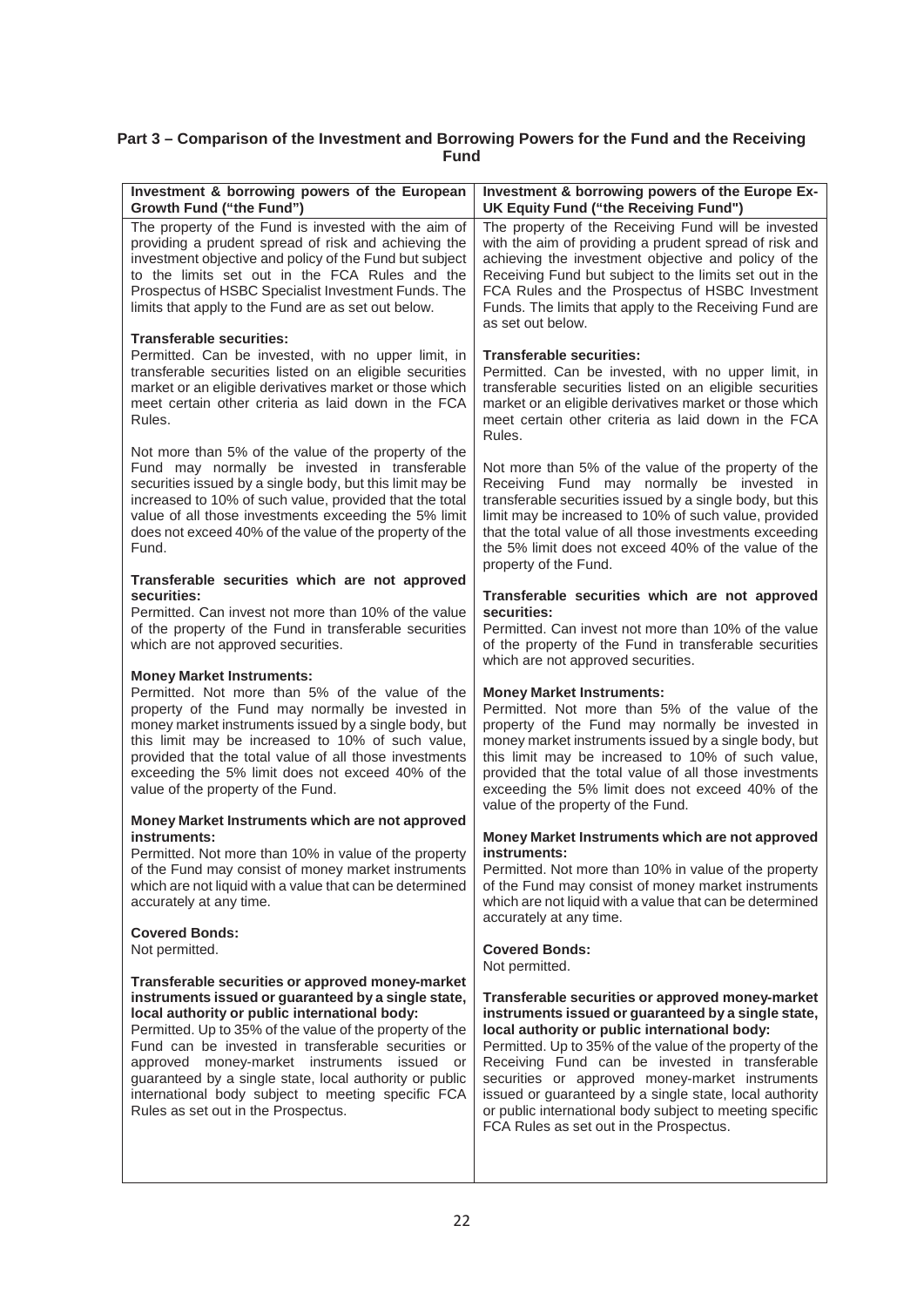| Investment & borrowing powers of the European                                                                                                                                                                                                                                                                                                                                                                          | Investment & borrowing powers of the Europe Ex-                                                                                                                                                                                                                                                                                                                                                                                                         |
|------------------------------------------------------------------------------------------------------------------------------------------------------------------------------------------------------------------------------------------------------------------------------------------------------------------------------------------------------------------------------------------------------------------------|---------------------------------------------------------------------------------------------------------------------------------------------------------------------------------------------------------------------------------------------------------------------------------------------------------------------------------------------------------------------------------------------------------------------------------------------------------|
| Growth Fund ("the Fund")                                                                                                                                                                                                                                                                                                                                                                                               | UK Equity Fund ("the Receiving Fund")                                                                                                                                                                                                                                                                                                                                                                                                                   |
| Investment<br>other<br><b>Collective</b><br><b>Investment</b><br>in<br><b>Schemes:</b><br>Permitted. The Fund may invest up to 10% in units or<br>shares in regulated collective investment schemes.<br>Where investment is made into collective investment<br>schemes, such schemes must have terms which<br>prohibit investment of more than 10% of the scheme<br>property into other collective investment schemes. | <b>Investment</b><br>other<br><b>Collective</b><br>in.<br>Investment<br><b>Schemes:</b><br>Permitted. The Receiving Fund may invest up to 10%<br>in units or shares in regulated collective investment<br>schemes. Where investment is made into collective<br>investment schemes, such schemes must have terms<br>which prohibit investment of more than 10% of the<br>scheme property into other collective investment<br>schemes.                    |
| Investment in collective investment schemes of the                                                                                                                                                                                                                                                                                                                                                                     | Investment in collective investment schemes of the                                                                                                                                                                                                                                                                                                                                                                                                      |
| ACD or an Associate of the ACD:                                                                                                                                                                                                                                                                                                                                                                                        | ACD or an Associate of the ACD:                                                                                                                                                                                                                                                                                                                                                                                                                         |
| Permitted. The Fund may invest in or dispose of shares                                                                                                                                                                                                                                                                                                                                                                 | Permitted. The Receiving Fund may invest in or                                                                                                                                                                                                                                                                                                                                                                                                          |
| in another fund of HSBC Specialist Investment Funds                                                                                                                                                                                                                                                                                                                                                                    | dispose of shares in another fund of HSBC Investment                                                                                                                                                                                                                                                                                                                                                                                                    |
| provided that the second fund does not hold shares in                                                                                                                                                                                                                                                                                                                                                                  | Funds provided that the second fund does not hold                                                                                                                                                                                                                                                                                                                                                                                                       |
| any other fund of HSBC Specialist Investment Funds.                                                                                                                                                                                                                                                                                                                                                                    | shares in any other fund of HSBC Investment Funds.                                                                                                                                                                                                                                                                                                                                                                                                      |
| Where investment is made in another fund of HSBC                                                                                                                                                                                                                                                                                                                                                                       | Where investment is made in another fund of HSBC                                                                                                                                                                                                                                                                                                                                                                                                        |
| Specialist Investment Funds or another collective                                                                                                                                                                                                                                                                                                                                                                      | Investment Funds or another collective investment                                                                                                                                                                                                                                                                                                                                                                                                       |
| investment scheme managed or operated by the ACD                                                                                                                                                                                                                                                                                                                                                                       | scheme managed or operated by the ACD or an                                                                                                                                                                                                                                                                                                                                                                                                             |
| or an associate of the ACD such investment can only                                                                                                                                                                                                                                                                                                                                                                    | associate of the ACD such investment can only be                                                                                                                                                                                                                                                                                                                                                                                                        |
| be made provided that the FCA Rules relating to                                                                                                                                                                                                                                                                                                                                                                        | made provided that the FCA Rules relating to                                                                                                                                                                                                                                                                                                                                                                                                            |
| investment in other group schemes are complied with.                                                                                                                                                                                                                                                                                                                                                                   | investment in other group schemes are complied with.                                                                                                                                                                                                                                                                                                                                                                                                    |
| <b>Warrants:</b>                                                                                                                                                                                                                                                                                                                                                                                                       | <b>Warrants:</b>                                                                                                                                                                                                                                                                                                                                                                                                                                        |
| Permitted. Up to 5% of the value of the property of the                                                                                                                                                                                                                                                                                                                                                                | Permitted. Up to 5% of the value of the property of the                                                                                                                                                                                                                                                                                                                                                                                                 |
| Fund can be invested in warrants.                                                                                                                                                                                                                                                                                                                                                                                      | Receiving Fund can be invested in warrants.                                                                                                                                                                                                                                                                                                                                                                                                             |
| Cash or near cash:<br>Permitted. This will be held only where the ACD<br>reasonably regards it as necessary to enable the<br>pursuit of the Fund's investment objectives, for Shares<br>to be redeemed or for the efficient management of the<br>Fund in accordance with its investment objectives or<br>for other purposes which may reasonably be regarded<br>as ancillary to the investment objectives of the Fund. | Cash or near cash:<br>Permitted. This will be held only where the ACD<br>reasonably regards it as necessary to enable the<br>pursuit of the Receiving Fund's investment objectives,<br>for shares to be redeemed or for the efficient<br>management of the Receiving Fund in accordance with<br>its investment objectives or for other purposes which<br>may reasonably be regarded as ancillary to the<br>investment objectives of the Receiving Fund. |
| <b>Efficient Portfolio Management (EPM):</b>                                                                                                                                                                                                                                                                                                                                                                           | <b>Efficient Portfolio Management (EPM):</b>                                                                                                                                                                                                                                                                                                                                                                                                            |
| Permitted. The Fund may use financial derivative                                                                                                                                                                                                                                                                                                                                                                       | Permitted. The Receiving Fund may use financial                                                                                                                                                                                                                                                                                                                                                                                                         |
| instruments for the purposes of EPM including                                                                                                                                                                                                                                                                                                                                                                          | derivative instruments for the purposes of EPM                                                                                                                                                                                                                                                                                                                                                                                                          |
| hedging.                                                                                                                                                                                                                                                                                                                                                                                                               | including hedging.                                                                                                                                                                                                                                                                                                                                                                                                                                      |
| <b>Derivatives:</b>                                                                                                                                                                                                                                                                                                                                                                                                    | <b>Derivatives:</b>                                                                                                                                                                                                                                                                                                                                                                                                                                     |
| Can be used for the purposes of EPM only.                                                                                                                                                                                                                                                                                                                                                                              | Can be used for the purposes of EPM only.                                                                                                                                                                                                                                                                                                                                                                                                               |
| Leverage:                                                                                                                                                                                                                                                                                                                                                                                                              | Leverage:                                                                                                                                                                                                                                                                                                                                                                                                                                               |
| Permitted. May occur as a result of transactions carried                                                                                                                                                                                                                                                                                                                                                               | Permitted. May occur as a result of transactions carried                                                                                                                                                                                                                                                                                                                                                                                                |
| out for the purposes of EPM and borrowing, will also                                                                                                                                                                                                                                                                                                                                                                   | out for the purposes of EPM and borrowing, will also                                                                                                                                                                                                                                                                                                                                                                                                    |
| occur where money is borrowed by the Fund. The only                                                                                                                                                                                                                                                                                                                                                                    | occur where money is borrowed by the Receiving                                                                                                                                                                                                                                                                                                                                                                                                          |
| types and sources of leverage permitted are                                                                                                                                                                                                                                                                                                                                                                            | Fund. The only types and sources of leverage                                                                                                                                                                                                                                                                                                                                                                                                            |
| derivatives and bank borrowings. The total value for all                                                                                                                                                                                                                                                                                                                                                               | permitted are derivatives and bank borrowings. The                                                                                                                                                                                                                                                                                                                                                                                                      |
| equity and equity futures positions, bond and bond                                                                                                                                                                                                                                                                                                                                                                     | total value for all equity and equity futures positions,                                                                                                                                                                                                                                                                                                                                                                                                |
| futures positions must not exceed 100% of the net                                                                                                                                                                                                                                                                                                                                                                      | bond and bond futures positions must not exceed                                                                                                                                                                                                                                                                                                                                                                                                         |
| assets of the Fund.                                                                                                                                                                                                                                                                                                                                                                                                    | 100% of the net assets of the Receiving Fund.                                                                                                                                                                                                                                                                                                                                                                                                           |
| Immovables:                                                                                                                                                                                                                                                                                                                                                                                                            | Immovables:                                                                                                                                                                                                                                                                                                                                                                                                                                             |
| Not permitted. There is no intention for HSBC                                                                                                                                                                                                                                                                                                                                                                          | Not permitted. There is no intention for HSBC                                                                                                                                                                                                                                                                                                                                                                                                           |
| Specialist Investment Funds to have an interest in any                                                                                                                                                                                                                                                                                                                                                                 | Investment Funds to have an interest in any immovable                                                                                                                                                                                                                                                                                                                                                                                                   |
| immovable property.                                                                                                                                                                                                                                                                                                                                                                                                    | property.                                                                                                                                                                                                                                                                                                                                                                                                                                               |
| Gold:                                                                                                                                                                                                                                                                                                                                                                                                                  | Gold:                                                                                                                                                                                                                                                                                                                                                                                                                                                   |
| Not permitted.                                                                                                                                                                                                                                                                                                                                                                                                         | Not permitted.                                                                                                                                                                                                                                                                                                                                                                                                                                          |
|                                                                                                                                                                                                                                                                                                                                                                                                                        |                                                                                                                                                                                                                                                                                                                                                                                                                                                         |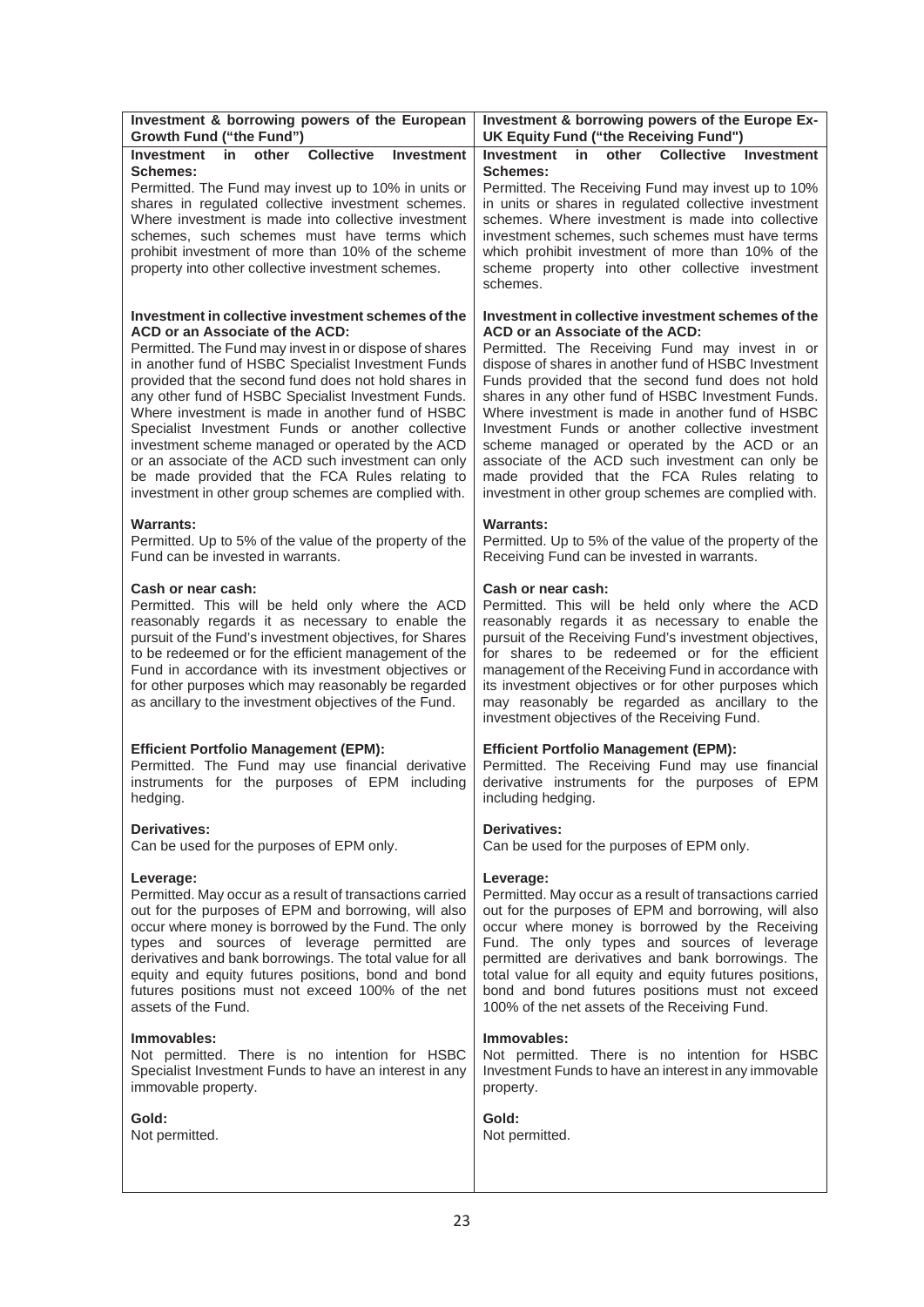| Investment & borrowing powers of the European           | Investment & borrowing powers of the Europe Ex-         |
|---------------------------------------------------------|---------------------------------------------------------|
| Growth Fund ("the Fund")                                | UK Equity Fund ("the Receiving Fund")                   |
| Deposits:                                               | Deposits:                                               |
| Permitted. Not more than 20% in value of the property   | Permitted. Not more than 20% in value of the property   |
| of the Fund may consist of deposits with a single body. | of the Fund may consist of deposits with a single body. |
| Stocklending:                                           | Stocklending:                                           |
| Permitted. However, HSBC Specialist Investment          | Permitted. However, HSBC Investment Funds has           |
| Funds has ceased undertaking any stocklending           | ceased undertaking any stocklending transactions in     |
| transactions in respect of the Fund although it may     | respect of the Receiving Fund although it may           |
| recommence its stocklending program at any time         | recommence its stocklending program at any time         |
| subject to the Prospectus being updated accordingly.    | subject to the Prospectus being updated accordingly.    |
| <b>Underwriting:</b>                                    | <b>Underwriting:</b>                                    |
| Permitted.                                              | Permitted.                                              |
| <b>Borrowing:</b>                                       | <b>Borrowing:</b>                                       |
| Must not exceed 10% of the value of the property of the | Must not exceed 10% of the value of the property of the |
| Fund in any one day and must not exceed a period of     | Receiving Fund in any one day and must not exceed a     |
| three months.                                           | period of three months.                                 |

# **Notes:**

- **"eligible securities market / eligible derivatives market"**  A full list of the eligible securities and derivatives markets are provided within the Prospectus.
- **"Permitted"**  Can be invested in without specific upper limit although there may be other limits
- **"Not Permitted"**  Not available for investment
- $\bullet$  "%"

An upper limit although there may be other limits

**"EPM"** 

Permitted in the context of efficient portfolio management. EPM is an investment technique whereby derivatives are used to achieve one or more of the following in respect of the Scheme/Fund: reduce risk, reduce costs and/or generate additional capital or income with an acceptably low level of risk.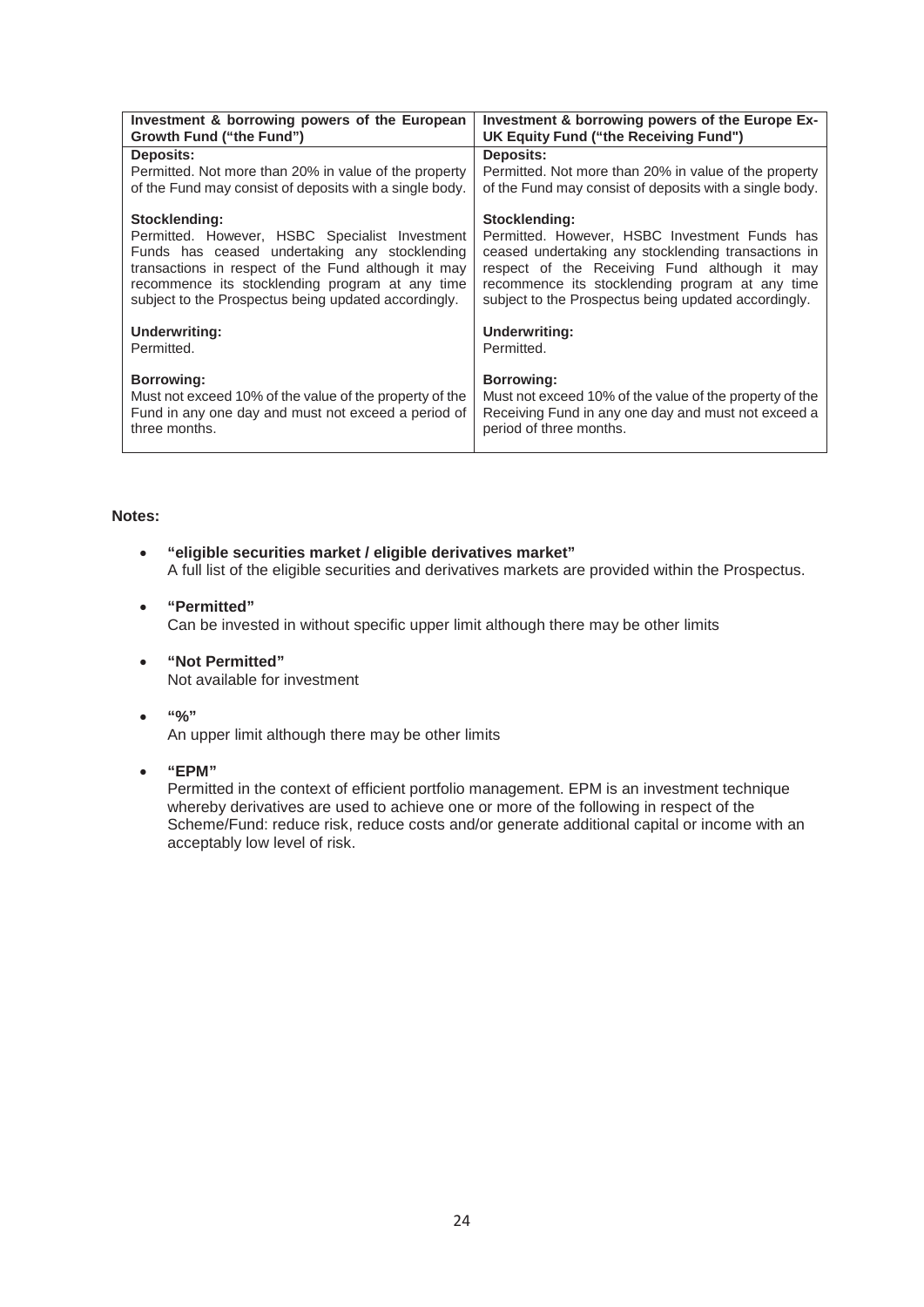# **SECTION 4**

# **Consents and clearances**

# **1 The Authorised Corporate Director**

We confirm that, in our opinion, when the Scheme is implemented it is not likely to result in any material prejudice to the interests of shareholders that held any other sub-fund of the Company.

We confirm that, in our opinion, the receipt of property under the Scheme by the Receiving Fund is not likely to result in any material prejudice to the interests of shareholders in the Receiving Fund, is consistent with the objectives of the Receiving Fund and can be effected without any breach of Chapter 5 of the FCA Rules.

# **2 The Depositary**

In accordance with normal market practice, the Depositary, whilst expressing no opinion on the merits or demerits of the proposals set out in this document and not having been responsible for the preparation of this document and any accompanying documents and not offering any opinion on the fairness or merits of the proposals as such, has informed us by letter that it has no objection to the proposals being placed before Shareholders for their consideration and that it consents to the references made to it in this document in the form and context in which they appear. Whether to vote for or against the Extraordinary Resolution is a matter for each Shareholder's judgement and the confirmation is, therefore, not a recommendation as to the manner in which you should vote.

# **3 The Financial Conduct Authority**

The Financial Conduct Authority has confirmed by letter to Eversheds Sutherland (International) LLP, solicitors for the ACD in respect of the merger, that it approves the proposed alteration to the Fund for the purposes of section 21(3) of the OEIC Regulations. The Financial Conduct Authority has also confirmed that the receipt of assets by the Receiving Fund will not affect the ongoing authorisation of HSBC Investment Funds.

# **4 UK Tax Clearances**

The information given in this section is based on our understanding of current UK legislation and HM Revenue & Customs practice (which may change with retrospective effect) in force at the time of printing and does not constitute legal or tax advice. Shareholders uncertain of their tax position should take appropriate professional advice.

On the basis of the current application of UK capital gains tax legislation by HM Revenue & Customs it is understood that the Scheme will not in itself result in a disposal of the Shares for UK capital gains tax purposes, but will be treated as a scheme of amalgamation of the Fund into the Receiving Fund under section 701 Income Tax Act 2007, section 748 Corporation Tax Act 2010 and section 138 Taxation of Chargeable Gains Act 1992. As a result, the New Shares issued as a consequence of the Scheme will be treated as exchanged for the Shares currently held. Therefore for UK capital gains tax purposes, the New Shares issued will be treated as acquired on the same date and for the same aggregate consideration as the original Shares. Hence when in due course the Shareholders dispose of the New Shares issued pursuant to the Scheme, they should be deemed to have acquired these at the time, and for the price at which, they acquired their original Shares for UK capital gains tax purposes.

Documents received by Shareholders relating to the New Shares, including the original contract notes, should be retained for your tax records.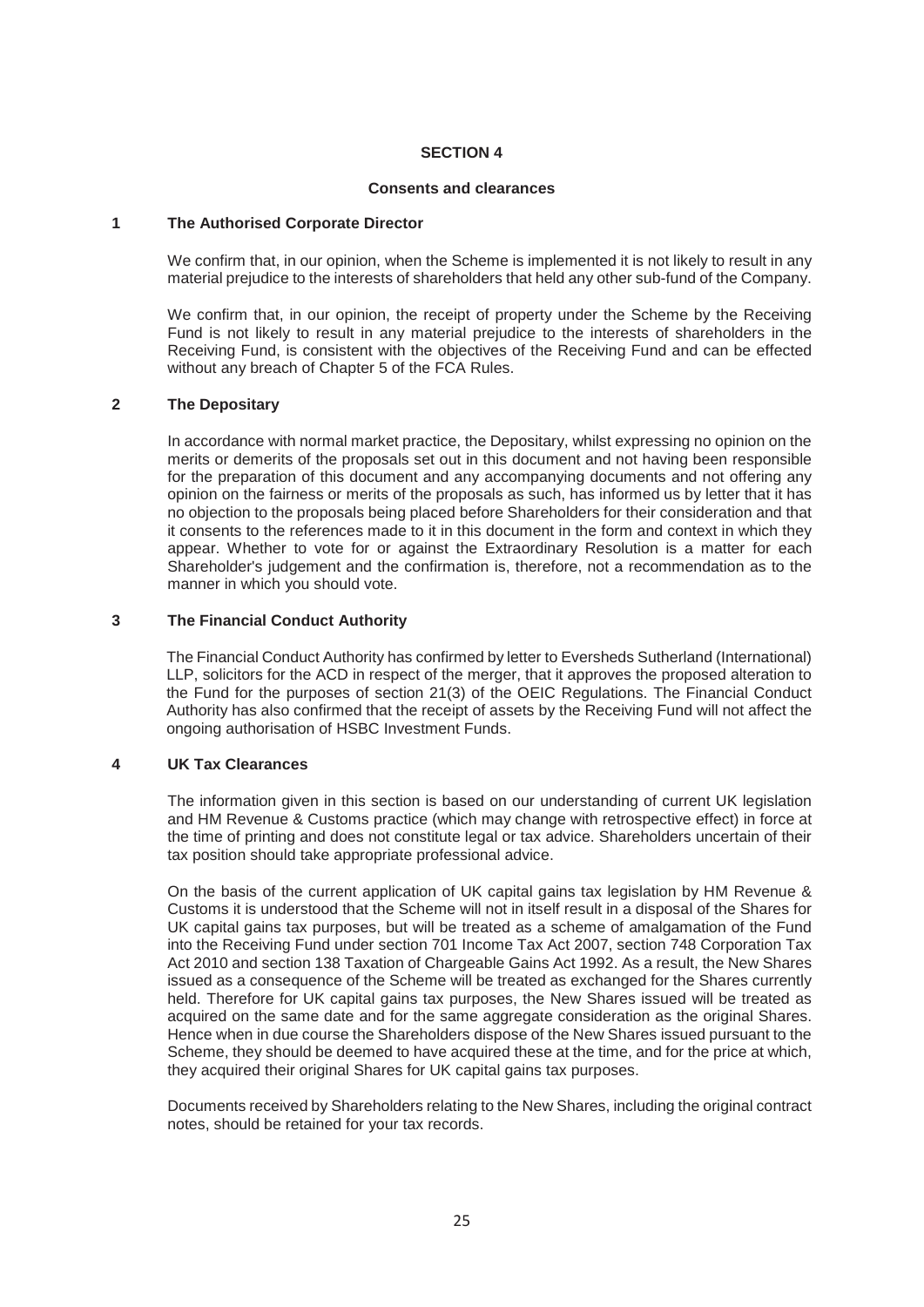# **5 Documents available for inspection**

Copies of the following documents are available for inspection upon request from HSBC Global Asset Management (UK) Limited up to and including Thursday 26 August 2021 (or up to and including the date of any adjourned meeting):

- 5.1 the Prospectus of HSBC Specialist Investment Funds;
- 5.2 the Prospectus in respect of HSBC Investment Funds and the material contracts referred to in that Prospectus;
- 5.3 the Key Investor Information Documents in respect of the Fund and the Receiving Fund;
- 5.4 the Instrument of Incorporation of HSBC Specialist Investment Funds;
- 5.5 the Instrument of Incorporation of HSBC Investment Funds;
- 5.6 The following letters referred to under 2, 3 and 4 above:
	- 5.6.1 the letter from State Street Trustees Limited in its capacity as depositary;
	- 5.6.2 the letter from the FCA; and
	- 5.6.3 the letter from HM Revenue & Customs;
- 5.7 the OEIC Regulations and the FCA Rules;
- 5.8 the most recent annual and half-yearly report and accounts of HSBC Specialist Investment Funds;
- 5.9 the most recent annual and half-yearly report and accounts of HSBC Investment Funds.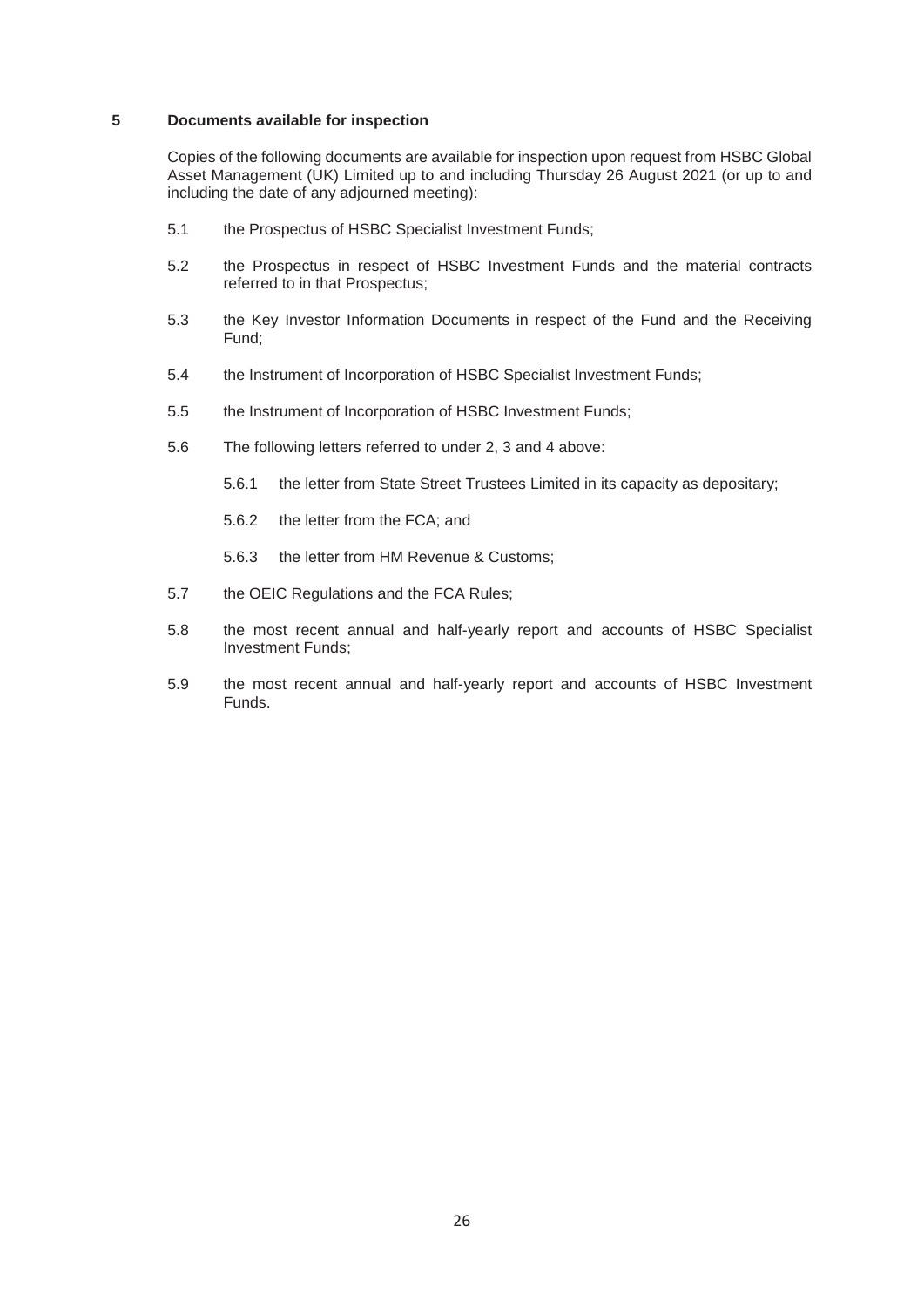# **SECTION 5**

# **Procedure for the meeting of Shareholders**

**Please note that due to the extraordinary circumstances resulting from the ongoing COVID-19 public health crisis the meeting of Shareholders will be held in a virtual capacity via the internet. Voting will take place via proxy appointment of the chairperson only. Shareholders may join the meeting virtually if they wish to do so, as set out on page 7 of this document, and the chairperson will take questions only.** 

The Notice convening the meeting of holders of Shares in the Fund is contained on page 28 and sets out the Extraordinary Resolution to vote upon.

The resolution will be proposed as an "Extraordinary Resolution" and must be carried by a majority in favour of not less than 75% of the total votes cast at the meeting. The required quorum at the relevant meeting is two Shareholders present by proxy or, in the case of a body corporate, by a duly authorised representative (Shares held or deemed to be held by the ACD are regarded as being in issue for this purpose in the circumstances described below). If a quorum is not present within 15 minutes from the time appointed for the meeting, the meeting will be adjourned to a day and time which is not less than 7 nor more than 28 days after the day and time of the meeting and to a place appointed by the chairperson. At the adjourned meeting, if a quorum is not present within 15 minutes from the time appointed for the meeting, then one person present by proxy at the meeting and entitled to be counted in a quorum will constitute a quorum.

The ACD is entitled to receive notice of and attend the meetings of Shareholders but is not entitled to vote or be counted in the quorum except in relation to Shares which it holds on behalf of or jointly with a person who, if himself the registered holder, would be entitled to vote and from whom it has received voting instructions. Any associate of the ACD may be counted in the quorum but no associate, other than an associate which holds Shares on behalf of or jointly with a person who, if himself the registered holder, would be entitled to vote, and from whom it has received voting instructions, is entitled to vote.

In view of the quorum requirements at the meeting of Shareholders, and in order to avoid an adjournment, you are requested to complete the enclosed proxy form and return it to the ACD, as soon as possible and, in any event, so that it arrives not later than 48 hours before the time appointed for the meeting. A proxy form submitted in relation to a meeting will continue to be valid for any adjourned meeting unless withdrawn or countermanded. Return of a proxy form will not preclude you from attending the meeting if you are entitled to do so. Due to the extraordinary circumstances resulting from the ongoing COVID-19 public health crisis, voting will take place via proxy appointment of the chairperson only. Shareholders may join the meeting virtually if they wish to do so, as set out on page 7 of this document, and the chairperson will take questions.

Shareholders should note that, if the resolution is approved and becomes effective, it will be binding on all Shareholders regardless of how they voted on the resolution or whether they voted at all.

Mr Jeff Webb, failing whom, Mr Andrew Weston-Green, failing whom, a duly authorised representative of the ACD, will be nominated in writing by the Depositary to be chairperson of the meeting (or any adjourned meeting).

In view of the importance of the proposals, voting at the meeting will be conducted on the basis of a poll ordered by the chairperson of the meeting. On a poll the voting rights attached to each Share will be the proportion of the voting rights attached to all of the Shares in issue that the price of the Share bears to the aggregate price(s) of all the Shares in issue at the date 7 days before the notice of meeting is sent out.

For joint Shareholders, the vote of the most senior who votes must be accepted to the exclusion of the votes of the other joint Shareholders. For this purpose, seniority is determined by the order in which the names stand in the register of Shareholders.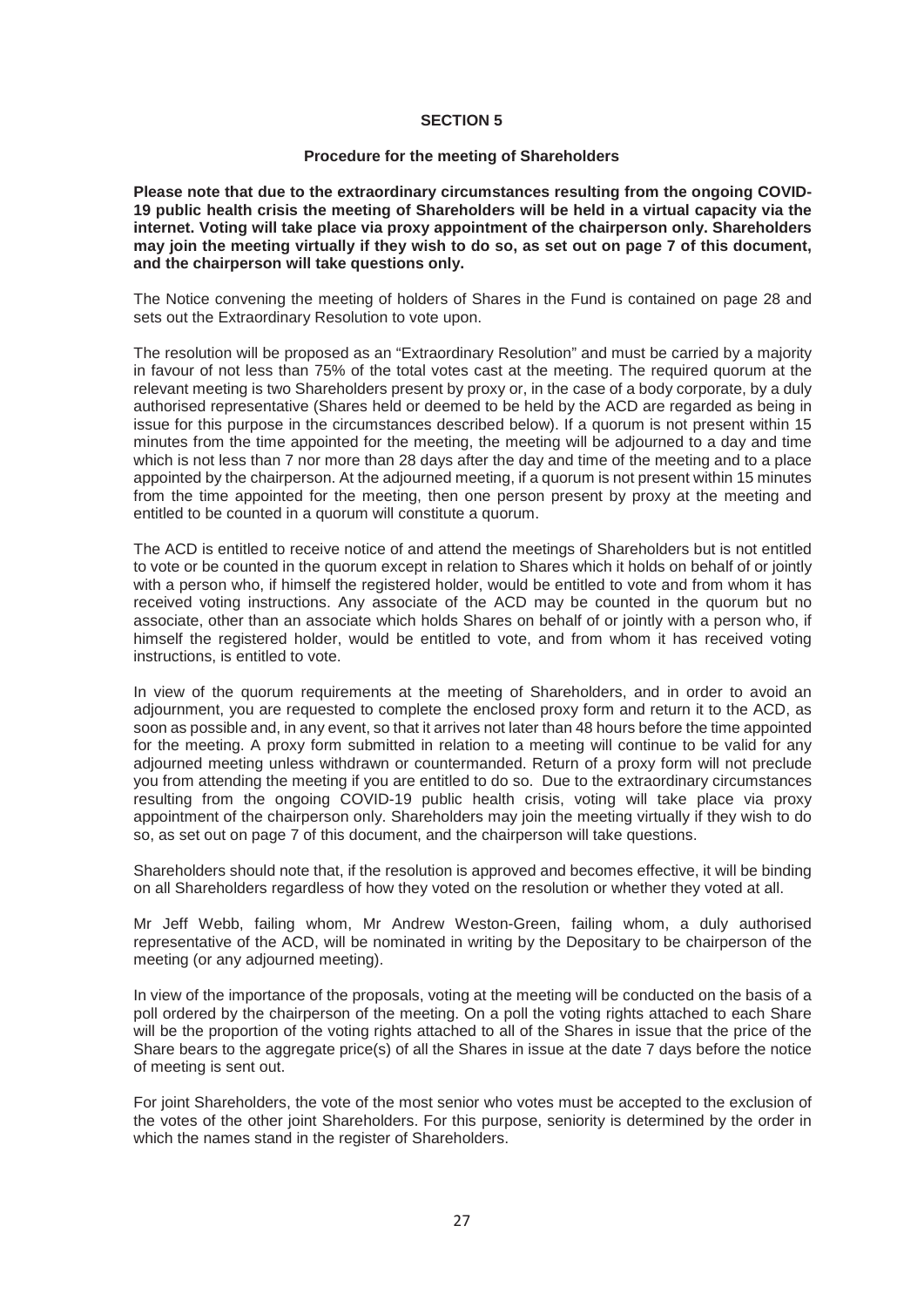# **NOTICE OF MEETING OF SHAREHOLDERS**

# **EUROPEAN GROWTH FUND, A SUB-FUND OF HSBC SPECIALIST INVESTMENT FUNDS**

**NOTICE IS HEREBY GIVEN** that a meeting of Shareholders in the European Growth Fund (the "Fund") will be held in a virtual capacity via the internet through the Zoom video conferencing service, which will be treated as the venue for the meeting, on Thursday 26 August 2021 at 11:00 a.m., to consider and, if thought fit, pass the following resolution which will be proposed as an Extraordinary Resolution:

# **EXTRAORDINARY RESOLUTION**

**THAT** the scheme of arrangement (the "**Scheme**") of the Fund into the Europe Ex-UK Equity Fund (a sub-fund of HSBC Investment Funds, a UK authorised umbrella investment company with variable capital), contained in Section 2 of the circular dated **30 July 2021** enclosed with a letter dated **30 July 2021** addressed by HSBC Global Asset Management (UK) Limited (the "**ACD**") to Shareholders in the Fund be and is hereby approved and adopted and, accordingly, that the ACD and State Street Trustees Limited, as depositary of HSBC Specialist Investment Funds, be and are hereby authorised and instructed to implement and give effect to the Scheme in accordance with its terms.

By order of the Board:

**Jonathan Beater Company Secretary HSBC Global Asset Management (UK) Limited Date: 30 July 2021** 

# NOTES: -

- 1 Please note that due to the extraordinary circumstances resulting from the ongoing COVID-19 public health crisis, voting will take place via proxy appointment of the chairperson only. Shareholders should join the meeting virtually if they wish to do so, as set out on page 7 of this document, and the chairperson will take any questions. As the meeting is to be held in a virtual capacity via the internet it will not be possible for Shareholders to provide voting instructions during the meeting. Completion and submission of an instrument appointing a proxy will not preclude a member from attending the meeting in a virtual capacity.
- 2 A proxy form is enclosed and Shareholders are requested to complete and return it so as to arrive at the offices of HSBC Global Asset Management (UK) Limited, Sunderland SR43 4BF (please use the pre-paid envelope provided), not later than 48 hours before the time appointed for the meeting (or any adjourned meeting). Proxy forms must therefore be lodged no later than 11:00 a.m. on Tuesday 24 August 2021.
- 3 An adjourned meeting, if necessary, will be held on Thursday 2 September 2021 at 11:00 a.m. in a virtual capacity via the internet through the Zoom video conferencing service, which will be treated as the venue for the meeting. Shareholders should join the meeting virtually if they wish to do so, as set out on page 7 of this document, and the chairperson will take any questions. One person present by proxy at the adjourned meeting entitled to be counted in a quorum will constitute a quorum. Separate notice of an adjourned meeting will not be sent to Shareholders and this notice will be deemed to constitute notice of any adjourned meeting. The result of the meeting, including confirmation of any adjournment, will be reflected in the Prospectus published on the ACD's website, as soon as practical following the relevant meeting.
- 4 Proxies already deposited in contemplation of the meeting being held will be used at any adjourned meeting (if any) unless contrary instructions are received.
- 5 In the case of a corporation, a proxy shall be either given under its common seal or signed on its behalf by an attorney or a duly authorised officer of the corporation.
- 6 Any power of attorney or other authority (if any) under which the proxy form is signed, or a notarially certified copy of such authority, must be deposited with the proxy form.
- 7 At the meeting the vote will be taken by poll. On a poll, each share will carry that proportion of the total number of votes exercisable in respect of the shares as is equal to the proportion which the price of one share bears to the aggregate price of all shares in issue on the date seven days before the date on which the notice is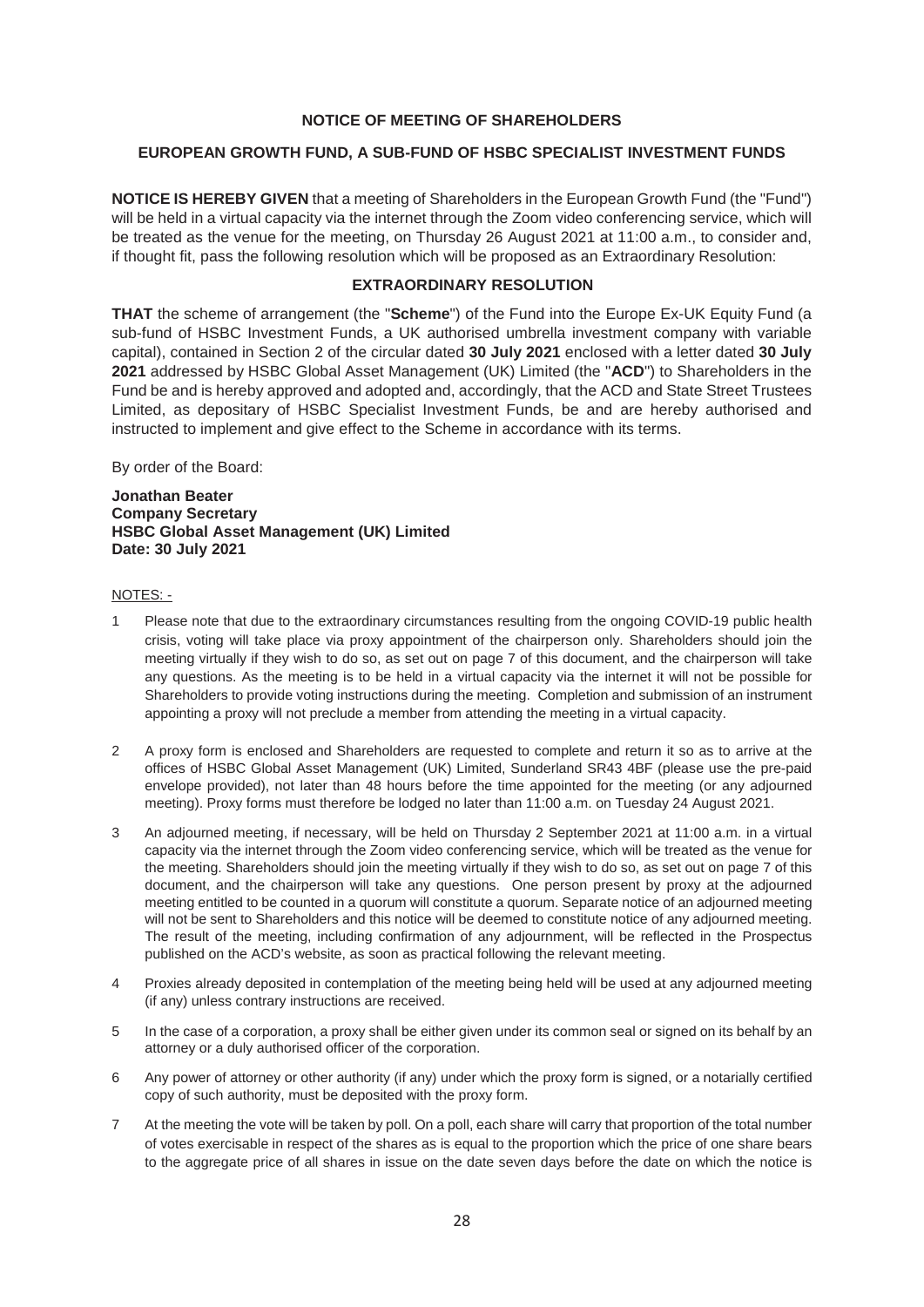sent. A Shareholder need not, if he/she votes, use all his/her votes or cast all the votes he/she uses in the same way.

8 To be passed, an extraordinary resolution must be carried by a majority in favour of not less than 75% of the total votes cast.